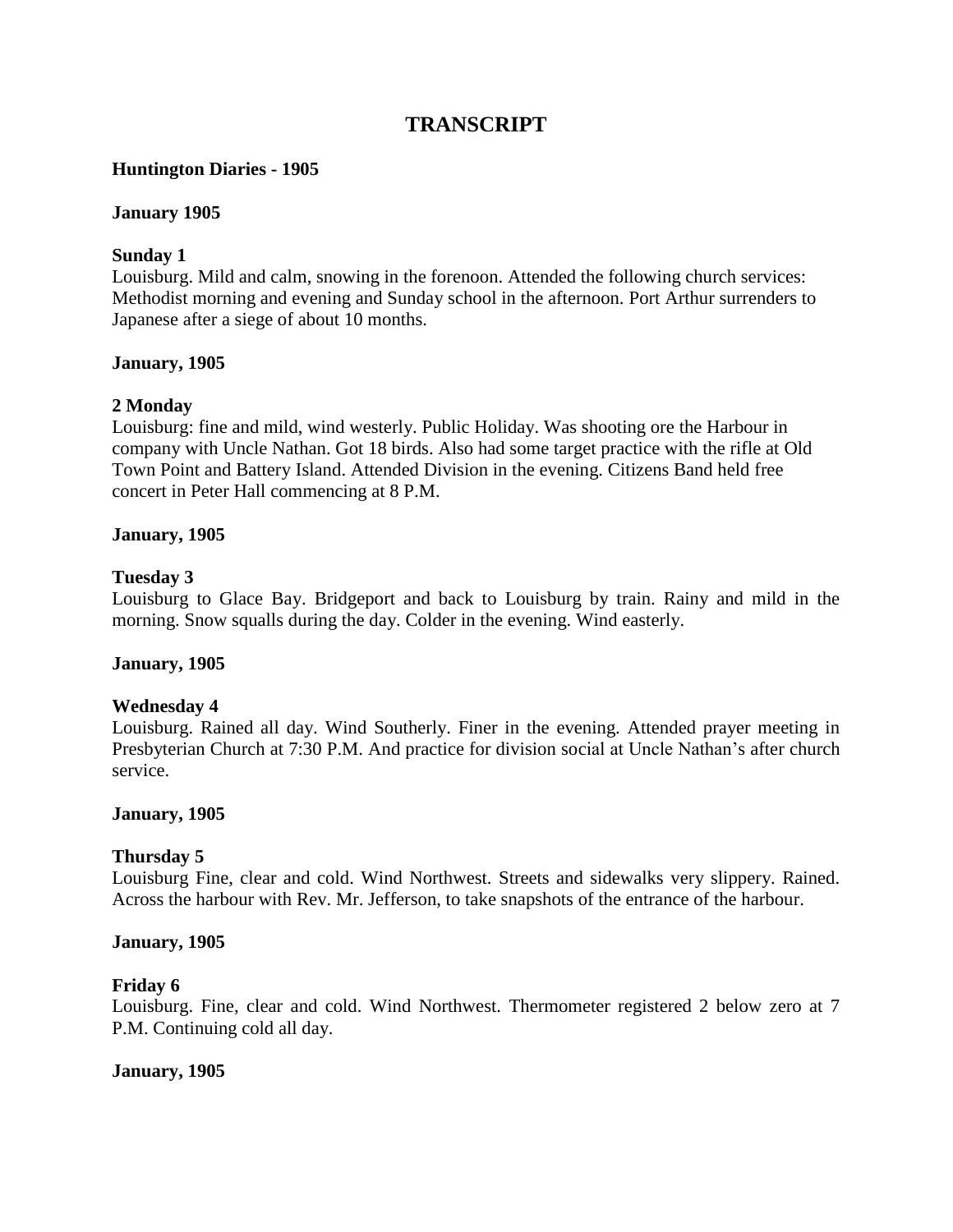## **Saturday 7**

Louisburg. Fine, clear and cold in the morning. Wind North West. Clouded up in the forenoon. Wind changing to South, rained during the night.

## **January, 1905**

## **Sunday 8**

Louisburg. Raining with a gale of wind from the South. Stopped raining at about noon. Wind changing to South West. Cloudy and mild in the afternoon. Schooner Sarah A. Lairsend drifted ashore in the early morning near McAlpins Wharf. Attended the following church services: Methodist morning and evening and Sunday school in the afternoon. Salvation Army at 8 P.M.

## **January, 1905**

## **Monday 9**

Louisburg. Fine, clear and moderately cold. Wind North West. Streets very slippery. Attended Division in the evening.

## **January, 1905**

#### **Tuesday 10**

Louisburg. Fine, cloudy and moderate. Wind Southerly. Snow squalls and sleet in the evening. Turned cold during the night. Wind changing to North West. Mrs. Philip Townsend died at about 8:30 P.M.

## **January, 1905**

## **Wednesday 11**

Louisburg. Fine, clear and calm. Strong breeze of Wind from Northwest. Attended funeral of the Late Mrs. Philip Townsend at 1:30 P.M. was to prayer meeting in the Presbyterian Church in the evening.

## **January, 1905**

## **Thursday 12**

Louisburg. Calm, cloudy and moderately cold. Began to snow about 4 P.M. and snowed about 3 inches during the night- Wind Southwest.

#### **January, 1905**

#### **Friday 13**

Louisburg. Cloudy and calm in the morning. Cleared off in the forenoon. Colder in the afternoon and blowing a strong breeze from the North West. Attended service in Presbyterian Church in the evening.

#### **January, 1905**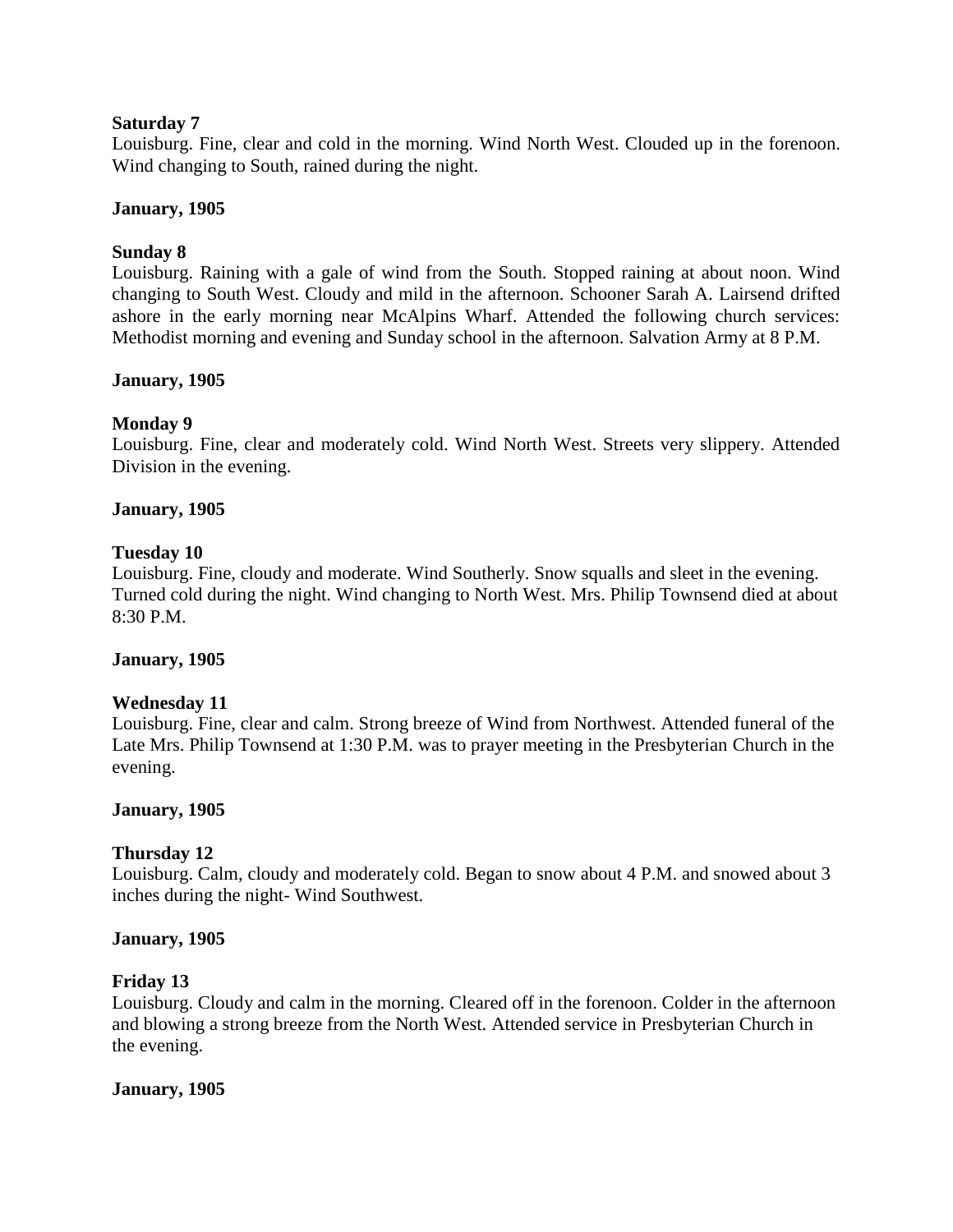#### **Saturday 14**

Louisburg. Fine, clear and cold. Thermometer registering zero at 7:30 A.M. Cloudy in afternoon looking like a storm. Wind North West.

## **January, 1905**

## **Sunday 15**

Louisburg. Clear and cold, Wind North West. Thermometer registering 8 below zero at 7:30 A.M. Cold all day. Attended the following church services: Methodist morning and evening and Sunday school in the afternoon. And Salvation Army at 8 P.M.

#### **January, 1905**

## **Monday 16**

Louisburg. Fine and mild. Wind westerly. Attended Division and Division Social in the evening. Received a letter from mother saying that Grandmother Huntington had died. Aged 85 years. Funeral to take place on Wednesday.

#### **January, 1905**

#### **Tuesday 17**

Louisburg. Glace Bay. Bridgeport to Dominion and Sydney. Stopped all night at Leonia House Sydney. Day Fine and cold. Wind Northwest. Sold a Drop Head new Williams sewing machine to Mrs. Frederick of Glace Bay, 6.13.

#### **January, 1905**

#### **Wednesday 18**

Sydney. North Sydney. Sydney Mines and Louisburg by train. Day Fine Clear and very cold wind Northwest. Sydney Harbour frozen over as far down as Low Point lights.

## **January, 1905**

## **Thursday 19**

Louisburg. Cloudy and chilly. Wind Southwest. Began to snow and drift at about 11 A.M. Snowed about 3 inches, and turned into rain in the evening. The American Schooner, Edward A. Perkins ran ashore at Black Rock inside the mouth of the harbour at about 9 P.M. and will likely be a total wreck.

#### **January, 1905**

## **Friday 20**

Louisburg. Fine, clear and moderately cold. Wind Northwest.

#### **January, 1905**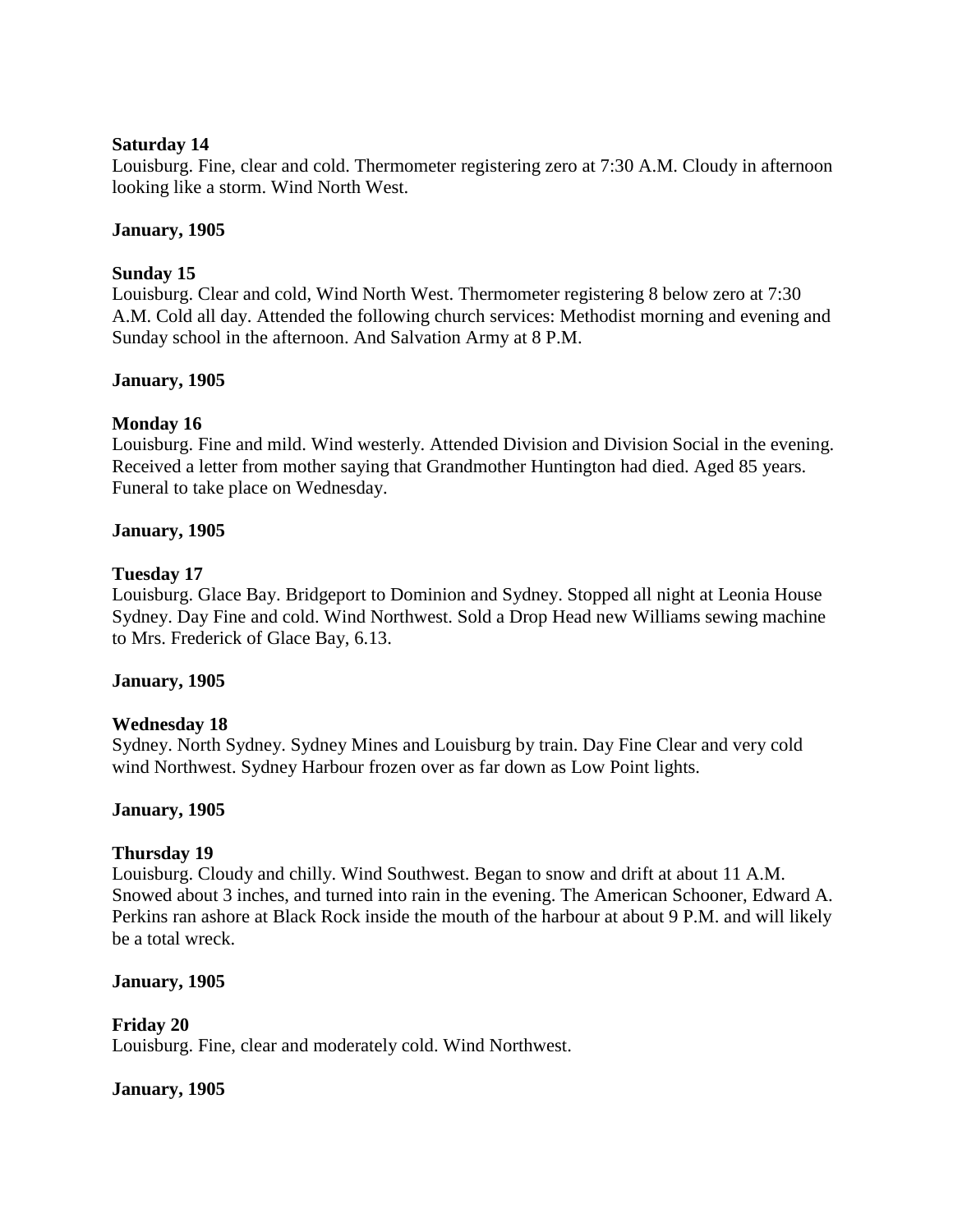## **Saturday 21**

Louisburg. Fine, clear and moderately cold. Wind Northwest. Attended Salvation Army meeting in the evening.

## **January, 1905**

## **Sunday 22**

Louisburg. Fine and moderately cold. Wind North changing to Easterly. In company with Uncle Nathan went across the Harbour on the ice to see the wreck of the Schooner Edward A. Perkins, which ran ashore in the  $19<sup>th</sup>$  inst. Attended the following church services; Methodist morning and evening and Sunday school in the afternoon and Salvation Army at 8 P.M.

## **January, 1905**

## **Monday 23**

Louisburg. Calm and Mild. Snowing moderately all day. Wind Southerly. Went across the Harbour in the afternoon shooting. Janie Reid of Louisburg and George Harris of Gabarus were married in the Methodist church at 11 A.M. Attended Division in the evening.

## **January, 1905**

## **Tuesday 24**

Louisburg. Fine, clear and moderately cold. Wind North West. Attended Salvation Army meeting in the evening. Conducted by Lieut Col.and Mrs. Sharpe assisted by Adj. Crichton and Capt. Riley.

## **January, 1905**

## **Wednesday 25**

Louisburg, Cloudy and Cold. Began to snow at about 4 P.M. Wind North East- blowing a moderately strong breeze. Snowed about 5 inches during the night.

# **January, 1905**

## **Thursday 26**

Louisburg. Calm and Mild. Rained moderately nearly all the forenoon. Fine and warm in afternoon. Wind North changing to South in the evening. Afternoon meeting of Louisburg Town Council at 8 P.M.

## **January, 1905**

## **Friday 27**

Louisburg, cloudy and Mild. Wind Southwest. Colder in the afternoon, wind changing to Northwest. Attended Auction sale of the Schooner Edward A. Perkins. At O"Toole"s Wharf in the afternoon.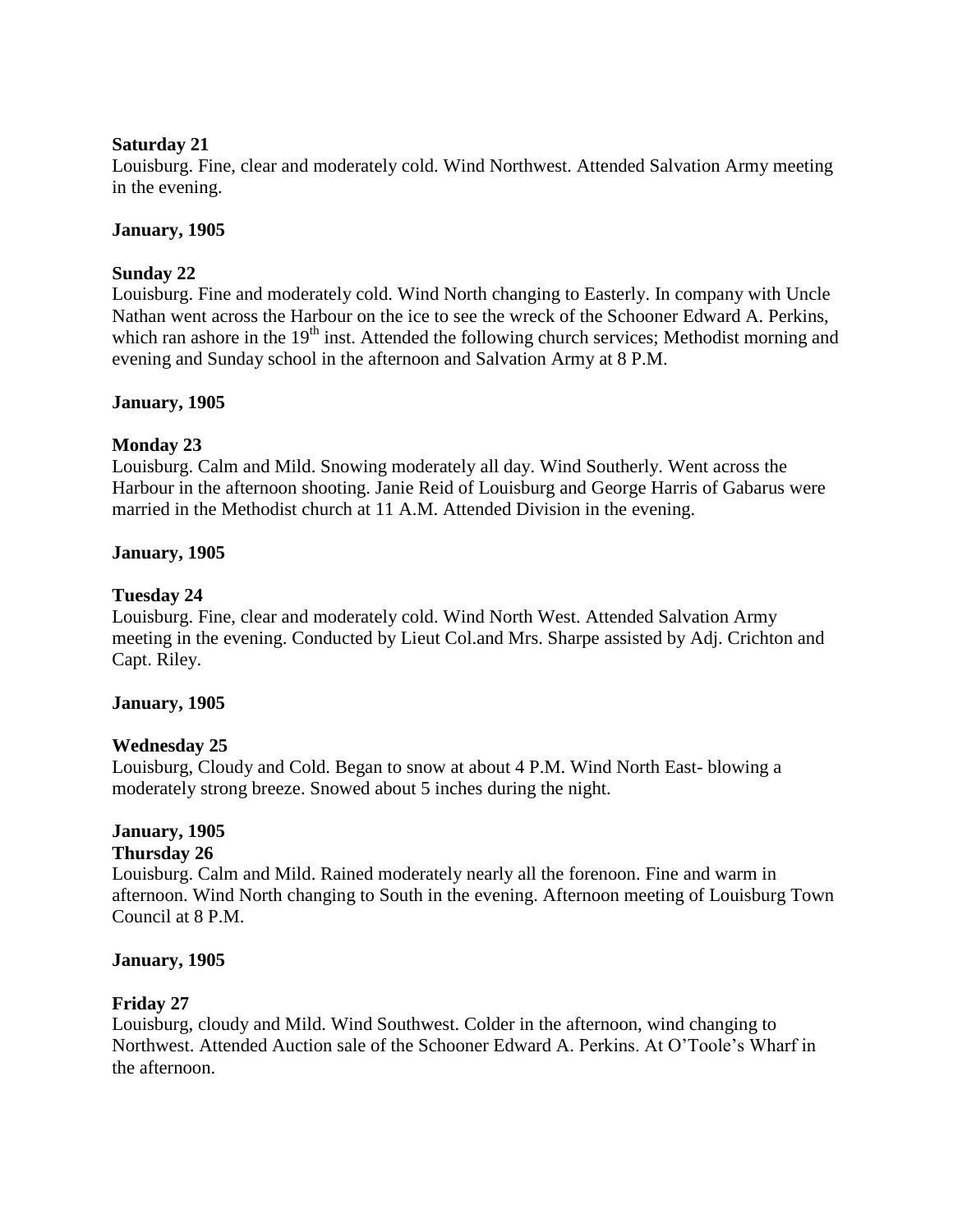## **January, 1905**

## **Saturday 28**

Louisburg. Fine, cloudy and mild. Wind North. Snowed a little in the evening. Wind changing to South. Cleared off at about 9 P.M.

## **January, 1905**

## **Sunday 29**

Louisburg. Snowed about 5 inches in the morning. Cleared off fine in the forenoon. Wind Northwest mild and calm. Attended the following church services: Methodist morning and evening and Sunday school in the afternoon and Sunday school in the afternoon.

## **January, 1905**

#### **Monday 30**

Louisburg. Glace Bay. Bridgeport and Sydney and returned to Louisburg. Day cloudy and Mild. Cold in the morning. Light snow squalls. Attended Division in the evening.

#### **January, 1905**

#### **Tuesday 31**

Louisburg. Snowed and drifted all day and during the early part of the night. The worst snow storm a number of years. Wind Northeast. Snowfall about 18 inches. Express train from Sydney did not arrive here today on account of the track being blocked with snow. Nomination day for Town elections. The following candidates: J.M. Spencer, James MacPhee, Wm. McAlpine and Christian Keefe.

#### **February, 1905**

## **Wednesday 1**

Louisburg. Fine and moderately cold. Wind Northwest. Streets and roads almost completely covered with snow and traffic suspended.

## **February, 1905**

## **Thursday 2**

Louisburg. Fine, clear and moderately cold. Wind Northwest. Harbour caught over with ice but not sufficiently strong to interfere with shipping. Steamer "Glencoe" arrived from Newfoundland with passengers and mail, being the first trip of the season to this port. Unable to get into North Sydney on account of ice. Was across the Harbour in the afternoon, gaming. Attended the Salvation Army meeting in the evening.

## **February, 1905**

**Wednesday 3**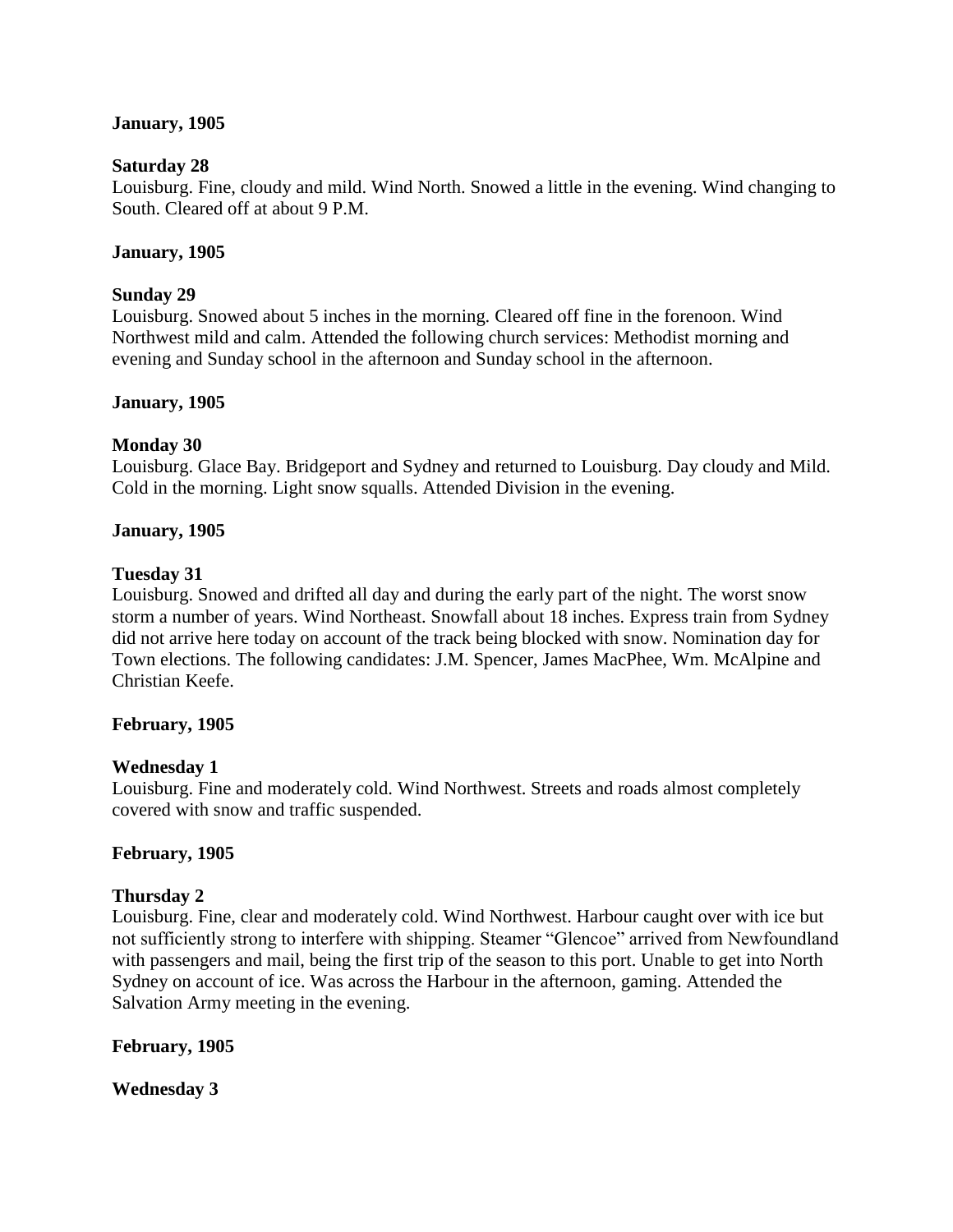Louisburg. Fine, clear and moderately cold. Wind North west.

# **February, 1905.**

## **Saturday 4**

Louisburg. Fine clear and cold. Wind Northwest.

## **February, 1905**

## **Sunday 5**

Louisburg. Fine, cloudy and cold . Thermometer registered zero at 7A.M. Chilly throughout the day. Wind Northerly. Attended the following services: Methodist morning and evening and Sunday school in the afternoon. Salvation Army at 8 P.M.

## **February, 1905**

## **Monday 6**

Louisburg. Fine, cloudy and cold. Wind Northerly changing to South West. Looking as if a storm is approaching. Attended Division in the evening.

## **February, 1905**

## **Tuesday 7**

Louisburg. Snowed about 6 inches in the morning. Turned to rain at about 10 A.M. Misty and foggy throughout the day. Wind Easterly changing to Southerly. Town elections resulting as follows: Capt. Lewis Mayor by acclimation, Councillors : Wm. McAlpine 184, J. McPhee 179, J.M. Spencer 157, C. Keefe 131, the three former being elected. Attended prayer meeting in Presbyterian Church in the evening.

## **February, 1905**

## **Wednesday 8**

Louisburg. Cloudy and chilly. Wind Northeast blowing a strong breeze.

## **February, 1905**

## **Thursday 9**

Louisburg. Fine, clear and blowy. Wind Northeast. John McKinnon"s house caught fire at about 6 A.M. and was burned to the ground. Fire did not spread to any other buildings. Attended prayer meeting in Presbyterian Church in the evening.

# **February, 1905**

## **Friday 10**

Louisburg. Fine, clear, calm and mild. Wind Southerly in the afternoon. Snowed about 3 inches during the evening.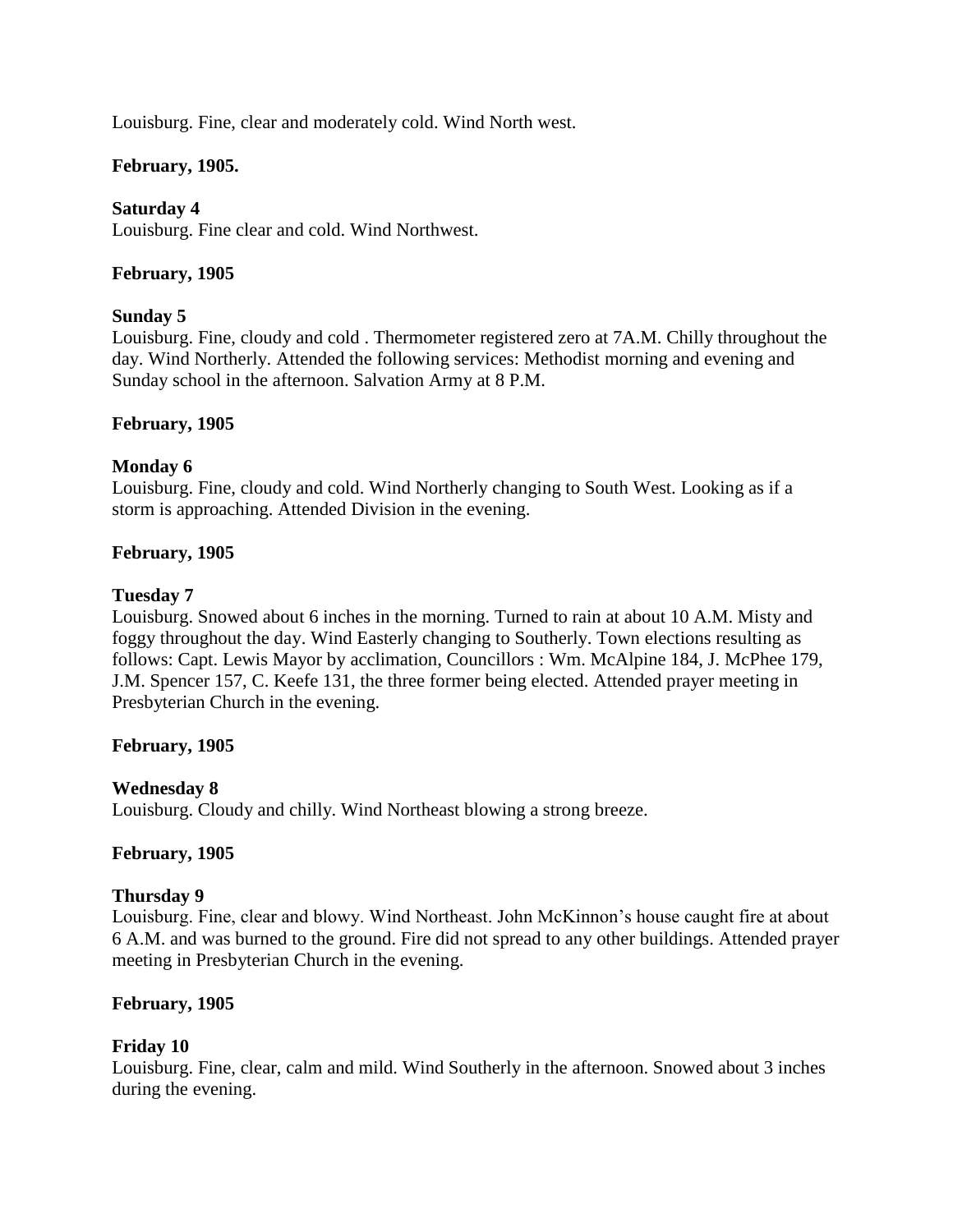## **February, 1905**

## **Saturday 11**

Louisburg. Fine and moderately cold. Wind Northwest.

## **February, 1905**

## **Sunday 12**

Louisburg. Clear and very cold. Blowing a strong breeze from the North West. Drifting. Attended the following church services: Methodist morning and evening and Sunday school in the afternoon. Salvation Army at 8 P.M. Grandmother sick all day with a cold. Keeping her bed.

## **February, 1905**

## **Monday 13**

Louisburg. Snowed about 2 inches in the morning. Turned to rain at about 11 A.M. Rainy, misty and foggy the reminder of the day. Wind Southerly. Attended Division in the evening.

## **February, 1905**

## **Tuesday 14**

Louisburg. Clear and cold. Wind Northwest.

## **February, 1905**

## **Wednesday 15**

Louisburg. Fine and cold in the morning. Thermometer registering zero. Wind Northwest moderated in the forenoon. Wind changing to Southwest- mild in afternoon and evening. Snow squalls. Went shooting in the afternoon. Shot a cockanee above Slatherys Point.

## **February, 1905**

## **Thursday 16**

Louisburg. Snowed and drifted until about 10 A.M. Wind Northeast, cleared off at noon. Wind changing to Northwest blowing a strong breeze. Snow squalls. Snowfall about 8 inches. Roads and streets blocked with snow. Train due to leave here at 7 A.M. did not get away until 2 P.M. on account of snow drifts which in many places are higher than the fences. Presbyterian congregation held a Tea meeting, and fancy sale in the evening in Peter"s Hall. Attended the same.

## **February, 1905**

## **Wednesday 17**

Louisburg. Clear and cold in the morning. Wind Northwest. Moderated in the forenoon. Wind changing Southerly, cloudy and chilly the remainder of the day. Attended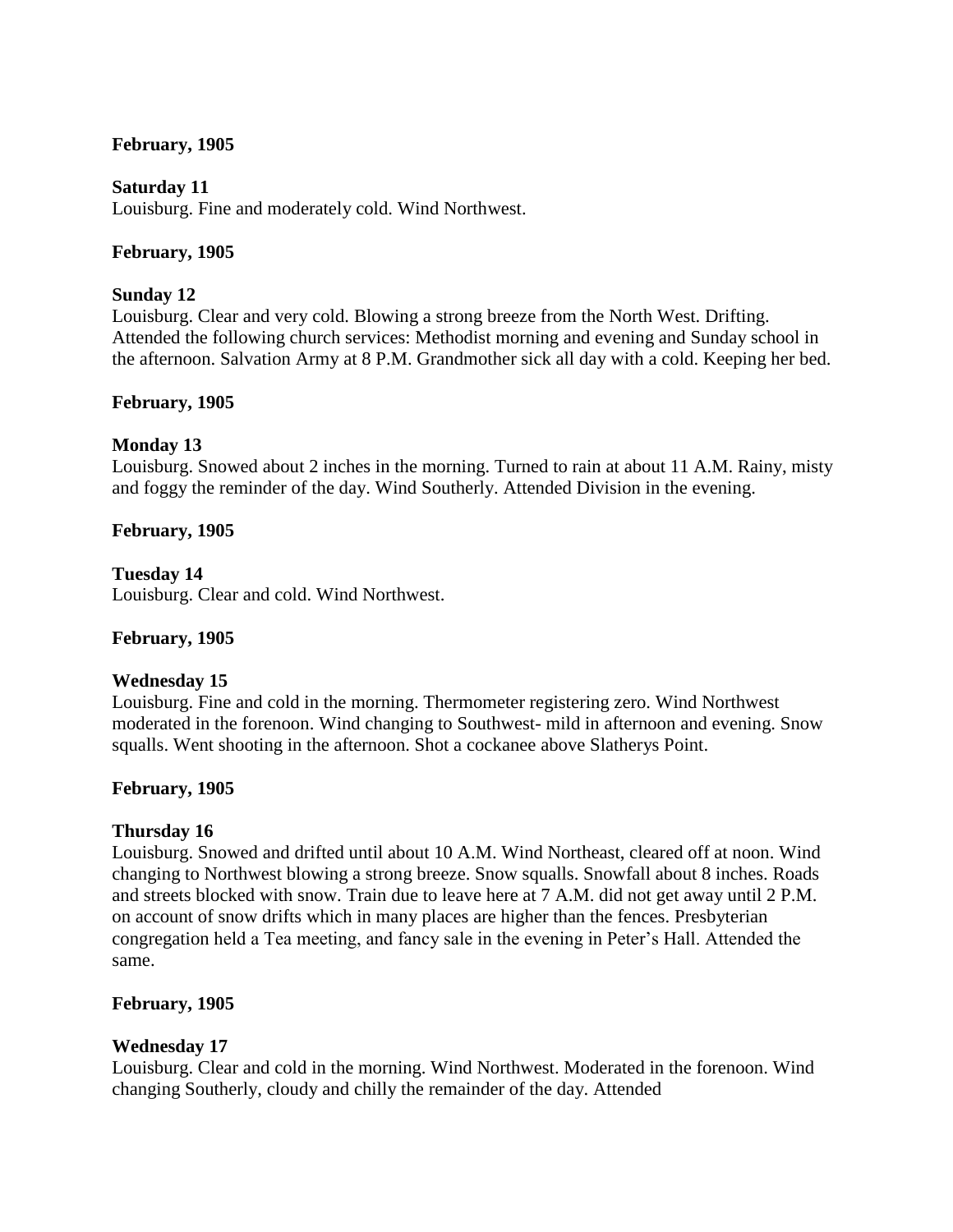Presbyterian Tea meeting and fancy sale in Peters Hall, which was continued from last night.

## **February, 1905**

## **Saturday 18**

Louisburg. Rained in the early morning. Turned to snow around 8:30 A.M. Snow fall : about 9 inches. Wind south, cleared off at about 11 A.M. Wind changing to Westerly. Fine and mild in the afternoon. Attended Presbyterian Tea Meeting in Peters Hall, which continued from last night.

## **February, 1905**

## **Sunday 19**

Louisburg. Clear and very cold. Thermometer ranging all day from zero to 6 above zero. Wind Northwest. Blowing a strong breeze. Snow drifting. Attended the following church services. Methodist morning and evening and Sunday school in the afternoon. Salvation Army after close of evening service.

## **February, 1905**

## **Monday 20**

Louisburg. Glace Bay, Bpt. and Dom, and returned to Louisburg. Fine and cold. Wind Northwest changing to Southwest. Snow squalls during the evening. No traffic over the electric trains between Sydney and Glace Bay on account of snow and ice over the track. L.C.R. trains stalled on account of storms. No mails on trains from the West have reached Sydney since last Wednesday.

## **February, 1905**

## **Wednesday 21**

Louisburg. Fine and clear. Wind Northwest. Mild in the forenoon, getting colder in the afternoon and evening. Attended social and dance in Peters Hall, given by the English Church Congregation in the evening. Hall crowded to the door and a very pleasant evening spent.

## **February, 1905**

## **Wednesday 22**

Louisburg. Clear and cold. Wind Northeast. Steamer "Bonavista" arrived here from Halifax with passengers and over 400 bags of mail for Sydney and surrounding district. No mails have reached Sydney from the west by train since last Wednesday but a train is expected to get through tonight. Track reported to be open for traffic.

## **February, 1905**

**Thursday 23**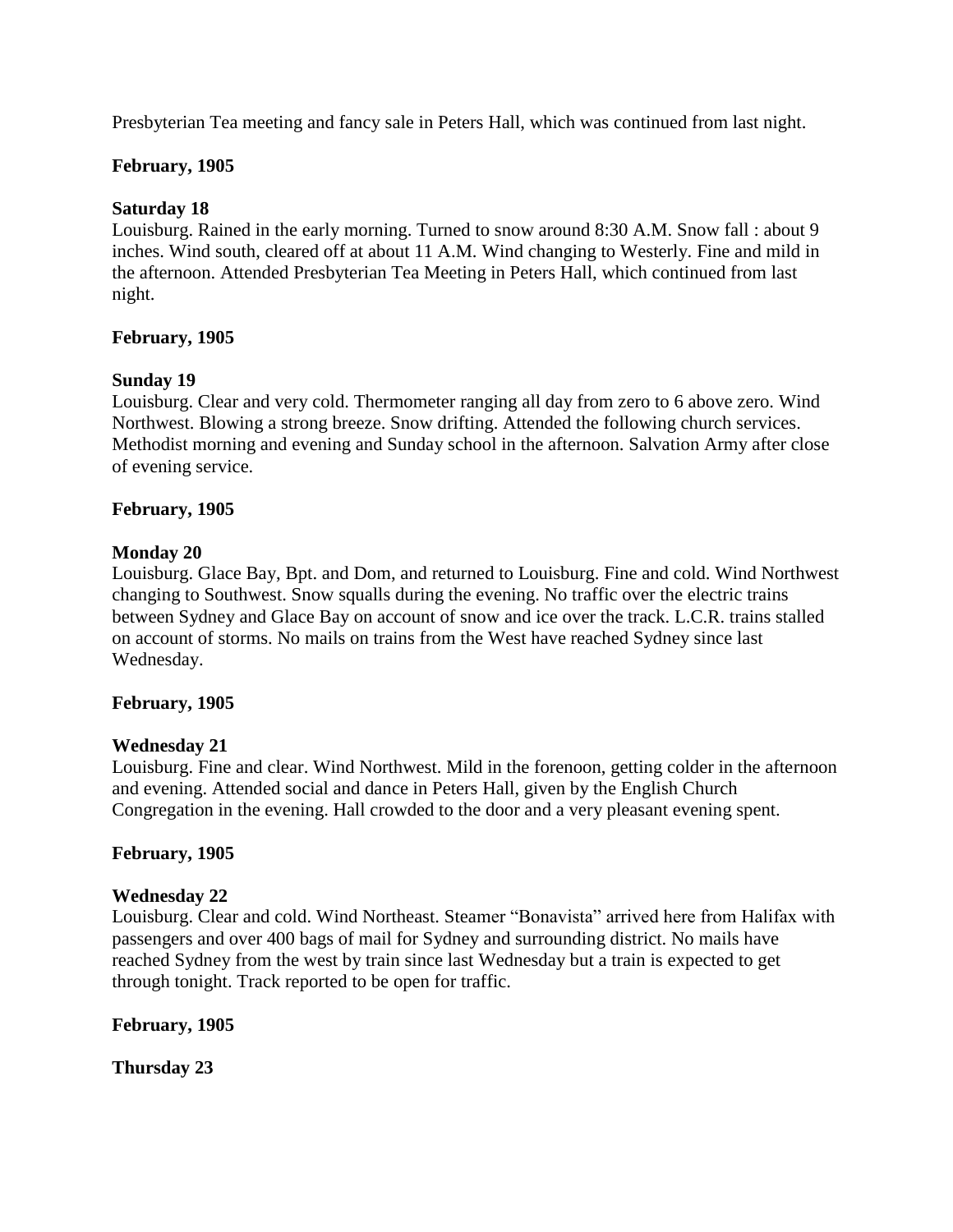Louisburg. Snowed about 3 inches during the forenoon, turned to hail at about noon. Drizzly and misty during the afternoon and evening. Wind Eastern. Express from Sydney due to reach here at 6 P.M. did not arrive on account of being derailed at Clarkes Siding.

Express from Halifax reached Sydney at about 12:15 A.M. The first train to arrive at Sydney from Halifax for 1 week or account of snow blockade.

## **February, 1905**

## **Friday 24**

Louisburg. Misty and drizzly cold day. Silver thaw. Wind Northeast. Express from Sydney due to arrive here at 6 P.M. last evening reached here at 3 o"clock this morning having been derailed at Clarkes siding on account of track being blocked with snow and ice. Attended lecture on Japan delivered by Dr. Hannah in Peter's Hall in the evening.

## **February, 1905**

## **Saturday 25**

Louisburg. Raining in the morning. Began to snow at about 9 A.M. Snowfall about 1 inch. Stopped snowing at 10 A.M. Wind North East. Fine and mild the reminder of the day. Thawing. Wind changing southerly in the evening. Attended Donation party at the Rev. Mr. Jefferson"s in the evening.

## **February, 1905**

## **Sunday 26**

Louisburg. Cloudy, calm and mild. Wind Southerly. Attended the following church services: Methodist morning and evening and Sunday school in the afternoon. Salvation Army after close of evening service.

## **February, 1905**

## **Monday 27**

Louisburg. Raining in the morning. Stopped raining at about 8:30 A.M. Cloudy and windy the remainder of the day. Wind South West. Attended Division in the evening.

## **February, 1905**

# **Tuesday 28**

Louisburg. Clear and moderately cold. Wind South West.

# **March, 1905**

## **Wednesday 1**

Louisburg. Snowing and drifting in the morning. Snowfall about 3 inches. Cleared off at about 10 A.M. Fine and clear the remainder of the day. Wind North.

## **March, 1905**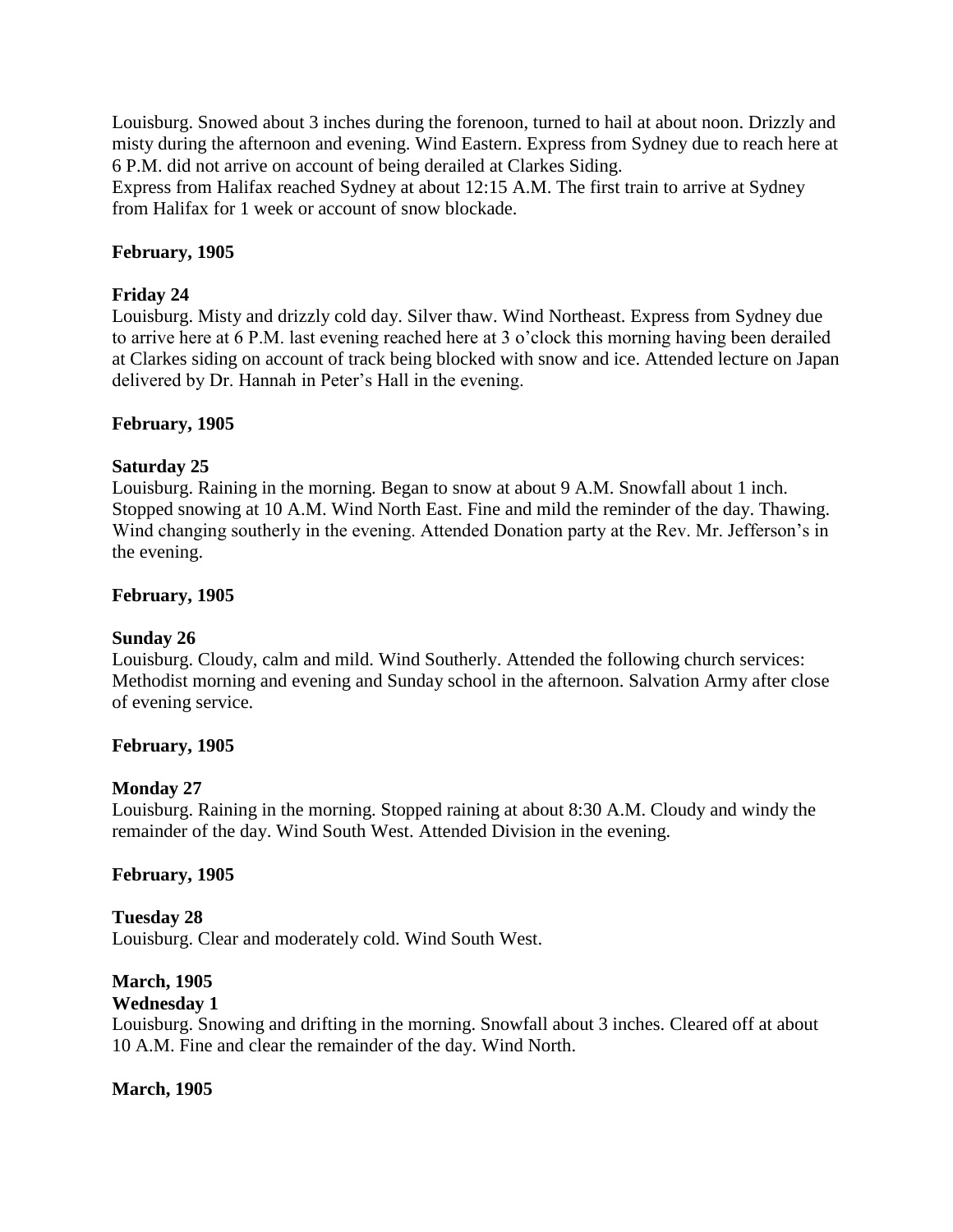## **Thursday 2**

Louisburg. Glace Bay, Sydney and Louisburg. Day fine, clear and moderately cold. Wind westerly. Intercolonial Railway open for traffic (after recent snow storms) and regular trains running between Sydney and Halifax. Trainway open for traffic from (?) as far as Boutliers Corner Caledonia and cars making regular hourly trips.

## **March, 1905**

**Friday 3** Louisburg. Fine and cold. Wind Southerly.

## **March, 1905**

## **Saturday 4**

Louisburg. Fine and clear and mild. Thawing. Wind South West.

## **March, 1905**

## **Sunday 5**

Louisburg. Clear and cold. Wind North West. Attended the following church services: Methodist in the morning and Sunday school in the afternoon. Presbyterian in the evening.

## **March, 1905**

# **Monday 6**

Louisburg. Snowed moderately nearly all day. Wind Northerly. Snowfall about 2 inches. Cleared off in the evening. Attended concert given by the Louisburg Citizens Band, in Peter"s Hall in the evening.

## **March, 1905**

# **Tuesday 7**

Louisburg. Clear and cold. Wind North West. Thermometer registered 4 degrees below zero at 7A.M. Continuing cold throughout the day.

## **March, 1905**

## **Wednesday 8**

Louisburg. Snowed about 1 inch during the early part of the day. Turned to rain at about 10 A.M. Rained moderately throughout the remainder of the day. Wind Southeast changing to Southwest.

## **March, 1905**

**Thursday 9**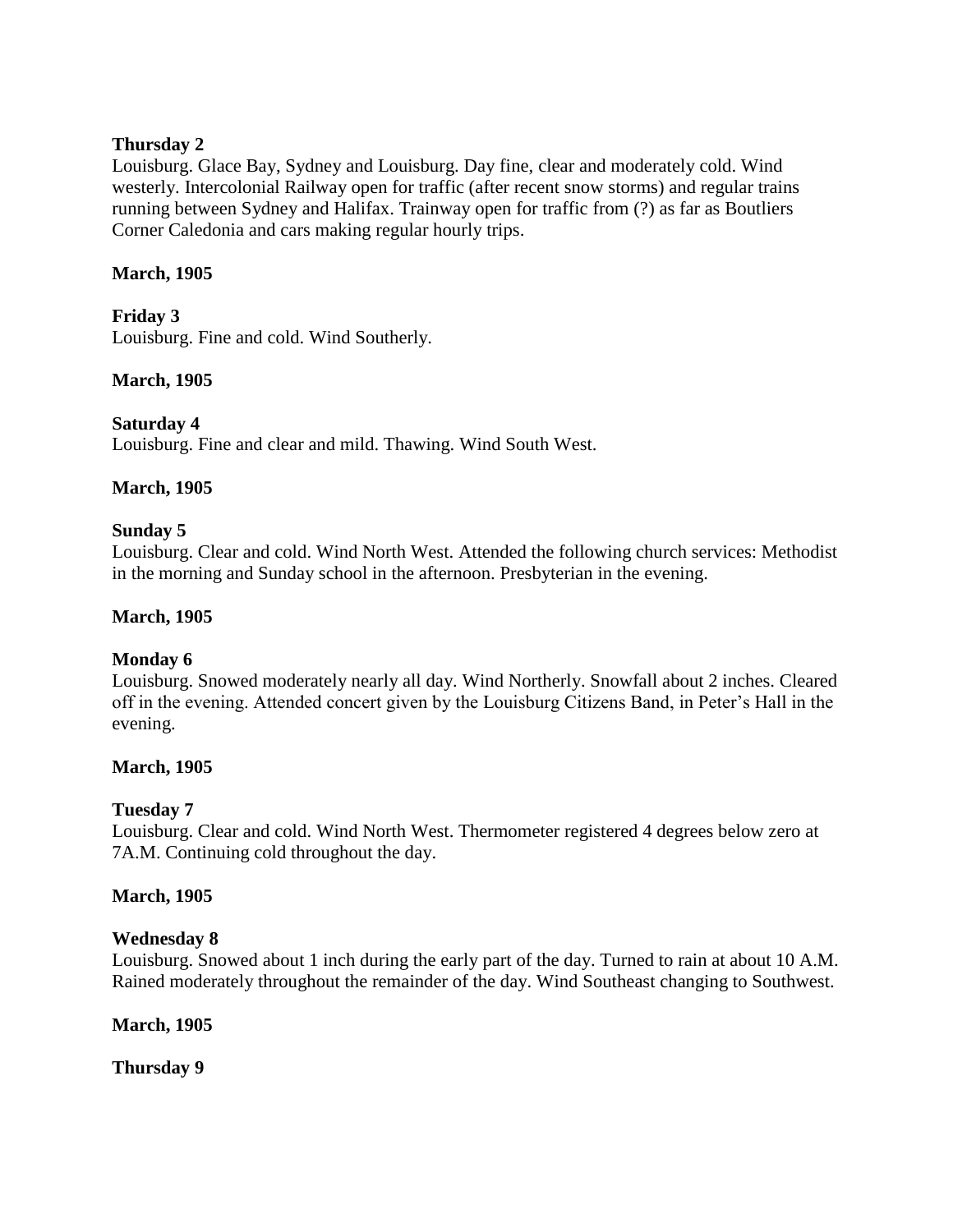Louisburg. Fine and mild. Wind Northeast. Was out in the harbour in a boat. Shooting in the forenoon.

## **March, 1905**

## **Friday 10**

Louisburg. Snowed moderately all day. Wind Easterly. Snowfall about 4 inches.

## **March, 1905**

## **Saturday 11**

Louisburg. Cloudy and Mild in the morning. Wind Northerly changing to Southwest and Northwest. Snow squalls in the afternoon.

## **March, 1905**

## **Sunday 12**

Louisburg. Clear and cold. Wind Northwest. Attended the following church services. Methodist morning and evening and Sunday school in the afternoon. Baptist at 4 P.M.

## **March, 1905**

#### **Monday 13**

Louisburg. Clear and cold. Wind Northerly. Very cold during the night. Attended Division in the evening.

## **March, 1905**

## **Tuesday 14**

Louisburg. Clear and Cold, Thermometer registering below zero in the early morning. Wind North changing to Easterly.

## **March, 1905**

## **Wednesday 15**

Louisburg. Clear and cold. Thermometer registered 2 below zero at 7 A.M.

## **March, 1905**

## **Thursday 16**

Louisburg. Glace Bay, Bridgeport, Dominion and Sydney. Stopped at "Leonia House." Day fine and clear and moderately cold. Wind Northerly.

#### **March, 1905**

**Friday 17**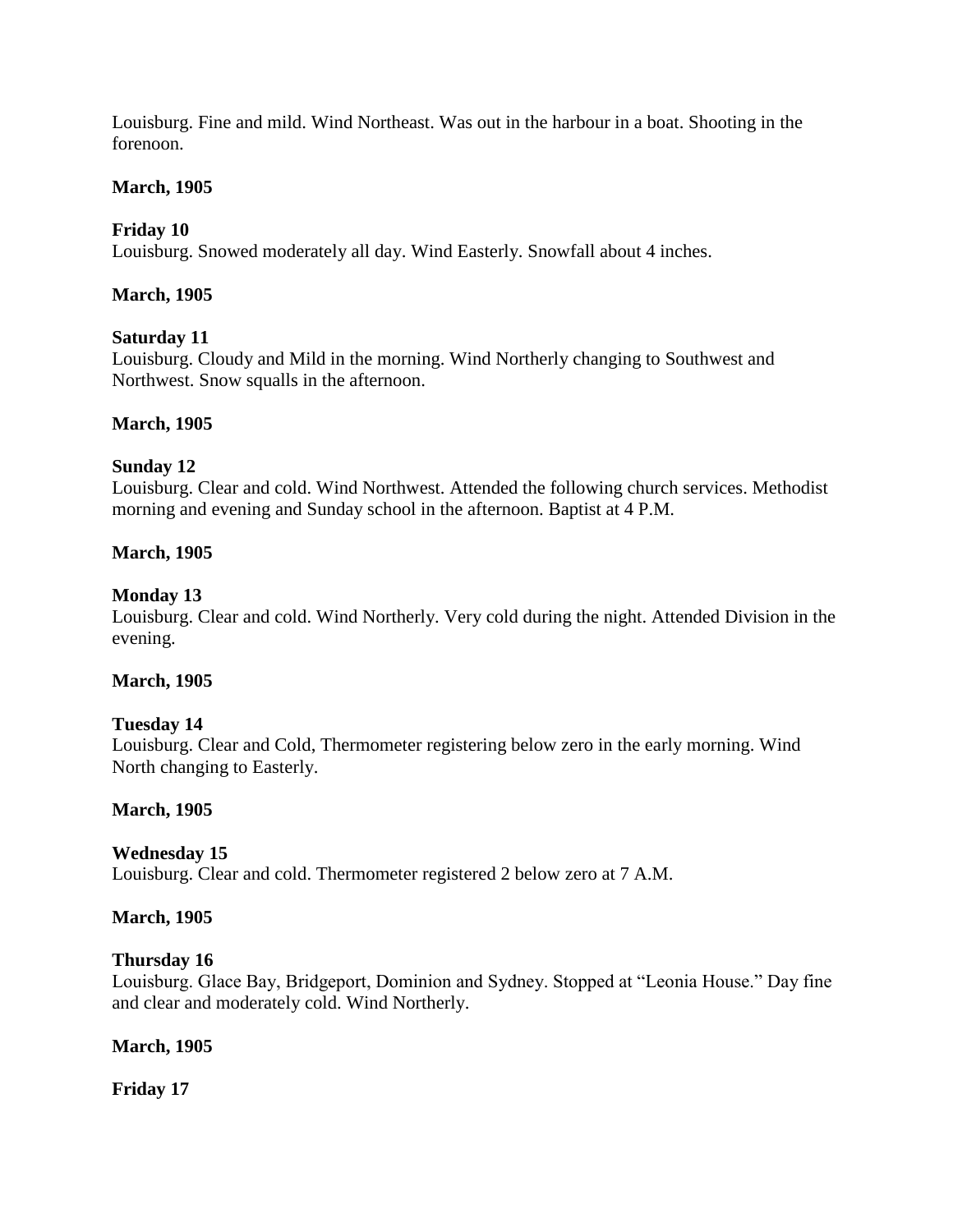Sydney, Glace Bay and Louisburg. Fine, clear and moderately cold. Wind Northwest. Attended lecture in Peter's Hall in the evening, delivered by the Rev. Mr. MacMillan. Subject "King Saul and the Witch of Endor or the philosophy of ghosts and that sort of thing."

## **March, 1905**

# **Saturday 18**

Louisburg. Cloudy and Mild. Thawing Wind Southwest.

## **March, 1905**

## **Sunday 19**

Louisburg. Cloudy, showery and mild. Thawing all day. Wind Southwest. Attended the following church services: Methodist morning and evening and Sunday school in the afternoon. Salvation Army at 8 P.M.

## **March, 1905**

## **Monday 20**

Louisburg. Cloudy, and chilly. Wind Northeast. Attended Division in the evening. Louisburg Division surrendered its Charter on account of nonattendance of the majority of its members and not being able to pay running expenses.

## **March, 1905**

# **Tuesday 21**

Louisburg. Fine and Clear. Cold in the morning. Wind Northerly changing to South. Mild in the middle of the day and afternoon thawing.

## **March, 1905**

## **Wednesday 22**

Louisburg. Fine, partially cloudy and chilly. Wind Northerly. Attended Birthday party at Mr. Rod McDonalds in the evening, the following guests present: Guy Hiltz, Parker Hombs, Fielding Demings, Michael Murphy, Annie Graham, Annie Crowdis, Maggie Moore, Miss Carson, Rose Dillon and Louise Dillon.

## **March, 1905**

# **Thursday 23**

Louisburg. Fine and cold. Mild in the afternoon. Thawing. Wind Northerly.

## **March, 1905**

**Friday 24** Louisburg. Clear and mild. Thawing.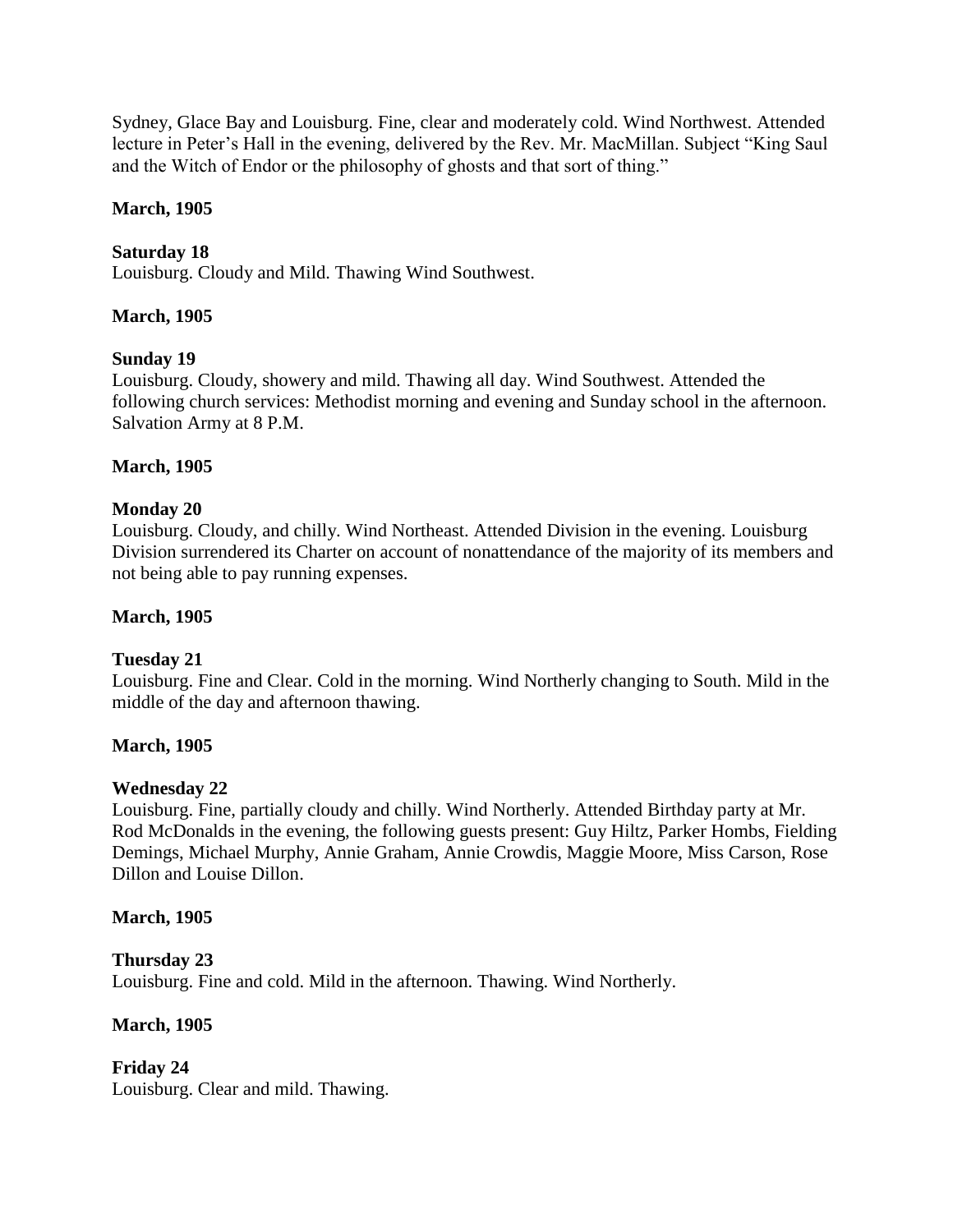## **March, 1905**

## **Saturday 25**

Louisburg. Fine, mild and partially cloudy. Wind Southwest.

## **March, 1905**

## **Sunday 26**

Louisburg. Cloudy and foggy and warm. Wind Southwest. Attended Sunday school in the Methodist church in the afternoon.

## **March, 1905**

# **Monday 27**

Louisburg. Cloudy, foggy and mild. Wind Southerly. Went up to White Point on a shooting trip, did not get any birds. Snow disappearing rapidly. Sleighing getting hard on the streets. Waggons being used around town.

## **March, 1905**

## **Tuesday 28**

Louisburg. Raining in the morning. Cloudy, foggy and misty the remainder of the day. Wind Southerly.

## **March, 1905**

**Wednesday 29** Louisburg. Fine and mild. Wind Northeast.

## **March, 1905**

**Thursday 30** Louisburg. Fine and mild. Wind Northeast.

## **March, 1905**

**Wednesday 31** Louisburg. Cloudy and foggy. Wind Southerly. Streets muddy and dirty.

# **April, 1905**

**Saturday 1** Louisburg. Fine, cloudy and mild. Wind Northerly.

# **April, 1905**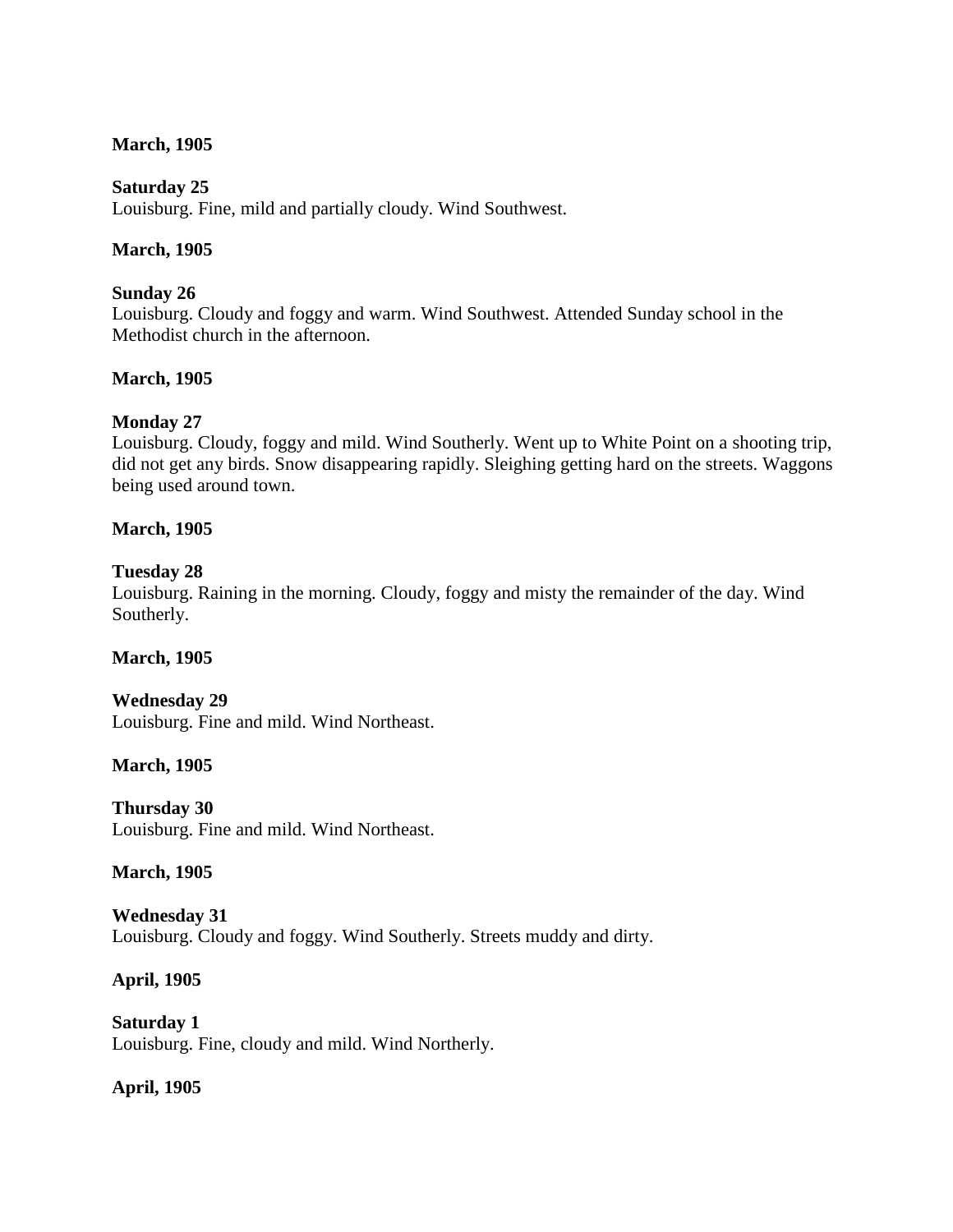## **Sunday 2**

Louisburg. Cloudy and moderately cold. Snow squalls. Wind Northerly. Attended service in the Methodist church in the morning. Mr. Debarres of Sydney preached in the Methodist Church morning and evening, Mr. Jefferson being away in Sydney.

# **April, 1905**

# **Monday 3**

Louisburg. Cloudy and chilly. Snow squalls. Wind Northeast.

# **April, 1905**

# **Tuesday 4**

Louisburg. Glace Bay, Bridgeport, Dominion, Sydney and back to Louisburg. Day fine and chilly. Northeast wind.

# **April, 1905**

# **Wednesday 5**

Louisburg. Fine, clear and chilly. Wind Southerly. Drift ice packed in on the shore. Harbour clear. Rowed out to Battery Island in the afternoon in company with Mr. Thomas and Arthur Martell, on a shooting trip. Did not get any birds.

# **April, 1905**

# **Thursday 6**

Louisburg. Foggy and mild. Wind Southerly.

# **April, 1905**

# **Friday 7**

Louisburg. Raining in the forenoon. Cleared off fine and mild in the afternoon. Foggy in the evening. Wind Southerly.

# **April, 1905**

#### **Saturday 8** Louisburg. Cloudy, foggy, mild and showery. Fine in afternoon.

# **April, 1905**

# **Sunday 9**

Louisburg. Fine, clear and mild. Wind Southwest. Mouth of harbour and shore blocked with ice. Attended the following services: Methodist morning and evening and Sunday school in the afternoon. Baptist at 4P.M. Salvation Army meeting at 8:30 P.M.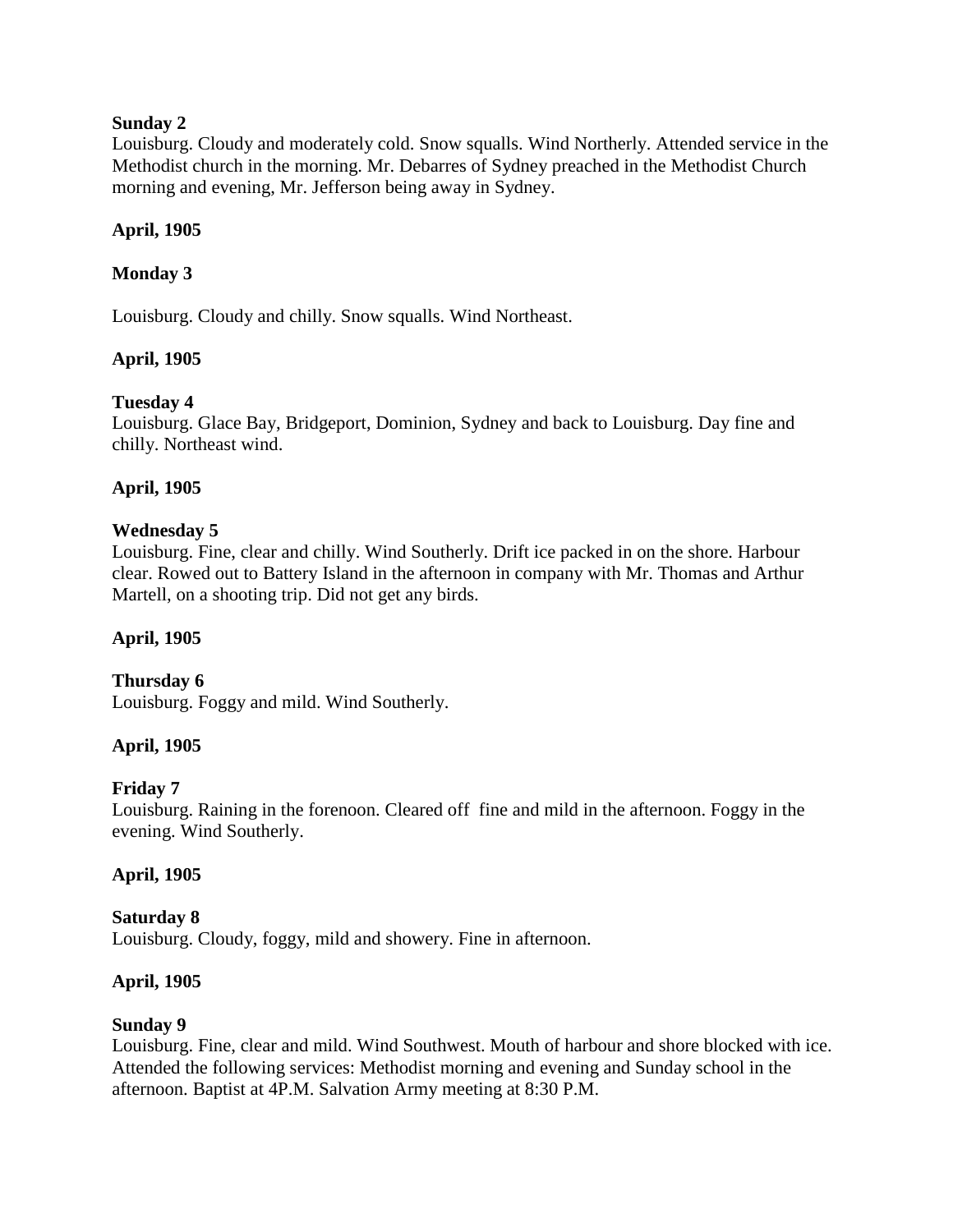# **April, 1905**

## **Monday 10**

Louisburg. Cloudy and chilly. Misty in the afternoon. Wind Southwest. Steamers "Catalone" and "Mystive" and "Coban" which were delayed on account of drift ice arrived in the forenoon, and will load cargos of coal.

## **April, 1905**

# **Tuesday 11**

Louisburg. Fine and Clear. Wind Northerly.

## **April, 1905**

## **Wednesday 12**

Louisburg. Cloudy and dull. Wind Northerly. Steamer "Bruce" arrived from Newfoundland in the early morning. Special train came through from Sydney with about 150 Naval reserve men, on their way home to Newfoundland, after spending the winter training on board the warships at Bermuda. Steamer "Bruce" sailed at about 6:30 P.M. taking naval reserve men and a number of other passengers. Attended special meeting in S.A. Hall in the evening.

# **April, 1905**

#### **Thursday 13** Louisburg. Cloudy. Wind Northeast.

# **April, 1905**

# **Friday 14**

Louisburg. Cloudy and chilly. Began to rain about midday and rained throughout the remainder of the day. Wind Northeast. Snowed about 5 inches during the night.

## **April, 1905**

## **Saturday 15**

Louisburg. Fine, partially cloudy. Thawing. Wind North. Streets sloppy and dirty.

## **April, 1905**

## **Sunday 16**

Louisburg. Fine, clear and cool. Wind Southwest. Attended the following church services: Methodist mornings and evening and Sunday school in the afternoon. Salvation Army at 8 P.M.

# **April, 1905**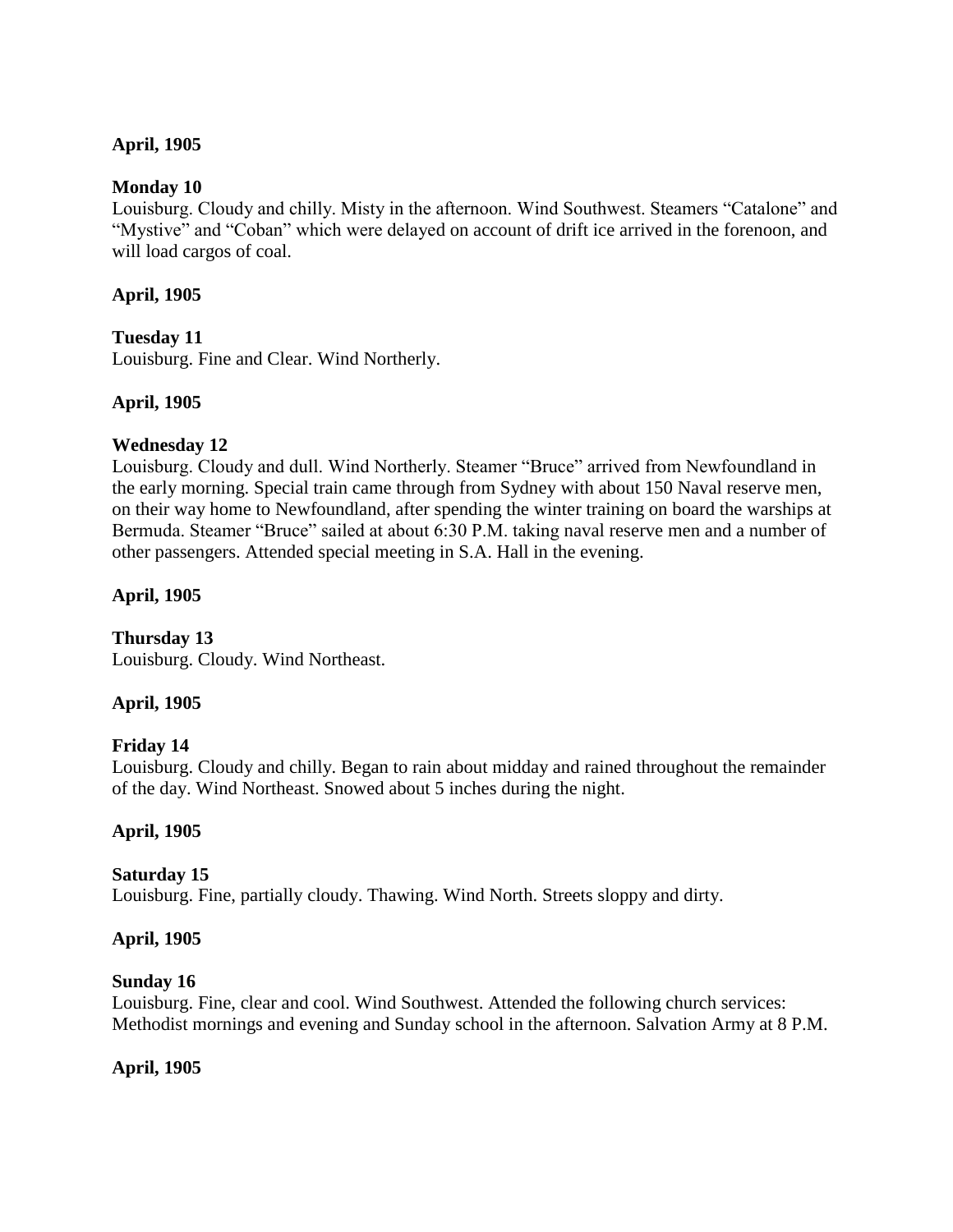## **Monday 17**

Louisburg. Glace Bay, Bridgeport, Dominion and Sydney. Stopped all night at "Leonia House". Day fine, partly cloudy. Snow squalls, wind West and Southwest.

# **April, 1905**

## **Tuesday 18**

Sydney, North Sydney, Sydney Mines, Sydney, Dominion and Louisburg. Day fine, partly cloudy and chilly. Snow squalls. Wind West- and Southwest. Steamer "Bruce" arrived at North Sydney in the evening, the first trips since Jan. 27 having run to Louisburg the rest of the winter. **April, 1905**

## **Wednesday 19**

Louisburg. Fine and clear. Wind Southwest. Was to work paper hanging at Park Hotel in the afternoon.

## **April, 1905**

## **Thursday 20**

Louisburg. Fine, partly cloudy. Wind Southwest. Was to work paper hanging at Park Hotel.

## **April, 1905**

## **Friday 21**

Louisburg. Cloudy and foggy. Showery. Wind Southerly. Was paper hanging at Park Hotel.

## **April, 1905**

## **Saturday 22**

Louisburg. Cloudy and rainy in the forenoon. Snow squalls at noon. Fine in the afternoon. Wind Northeast. Finished job of work at Park Hotel in the forenoon. Repaired organ in Methodist church in the afternoon.

## **April, 1905**

## **Sunday 23**

Louisburg. Fine, clear and mild. Wind westerly. Attended the following services: Methodist morning and evening, and Sunday school in the afternoon. Salvation army at 8 P.M.

## **April, 1905**

## **Monday 24**

Louisburg. Fine, partly cloudy. Was to work painting at Mr. H. C. V. Levattes.

## **April, 1905**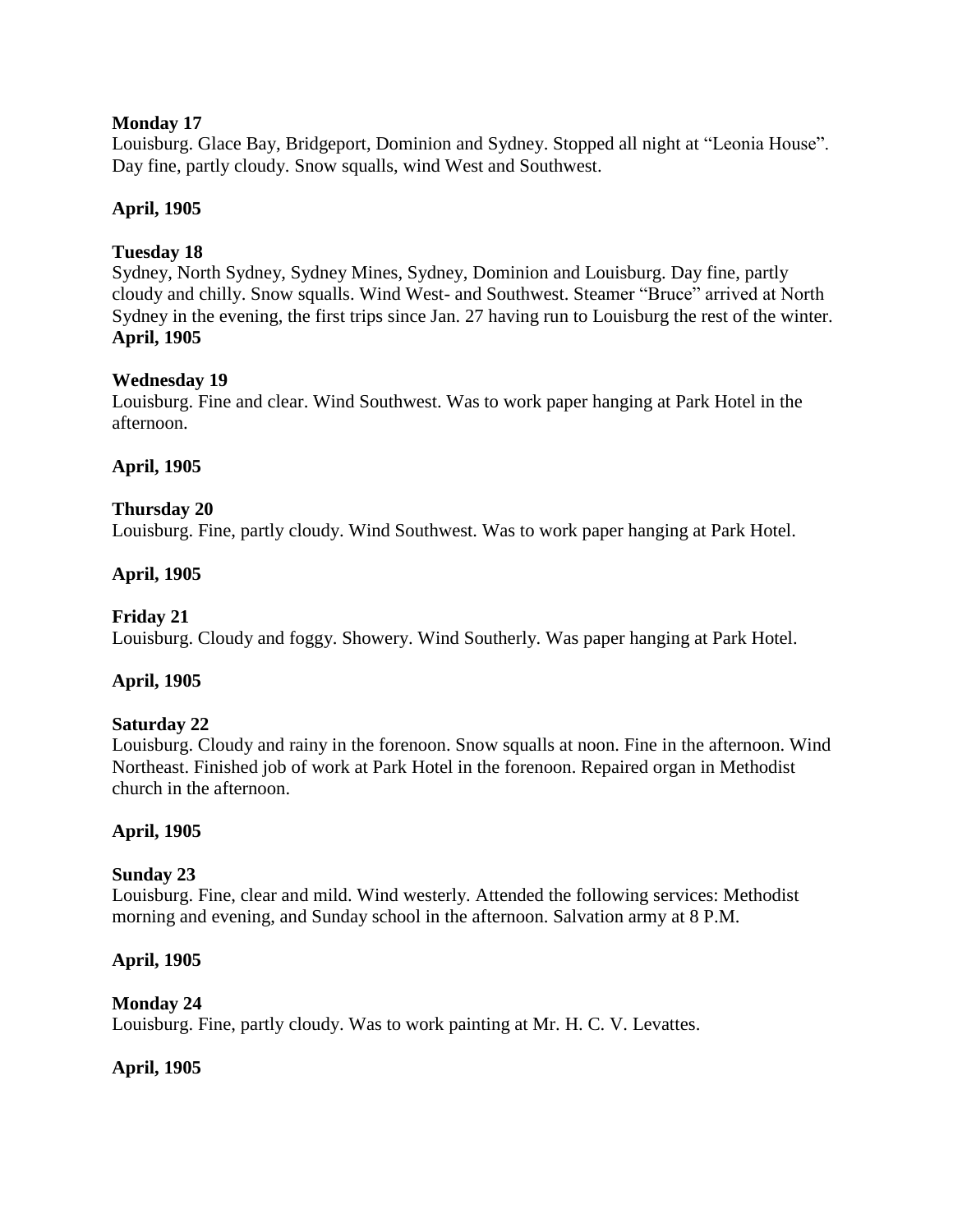## **Tuesday 25**

Louisburg. Fine and cloudy. Snow squalls at noon. Was laid up all day with toothache.

# **April, 1905**

## **Wednesday 26**

Louisburg. Glace Bay and Louisburg. Day cloudy. Showery in the afternoon. Went to Glace Day in the morning and had a tooth extracted by Dr. Goodwin. Short afternoon at L. G. Spencers. Returned to Louisburg in the evening.

## **April, 1905**

## **Thursday 27**

Louisburg. Fine and clear. Was paper hanging at H.C.V. Levattes all day.

## **April, 1905**

## **Friday 28**

Louisburg. Fine, mild and spring like. Wind Southwest. Was painting at Mr. Levattes. Finished the job. Louisburg Citizens Band played on the street in the evening, and rendered quite a nice programme which seemed to be appreciated by the hearers.

## **April, 1905**

## **Saturday 29**

Louisburg. Cloudy, dull, foggy and chilly. Wind Easterly. Was ploughing a piece of ground for to plant potatoes and other vegetables in the afternoon. Day closed rainy. The Rev. Mr. Buchanan who went away from here about two months ago for his health, died in the Boston Mass. this morning of consumption.

## **April, 1905**

## **Sunday 30**

Louisburg. Foggy. Wind Southerly. Attended the following church services: Methodist morning and evening and Sunday school in the afternoon. Salvation Army at 8 P.M.

## **May, 1905**

## **Monday 1**

Louisburg. Glace Bay, Bridgeport, Dominion , Sydney and Louisburg. Day fine. Wind Northeast. Attended English church tea meeting and fancy sale in the evening.

## **May, 1905**

**Tuesday 2**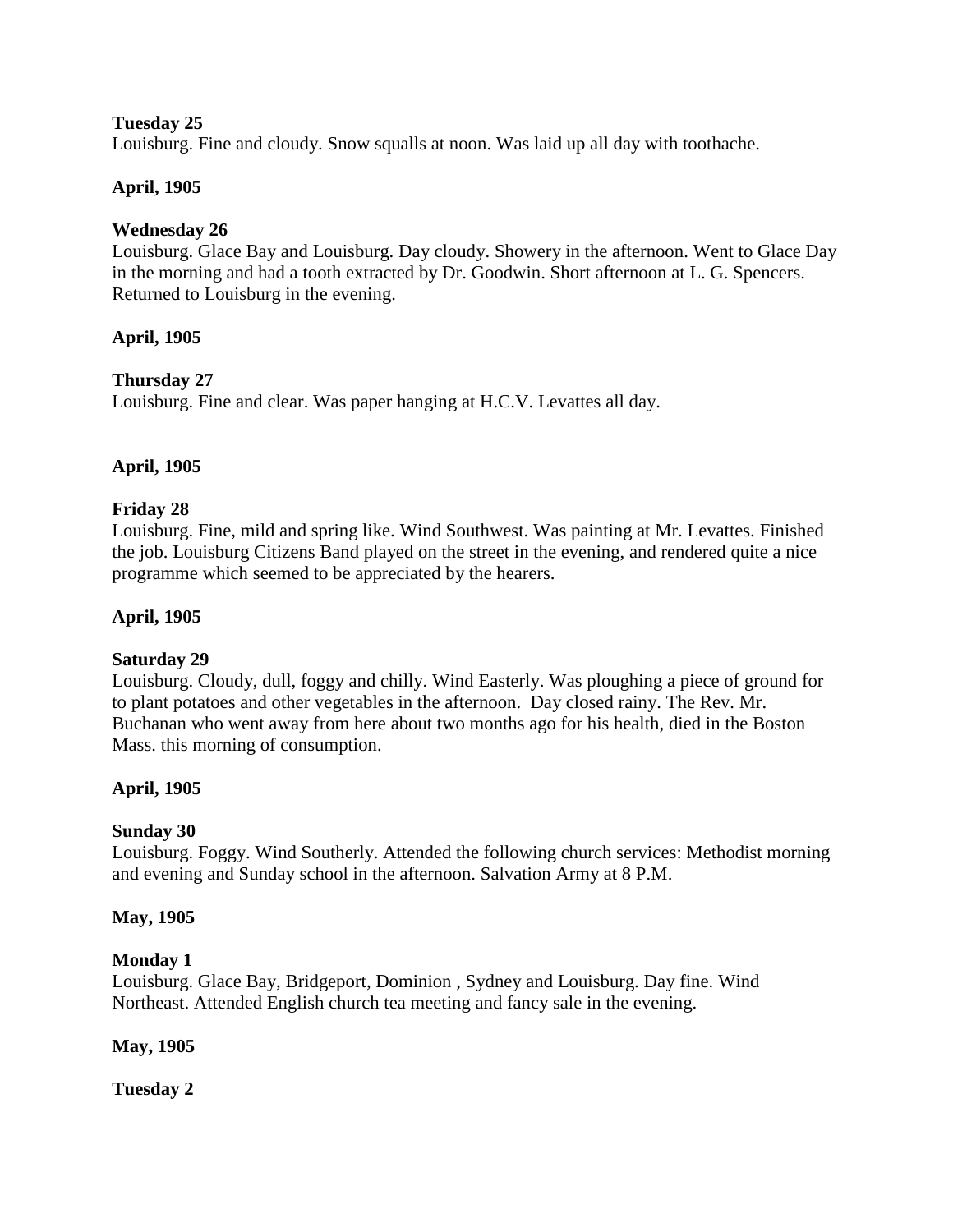Louisburg. Cloudy and chilly. Sleet and rain. Fine in the afternoon. Blowing wind Northerly.

# **May, 1905**

## **Wednesday 3**

Louisburg. Cloudy and chilly. Wind Northerly. The remains of the Rev. M. Buchanan arrived from Boston on the evening train. Was met the railway station by members of the Masonic and Orange Lodges and a large number of the other citizens. Funeral service was held in the Presbyterian Church at 7:30 P.M. and was very largely attended. Burial to take place at Big Hill Baddeck on Saturday.

## **May, 1905**

# **Thursday 4**

Louisburg. Fine and somewhat chilly. Wind Northeast. Eastern coast blocked with drift ice and steamers unable to reach Sydney. Was to work gardening and planting potatoes. **May, 1905**

# **Friday 5**

Louisburg. Fine, clear and chilly. Wind Northeast in the morning changing to Southwest. Drift ice visible off the harbour, but not interfering with navigation of this port. Was planting potatoes in the afternoon.

## **May, 1905**

# **Saturday 6**

Louisburg. Rainy and drizzly in the forenoon. Foggy and misty in afternoon. Chilly. Wind Southwest. Was planting potatoes in the afternoon.

## **May, 1905**

## **Sunday 7**

Louisburg. Fine and mild in the morning. Foggy, showery and misty the remainder of the day. Wind Southerly. Attended the following church services: Methodist morning and evening and Sunday school in the afternoon. Salvation Army meeting after close of evening service.

## **May, 1905**

## **Monday 8**

Louisburg. Fine, cloudy. Wind Northeast. Was planting potatoes in the afternoon. One of the locomotives and the railway men employed here during the winter were transferred to the other end of the line today as shipping is about starting at Sydney.

## **May, 1905**

**Tuesday 9**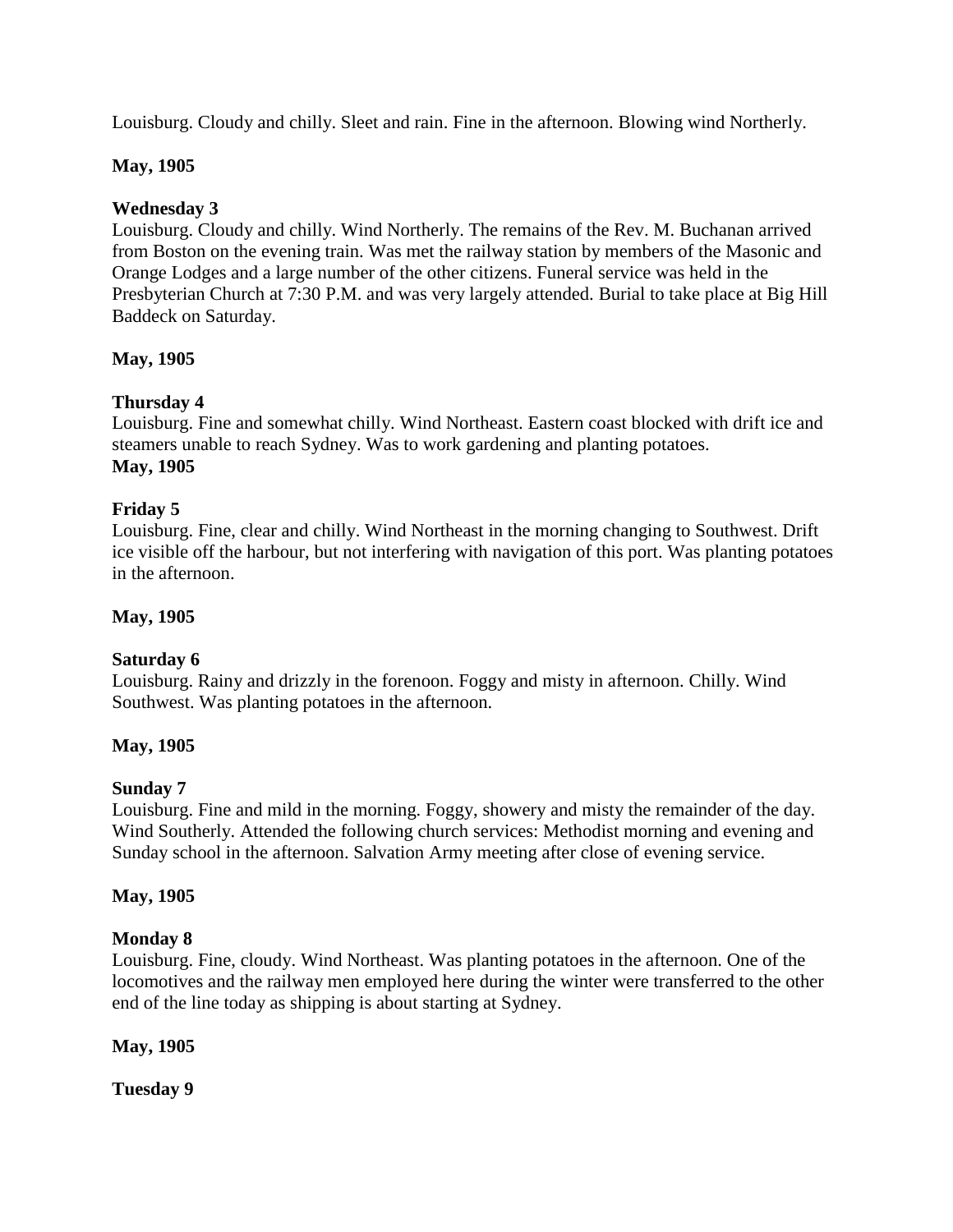Louisburg. Foggy and misty. Coast blocked with drift ice. Wind Southwest. Mr. Frank Dickson died at 3 A.M. after being sick for some time. Was to work planting potatoes during the afternoon.

## **May, 1905**

# **Monday 10**

Louisburg. Cloudy, foggy, showery and chilly. Wind Southwest changing to Northeast. Snow squalls. Harbour blocked with drift ice. Attended Magic Lantern show at Salvation Army Hall given by Ensign Leadly in the evening.

# **May, 1905**

# **Thursday 11**

Louisburg. Fine, clear and mild. Wind Northwest. Harbour and coast clear of ice. Was paper hanging at Mrs. Philip Townsends. The funeral of the late Frank Dickson took place at 11A.M. today.

# **May, 1905**

# **Friday 12**

Louisburg. Fine and cold. Partly cloudy. Light snow squalls. Wind Northeast. Drift ice visible off this port. Was to work in the garden.

# **May, 1905**

# **Saturday 13**

Louisburg. Fine, clear and cool. Wind Northeast changing to South. Was to work in the garden, sowed turnip, beet and parsnip seed. Planted currant bushes in the evening.

# **May, 1905**

# **Sunday 14**

Louisburg. Fine, partly cloudy. Showery. Wind Westerly. Attended the following church services: Methodist morning and evening and Sunday school in the afternoon. Salvation Army at close of the evening service.

## **May, 1905**

# **Monday 15**

Louisburg. Glace Day, Bpt., Dominion and Sydney. Day fine, partly cloudy. Warm in the early morning. Wind Southwest. Cold and chilly the remainder of the day. Wind changing to Northeast. Summer time table on the S. and L. Railway came into effect today as follows: Trains leaves Louisburg at 7A.M. and runs as far as Glace Bay and returns to Louisburg at 6P.M. Train leaves Sydney for Louisburg at 7:45 A.M. and returning leaves Louisburg at 4:10 P.M.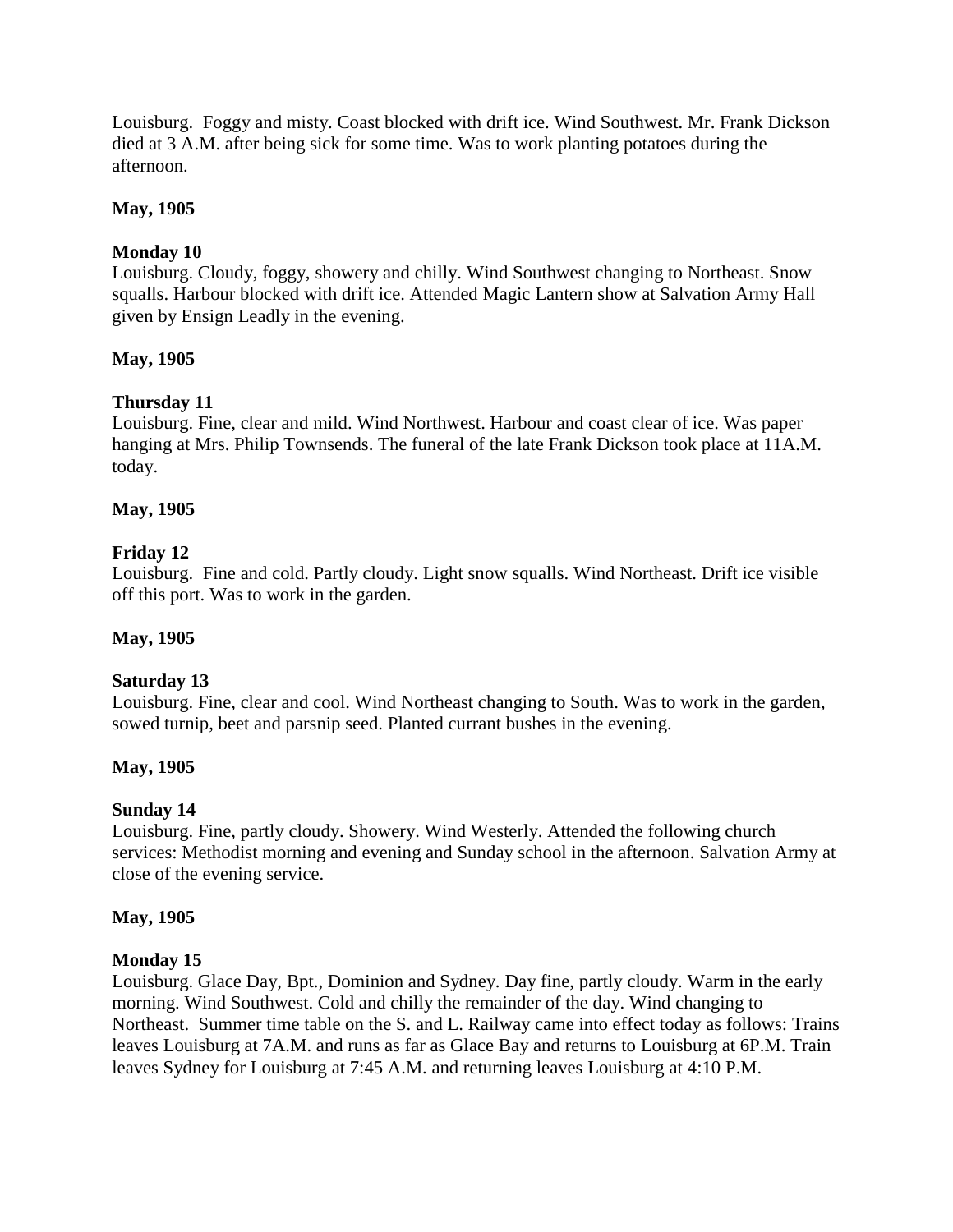## **May, 1905**

## **Tuesday 16**

Sydney and Louisburg. Day fine, partly cloudy. Wind Northeast changing to Southeast. Coast from Sydney to Louisburg blocked with drift ice. Louisburg harbour partly filled with ice. Was to work paper hanging and white washing at the Methodist parsonage in the afternoon.

## **May, 1905**

## **Wednesday 17**

Louisburg. Fine, Wind Southwest. Drift ice around the coast. Harbour partly full. Was working at the Methodist parsonage paper hanging.

## **May, 1905**

## **Thursday 18**

Louisburg. Cloudy in the forenoon. Rained nearly all the afternoon. Wind Southeast. Was working at the Methodist parsonage/ white washed a ceiling for Mrs. E.S. McAlpine in the morning.

## **May, 1905**

## **Friday 19**

Louisburg. Cloudy and chilly. Wind Northwest. Harbour partly blocked with drift ice but not enough to prevent steamers from entering. Ice moving off. Was to work at Methodist parsonage.

## **May, 1905**

## **Saturday 20**

Louisburg. Cloudy and calm. Rained in the evening. Was paper hanging at the Methodist parsonage.

## **May, 1905**

## **Sunday 21**

Louisburg. Fine, partly cloudy, light rain squalls. Wind Northwest. Harbour and coast clear of ice. Attended the following church services: Methodist morning and evening and Sunday school in the afternoon. Salvation Army after close of the evening service.

## **May, 1905**

## **Monday 22**

Louisburg. Fine and cool. Wind Southwest. Was paper hanging at the Methodist Parsonage.

## **May, 1905**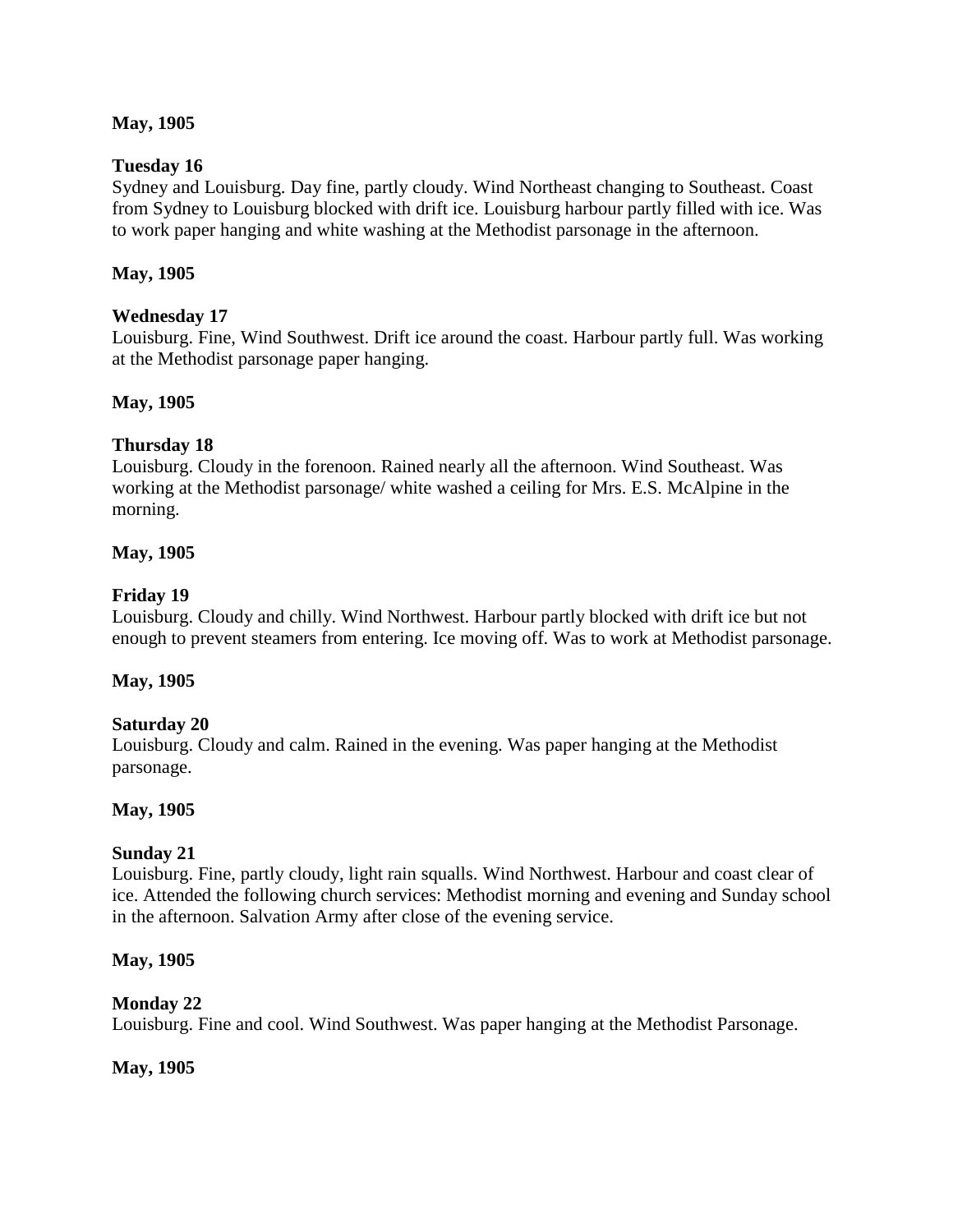## **Tuesday 23**

Louisburg. Fine and clear. Wind Southwest. Cloudy in the evening. Wind changing to Southeast, chilly. Was paper hanging at the Methodist parsonage.

## **May, 1905**

## **Wednesday 24**

Public Holiday. Louisburg. Clear, dry and chilly. Raining in the morning. Cleared off in the afternoon. Wind Northeast. Was to work at the Methodist Parsonage.

## **May, 1905**

## **Thursday 25**

Louisburg. Fine and clear. Wind Southwest. Finished job of paper hanging at Methodist Parsonage.

## **May, 1905**

## **Friday 26**

Louisburg. Fine and clear. Wind Southwest. Was paper hanging at Dan McPhersons.

## **May, 1905**

## **Saturday 27**

Louisburg. Fine and warm. Partly cloudy. Wind Southwest. Was to work gardening in the afternoon. Sowed turnip and carrot seed.

## **May, 1905**

## **Sunday 28**

Louisburg. Cloudy and foggy. Rained in the afternoon and evening. Wind Southerly. Attended service in the Methodist Church morning and evening and Sunday school in the afternoon, also Salvation Army meeting at 8 P.M.

## **May, 1905**

## **Monday 29**

Louisburg. Cloudy, foggy and misty. Wind Southerly.

## **May, 1905**

## **Tuesday 30**

Louisburg. Cloudy, rainy and mild. Cleared up in the afternoon and evening. Wind Northwestchanging to Easterly and North East.

## **May, 1905**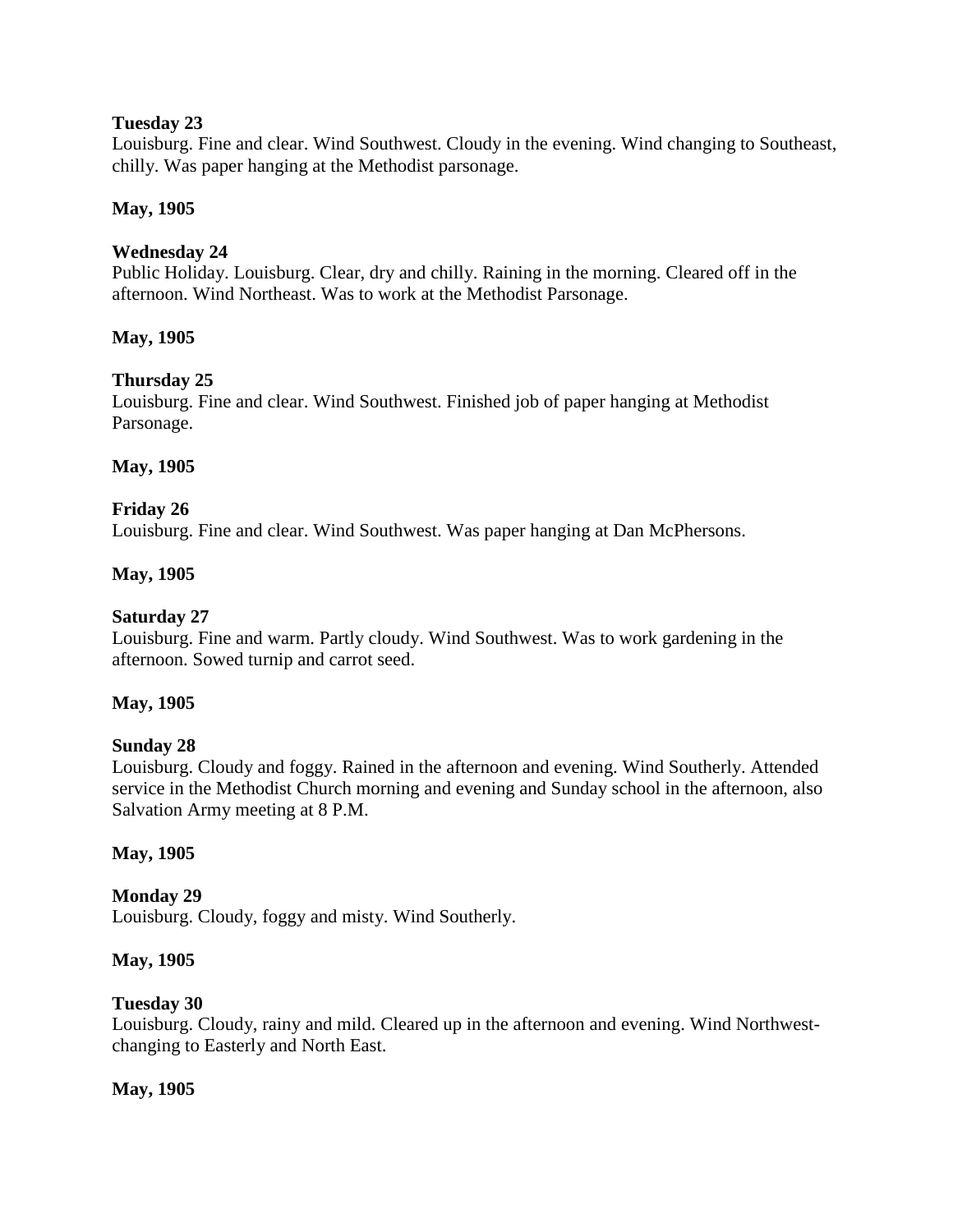## **Wednesday 31**

Louisburg. Fine, clear and cool. Wind Northeast.

## **June, 1905**

## **Thursday 1**

Louisburg, Glace Bay, Bridgeport and Sydney. Remained in Sydney all night. Stopped at Leonie House. Day fine and clear and moderately warm. Wind Southwest. Attended performance of "Sweet Clover" at Sydney Lyceum in the evening.

## **June, 1905**

# **Friday 2**

Sydney. Glace Bay and Louisburg. Day cloudy and chilly. Began to rain at about 2 P.M. and continued wet during the afternoon and evening. Crossed Sydney harbour to Westmount on the 11:45 A.M. boat and called at Mr. Dobson"s. Returned at 1 P.M.

## **June, 1905**

## **Saturday 3**

Louisburg. Fine and partly cloudy. Rained a little in the evening. Wind Southerly. Attended Salvation Army service conducted by Happy Jim Miller in the evening.

## **June, 1905**

## **Sunday 4**

Louisburg. Fine and partly cloudy. Wind Southerly. Attended service in the Methodist church, morning and evening, and Sunday school in the afternoon. And also Salvation Army meeting at close of the evening service.

## **June, 1905**

## **Monday 5**

Louisburg. Fine, clear and moderately warm. Wind Southwest. Foggy in the evening. Was to work paper hanging at M. J. Kents.

## **June, 1905**

## **Tuesday 6**

Louisburg. Rained nearly all day. Wind Southwest changing to Northeast- chilly. Was paper hanging at Mr. Kents.

## **June, 1905**

**Wednesday 7**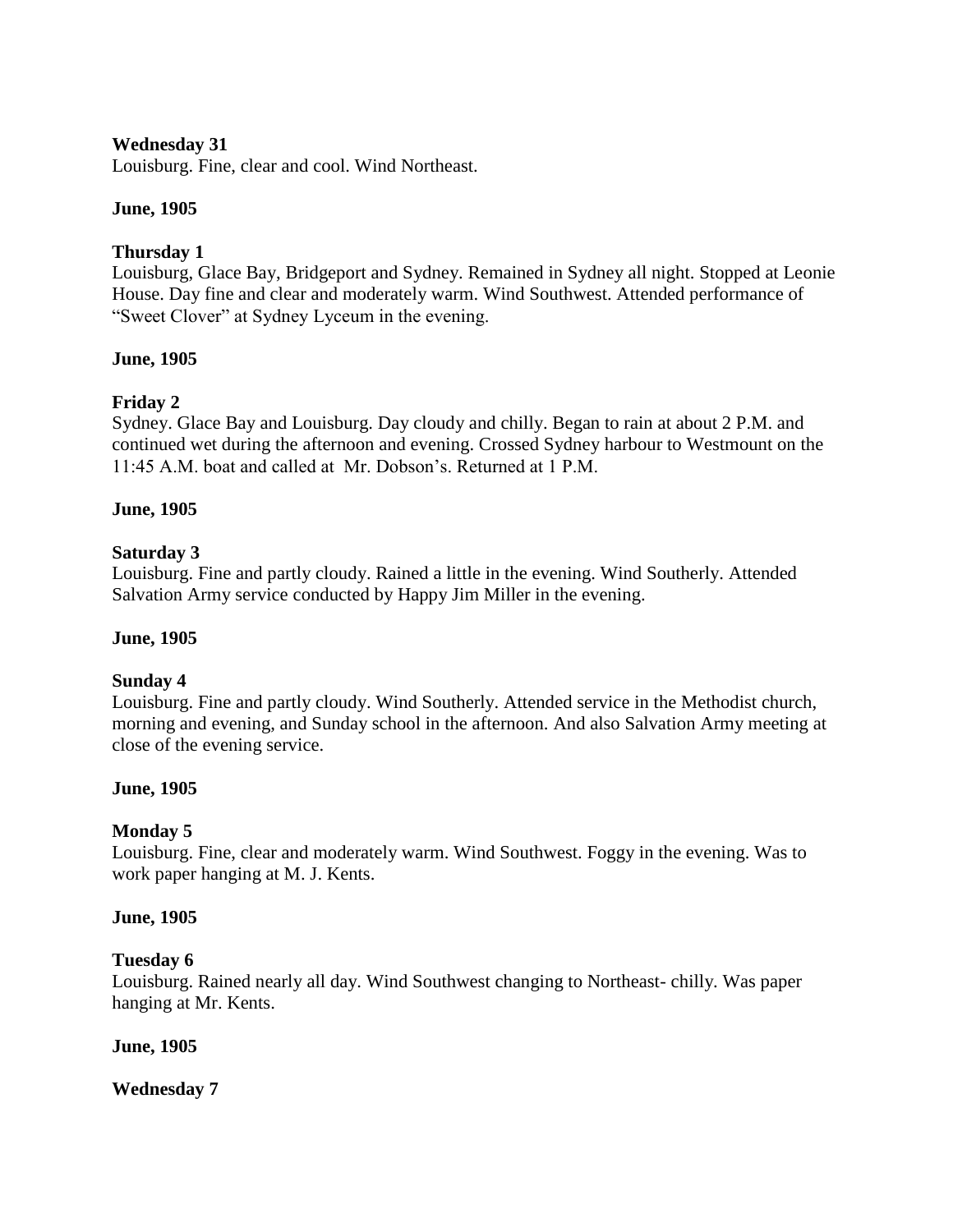Louisburg. Fine, calm and moderately warm. Wind Northeast. Was paper hanging at Mr. Kents.

## **June, 1905**

# **Thursday 8**

Louisburg, Cloudy and chilly in the morning. Wind Southeast. Began to rain at about 10 A.M. and continued to rain and misty throughout the day. Wind changing to North East. About 30 American seiners arrived in port during the afternoon for shelter from the storm. Was to work at Mr. Kents.

## **June, 1905**

## **Friday 9**

Louisburg. Cloudy and cold. Wind Northeast. Was working at Mr. Kents.

## **June, 1905**

## **Saturday 10**

Louisburg. Cloudy and foggy in the forenoon. Cleared off at about 11 A.M. Fine and moderately warm the remainder of the day. Wind Westerly changing to easterly in the evening. Was working at Mr. Kents.

## **June, 1905**

# **Sunday 11**

Louisburg. Fine and moderately warm. Cloudy in the afternoon. Wind Southwest. Attended service in the Methodist church morning and evening and Sunday school in the afternoon. Salvation Army at close of the evening service.

## **June, 1905**

# **Monday 12**

Louisburg. Cloudy and showery. Moderately warm. Wind Southerly. Was to work at Mr. Kents paper hanging. Spent the evening at Mr. Jefferson's.

## **June, 1905**

## **Tuesday 13**

Louisburg. Cloudy, foggy and rainy. Wind South. Was to work painting at Mr. Kents.

## **June, 1905**

## **Wednesday 14**

Louisburg. Fine and moderately warm. Wind Southwest. Was to work painting at Mr. Kents.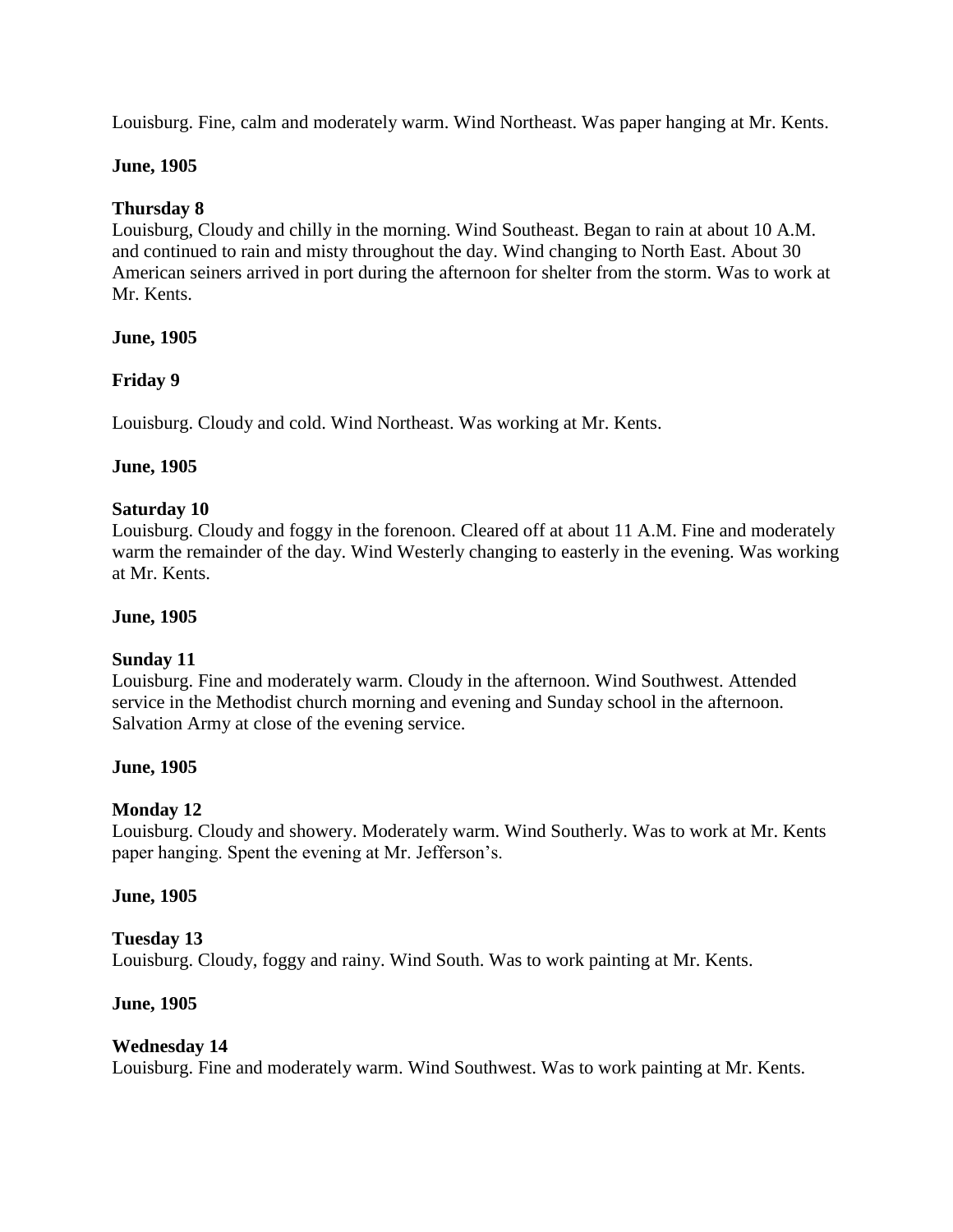## **June, 1905**

## **Thursday 15**

Louisburg. Fine, clear and warm. Wind Southwest. Was paper hanging at Mrs. Isabel Townsends.

## **June, 1905**

## **Friday 16**

Louisburg. Fine and moderately warm. Foggy and cold in the evening. Wind Southerly. Was to work paper hanging at Dan McPherson's.

## **June, 1905**

## **Saturday 17**

Louisburg. Fine and cool. Cloudy in the afternoon, misting rain in the evening. Wind Northeast. Was to work hoeing potatoes in the garden. Attended "Echophone" entertainment at Salvation Army Hall conducted by Capt. White in the evening.

## **June, 1905**

## **Sunday 18**

Louisburg. Cloudy and cold. Began to rain at about noon and continued raining throughout the remainder of the day. Wind Easterly. Attended service in the Methodist church in the morning. Conducted by Mr. Irish. Salvation Army meeting at 3 P.M. and service in the English church in the evening.

## **June, 1905**

## **Thursday 19**

Louisburg, Glace Bay, Bridgeport, Dominion and Sydney. Fine, clear and cool. Wind Northeast. Attended Salvation Army meeting at Sydney in the evening. Stopped all night at Leonia House.

## **June, 1905**

## **Tuesday 20**

Sydney and Louisburg. Fine, clear and moderately warm. Wind Northeast. Came from Sydney on the morning train.

#### **June, 1905**

## **Wednesday 21**

Louisburg. Cloudy and Cold. Rained in the afternoon. Foggy and misty in the evening. Wind Southwest. Was hoeing potatoes in the forenoon. **June, 1905**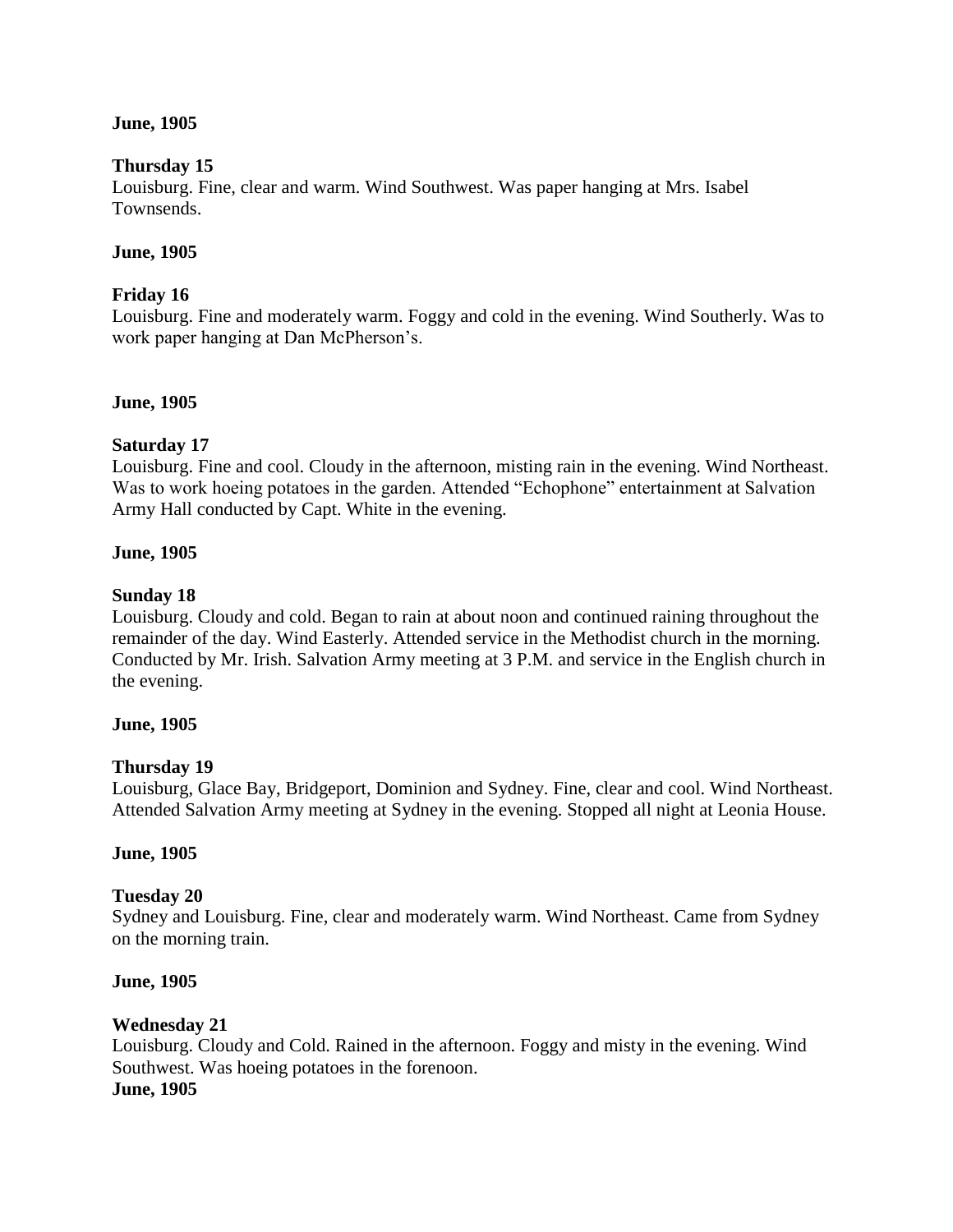# **Thursday 22**

Louisburg. Cloudy, warm and foggy. Wind Southerly.

## **June, 1905**

## **Friday 23**

Louisburg and Sydney. Fine, warm and cloudy. Clear in the afternoon. Wind Northerly. Went to Sydney on the 4:10 P.M. train on my way to Halifax. Stopped in Sydney at Leonia House.

## **June, 1905**

## **Saturday 24**

Sydney and Halifax. Fine, clear and moderately warm. A most beautiful day. Left Sydney at 7:30 A.M. and arrived in Halifax at about 8:15 P.M. after quite a pleasant day on the road. Stopping at Central House, 85 Granville St.

## **June, 1905**

## **Sunday 25**

Halifax. Fine, clear and moderately warm. Cloudy in the evening with showers of rain. Attended service at North Baptist Church in the morning and the Tabernacle in the evening. Spent the afternoon in the Public Gardens.

## **June, 1905**

# **Monday 26**

Halifax. Cloudy. Raining moderately in the afternoon. Wind Southeast.

## **June, 1905**

## **Tuesday 27**

Halifax. Cloudy, misty and drizzly and cold. Was driving around the city in the afternoon delivering letters for Miller Bros. Spent the evening at the Drill Shed. Where the 66<sup>th</sup> P.L.H. were drilling.

## **June, 1905**

## **Wednesday 28**

Halifax. Cloudy, showery, drizzly and cold. Wind Northerly. Went for a walk to Point Pleasant in the evening.

**June, 1905**

**Thursday 29**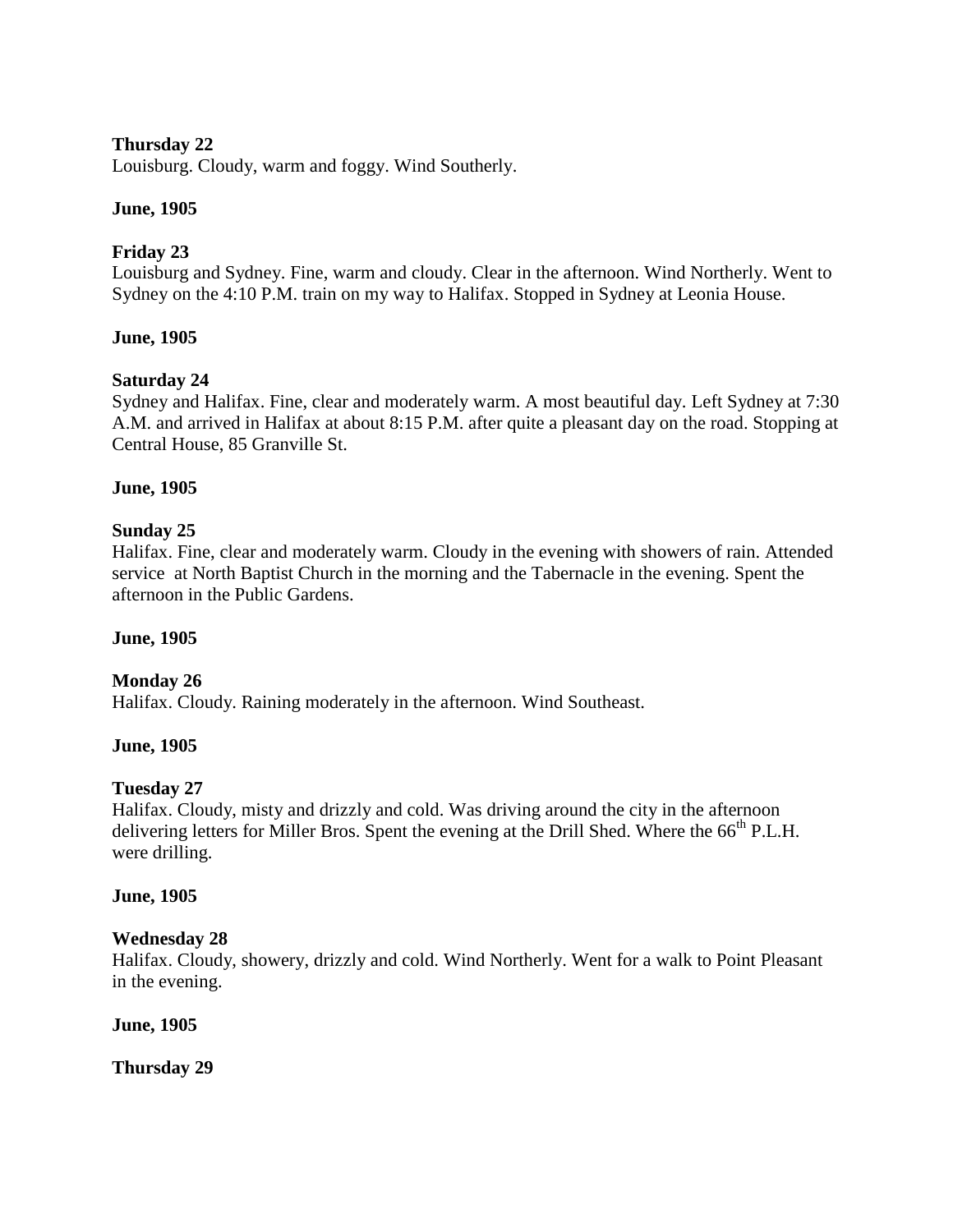Halifax. Fine and clear. Partly cloudy in the afternoon and evening. Drove to Herring Cove and back, leaving the city at 3:35 P.M. and returning at 7 P.M. Attended the Academy of Music in the evening where the Sunny South Comedy company gave a performance.

## **June, 1905**

# **Friday 30**

Halifax. Fine and clear. Was out with a team delivering letters for Miller Bros. in the forenoon. In the evening in company with Mr. Hargraves, went for a walk out to the armories and from there to Point Pleasant to witness the annual mobilization of the militia and regular troops.

# **July, 1905**

# **Saturday 1**

Halifax. Fine, clear and moderately warm. Wind Southerly. A holiday in the most of the business places. The Citadel decorated with flags and a salute of 21 guns fired at noon.

# **July, 1905**

# **Sunday 2**

Halifax. Fine, warm and partly cloudy. Went for a walk up to Wellington Barracks in the morning to see the soldiers parade to church. Afterwards attended a service in the North Baptist Church. In the afternoon in company with Miss Ripley went for a walk through the Public Gardens, Point Pleasant Park, returning by way of Green Bank arriving home at 5:30 P.M. In company with Mr. Hargraves, attended service in the Tabernacle Church in the evening.

# **July, 1905**

# **Monday 3**

Halifax. Foggy and warm. Rained moderately nearly all day. Wind Southerly.

# **July, 1905**

# **Tuesday 4**

Halifax. Hubbards Cove. Fine, clear and warm. Wind Westerly. Was sent down Hubbards Cove by Miller Bros. To see about the sale of an organ. Left Halifax at 3:40 P.M. arriving in Hubbards at 5:45. Train was delayed for about ½ hour on account of rear car uncoupling. Got an order from Miss E.M. Dauphine for a piano cast Sherlock Manning organ. Spent the evening at her home. Put up for the night at the "Gainsborough." A.W. Shatford proprietor.

## **July, 1905**

# **Wednesday 5**

Hubbards. Fine, clear and warm. Wind Southwest. Spent part of the day in admiring the beauties of Hubbards and vicinity which in my opinion is an ideal spot to spend a holiday. Took several snapshots of some of the most interesting scenery. The wagon, which I ordered by telephone for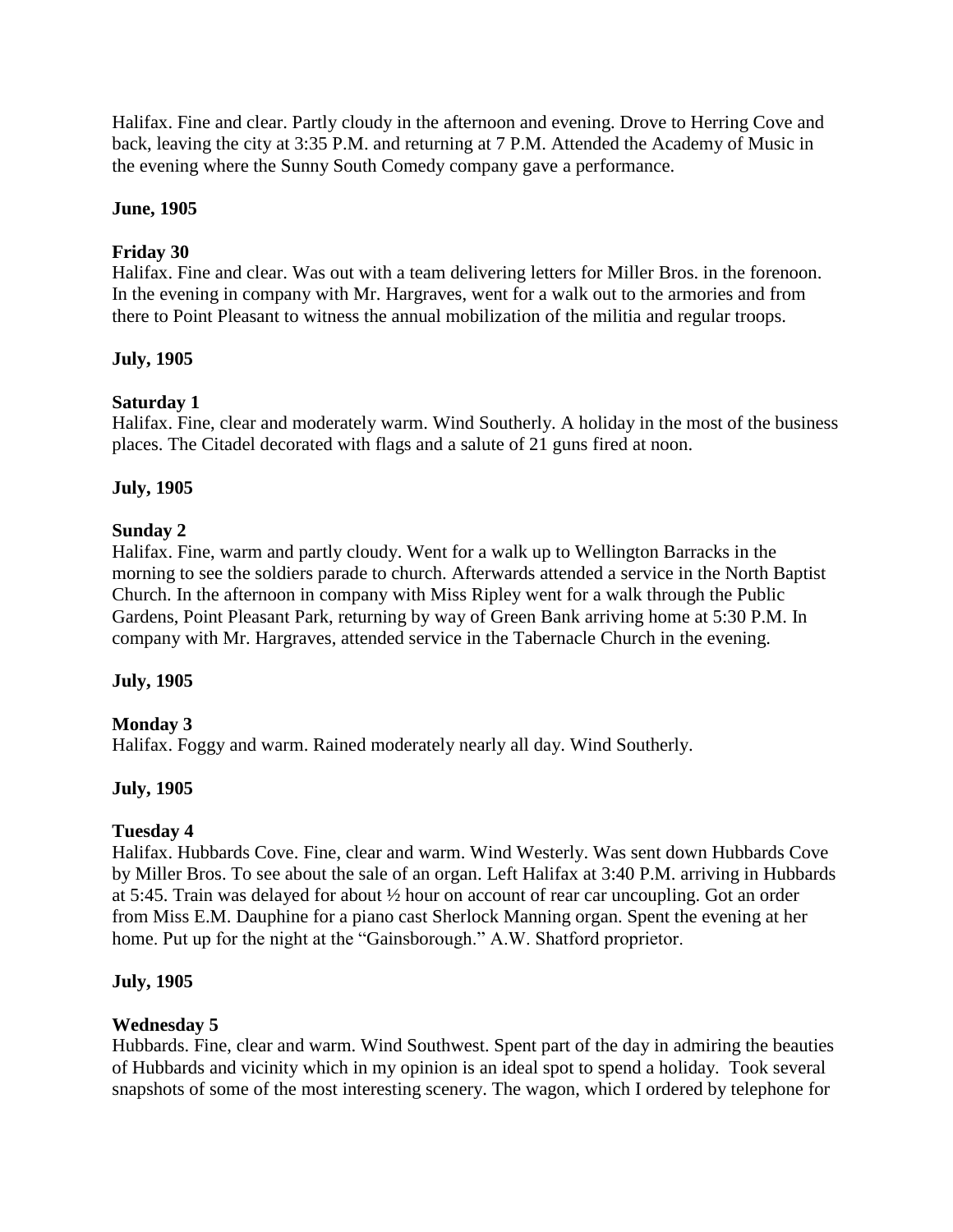Miss Dauphine arrived by train at 4P.M. After its arrival I delivered same and closed the sale for \$105.00 cash. Spent a very pleasant day opening at Mrs. Dauphine"s house, where we almost had a regular concert

# **July, 1905**

# **Thursday 6**

Halifax. Fine, clear and warm. Attended a Band concert given by the 63<sup>rd</sup> Band at Guin Bank in the evening.

# **July, 1905**

# **Friday 7**

Halifax and Bedford. Fine, clear and very warm. Was given the authority of Deputy Sheriff to serve a writ of summons on one Daniel Patriquin supposed to be at Bedford. Drove to Bedford, leaving the city at 4:30 P.M. but did not find the man wanted as he had gone away, Left the train at Uncle Joe"s Bedford and returned to Halifax on the Sydney Flyer arriving at about 11:15P.M.

# **July, 1905**

# **Saturday 8**

Halifax, Bedford, Sackville, Lucasville and Hammonds Plains, Bedford and Halifax. Day fine and very warm. Went to Bedford on the 1:30 P.M. train took the team left there last night and drove to Hammonds Plains by way of Sackville and Lucasville, to get renewal notes signed by C. D. Marsman and Jonathan Marsman. Returned to Bedford by the Hammonds Plains road arriving at 9:30 P.M. Left the team at Uncle Joe"s and returned to the city on the Sydney Flyer arriving at 11:15P.M.

# **July, 1905**

# **Sunday 9**

Halifax. Clear and very warm. Thermometer registering 88 in the shade. Wind Westerly. Attended service in the First Baptist Church in the morning. Sermon by Mr. Waring. Went for a walk to the Northwest arm in the afternoon in company with Miss Riply. Attended service in Grafton Street Methodist Church in the evening, conducted by Rev. Selby Jefferson, being Mr. Jefferson"s first Sunday in Halifax after his removal from Louisburg, C.B.

# **July, 1905**

# **Monday 10**

Halifax. Bedford, Sackville, Bedford and Halifax. Clear and very hot. Thermometer registering over 90 in the shade. Went to Bedford on the 5 P.M. train and drove there to Sackville, a distance of about 4 miles to John Ellis Blacksmith to get a horse shod. Returned to Bedford at 8 P.M. and came through to Halifax by train at 9 P.M.

# **July, 1905**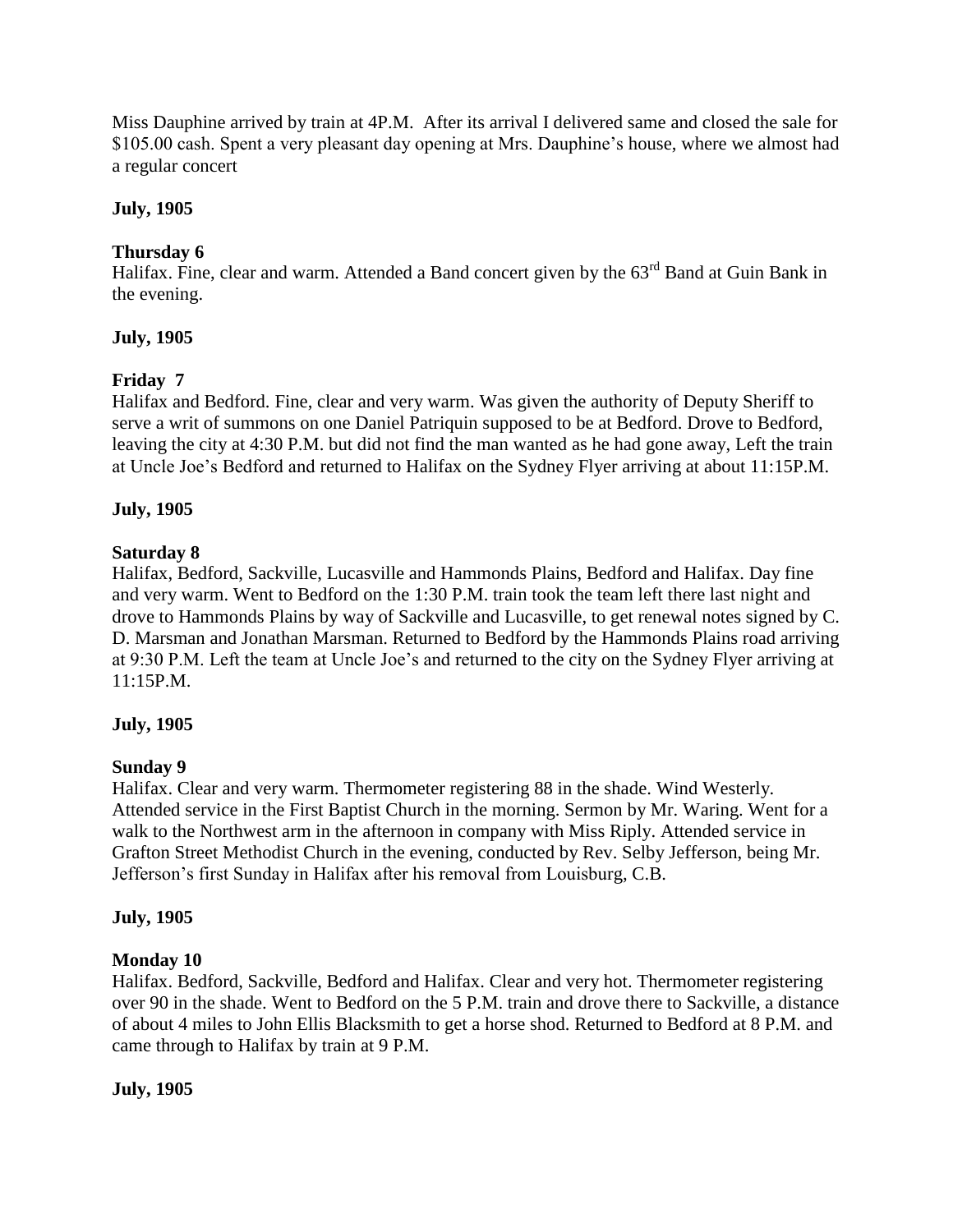## **Tuesday 11**

Halifax. Fine, clear and warm. Thermometer registering 83 in the shade. Was out part of the day on Miller Bros piano team assisting in moving pianos and organ etc. Attended concert- given by St. Patrick"s Band at the Northwest Arm Rowing club and spent quite a pleasant evening. Called at Mr. Jefferson"s Dresden Row on my way to concert.

## **July, 1905**

## **Wednesday 12**

Halifax. Clear and warm. Wind Southerly. Went to North West Arm with Miller Bros. Piano team to deliver a piano at the English church Sunday-School House. On returning met Mr. And Mrs. Jefferson and went with them for a walk through the Public Gardens. Went up to the Drill shed in the evening.

## **July, 1905**

## **Thursday 13**

Halifax. Cloudy and dull in the morning. Cleared off about noon. Moderately warm. Attended reception given by the congregation of Grafton Street Church to the Rev. Shelby Jefferson and family, in the evening. Quite a number present and a very enjoyable evening spent.

## **July, 1905**

## **Friday 14**

Halifax. Cloudy in the morning. Cleared off at about 10 A.M. Clear the remainder of the day and very warm. Was out to the Northwest Arm in the forenoon to bring in a piano from the English church at that place. Attended play at Academy of Music in the evening. Entitled "The Missouri Girl".

## **July, 1905**

## **Saturday 15**

Halifax. Warm, cloudy and showery.

## **July, 1905**

# **Sunday 16**

Halifax. Fine, clear and moderately warm. Wind Westerly. Took a walk up North in the morning to see the soldiers parade to church. Afterwards attended service in the North Baptist Church. In the afternoon in company with Miss Ripley went for walk to Guen Bank and Point Pleasant. Attended service in Grafton Street Methodist church in the evening. Sermon by Rev. Shelby Jefferson.

## **July, 1905**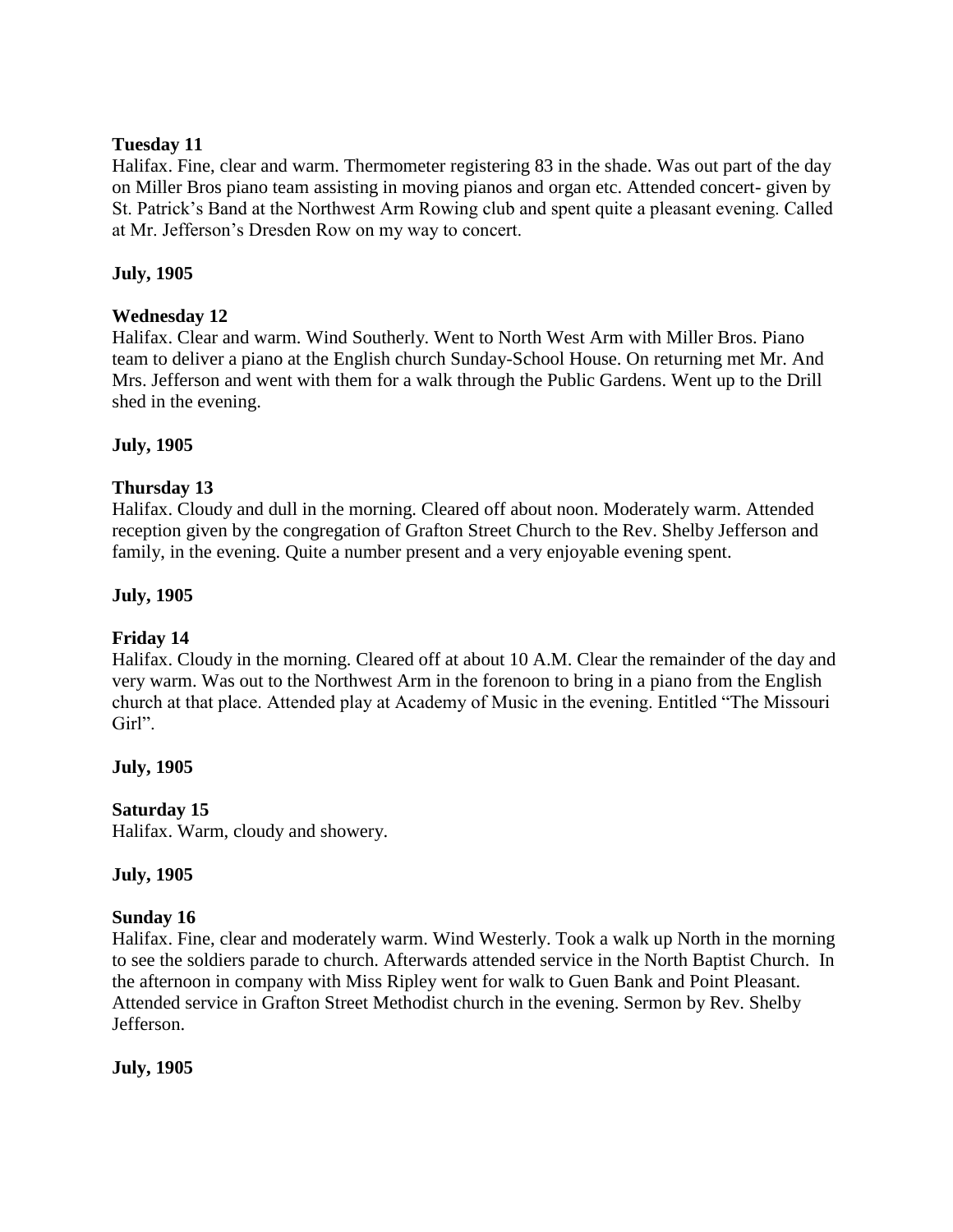## **Monday 17**

Halifax. Cloudy and cool. Rainy and misty in the afternoon and evening. Attended a play in the Academy of Music in the evening entitled "Neighbourly Neighbours"

## **July, 1905**

## **Tuesday 18**

Halifax. Fine and partly cloudy. Attended Band concert in the Public Garden in the evening in company with Mrs. McBain of Amherst.

## **July, 1905**

## **Wednesday 19**

Halifax. Fine, clear and warm.

## **July, 1905**

## **Thursday 20**

Halifax. Fine and very warm. Thermometer registering 86 degrees. Attended Band concert at Green Bank in the evening.

## **July, 1905**

## **Friday 21**

Halifax and Sydney. Fine, clear and warm. Left Halifax on the 12:30 P.M. train for Sydney. Arrived at Sydney at 10:30 P.M. In company with Mr. L.W. Harris all the way down to Sydney. Stopped at Grand Hotel Sydney.

## **July, 1905**

## **Saturday 22**

Sydney and Louisburg. Day fine, clear and warm. Left Sydney for Louisburg on the 7:45 A.M. train. Arrived at Louisburg at about 9:30 A.M.

## **July, 1905**

## **Sunday 23**

Louisburg. Fine and moderately warm. Attended the following church services: Methodist morning and evening conducted by the Rev. Mr. Mader the new pastor. Salvation Army meeting in the afternoon. The funeral of Mrs. John O"Hanly who died on Friday evening took place at 3:30 P.M.

**July, 1905**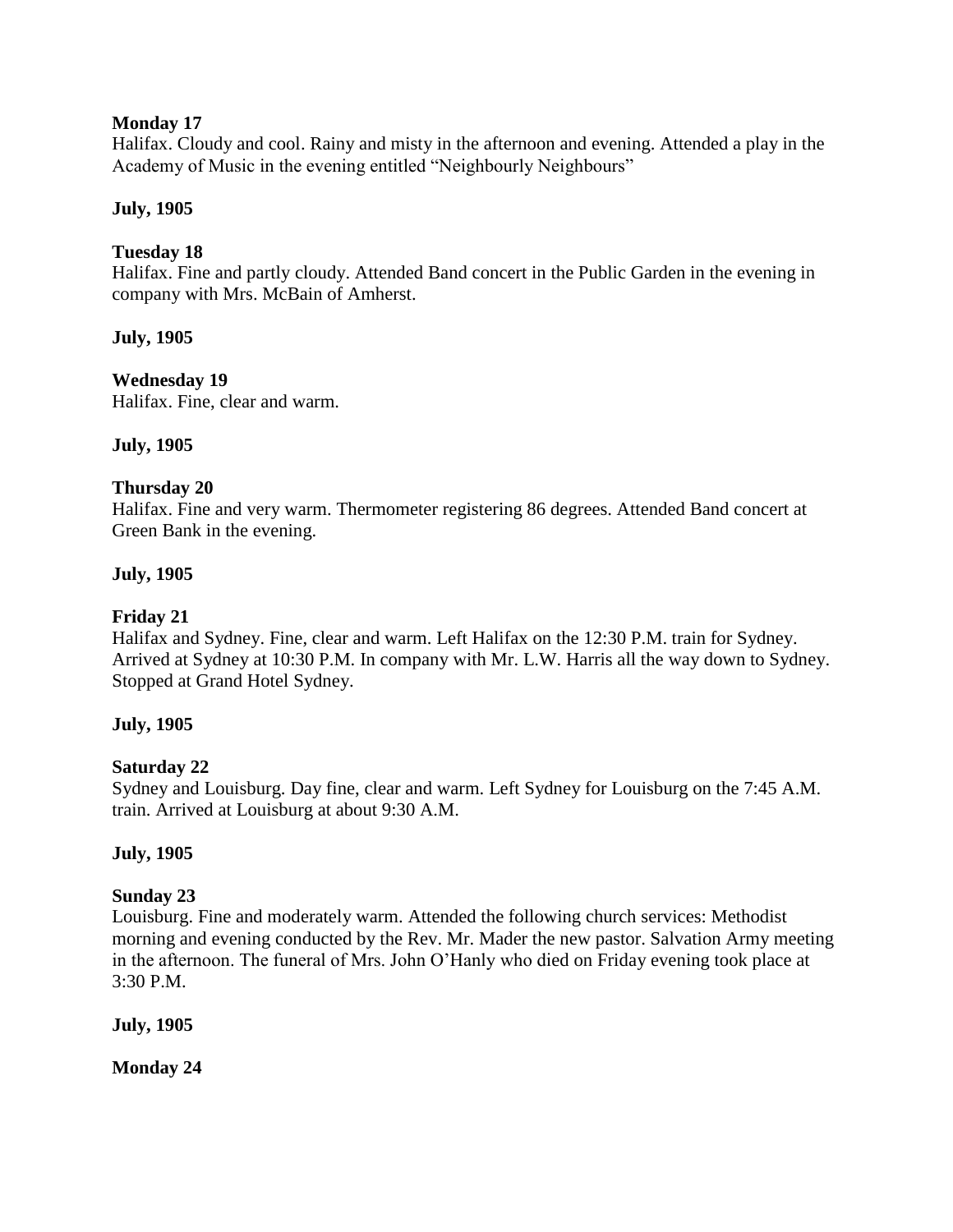Louisburg, Glace Bay, North Sydney, Sydney Mines and Sydney. Left Louisburg on the 7 A.M. train for Glace Bay. Glace Bay to Sydney by tram, Sydney Mines and return by boat and train. Day fine and moderately warm. Stopped at Leoni House Sydney.

## **July, 1905**

## **Tuesday 25**

Sydney, Glace Bay and Louisburg. Left Sydney on the 1 o"clock car for Glace Bay. Glace Bay to Louisburg on 4 P.M. train. Rain, foggy and misty during the forenoon, fine in the afternoon. Repossessed organ from Miss Elizabeth Smart of Sydney.

## **Wednesday 26**

Louisburg. Fine and warm. Wind Southwest. Commenced hay making in the forernoon.

## **July, 1905**

## **Thursday 27**

Louisburg. Fine and partly cloudy. Light showers in the afternoon. Distant thunder. Wind Southerly. Was to work mowing in the front of the house.

## **July, 1905**

## **Friday 28**

Louisburg. Fine and partly cloudy. Heavy rain and thunder and lightening in the afternoon. Fine in the evening. Wind Southwest.

## **July, 1905**

## **Saturday 29**

Louisburg. Fine and clear. Very warm. Wind Southwest. Was to work haymaking. Attended Ice Cream Social in Salvation Army Barracks in the evening,

## **July, 1905**

## **Sunday 300**

Louisburg. Fine and cloudy. Attended Methodist morning and evening. Salvation Army meeting in the afternoon. Baptist service at 4 P.M. and Salvation Army at 8 P.M.

## **July, 1905**

## **Monday 31**

Louisburg. Glace Bay, Bridgeport, Dominion and Sydney. Cloudy and cool. Wind Easterly. Went to Glace Bay on 7 A.M. train. Walked from Glace Bay to Dominion and took the 1 P.M. car for Sydney. Went to Victoria Park Sydney, where a reception was being given to Earl Grey, Governor General of Canada. Salute fired by Sydney Field Battery and French ship in port in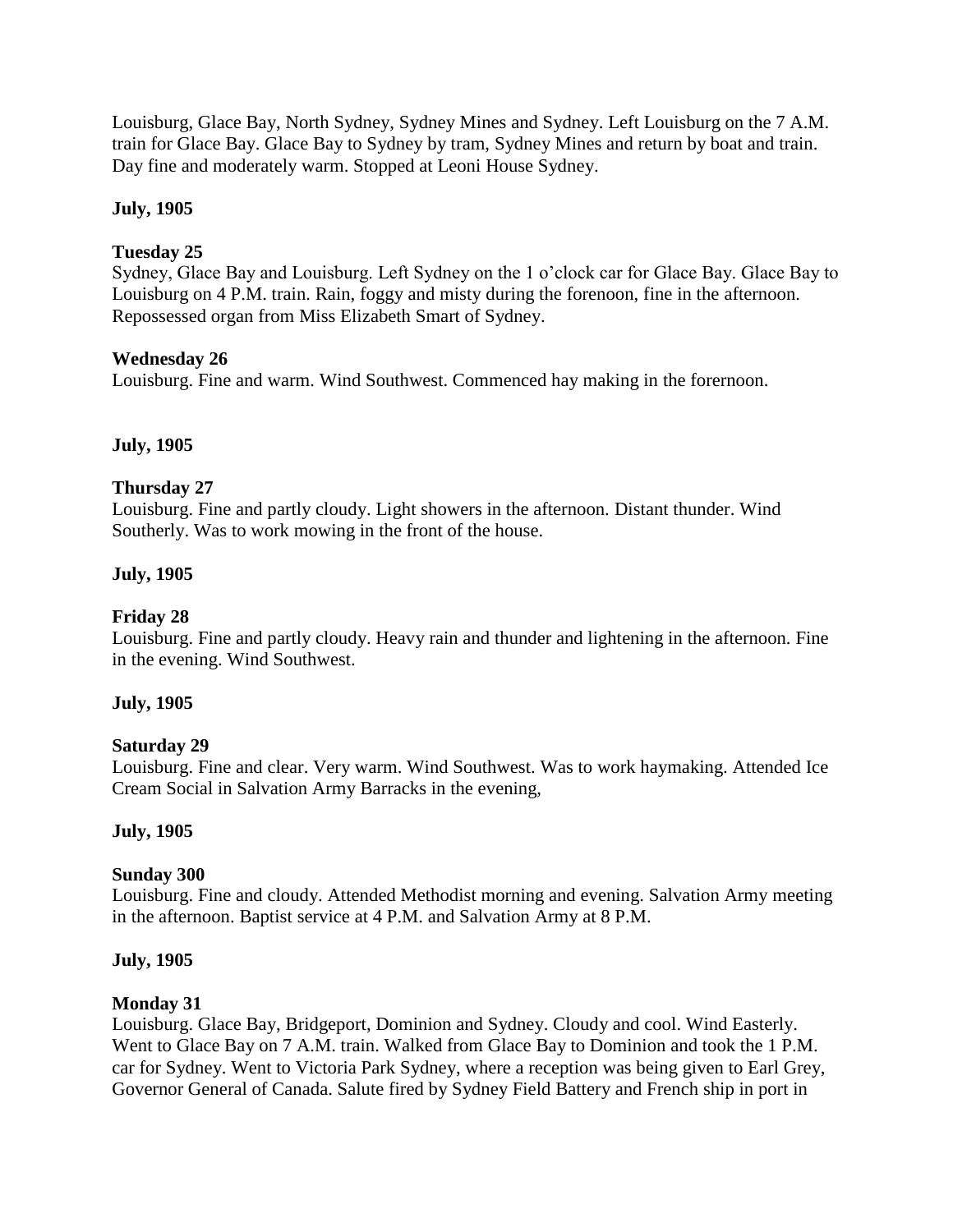honor of the Governor General. \_\_\_\_\_\_\_\_ opening of Sydney Summer Carnival. Stopped at Mrs. LeBlancs Esplanade.

# **August, 1905**

# **Tuesday 1**

Sydney and Louisburg. Rainy and drizzly and foggy. Wind Easterly. Sydney to Louisburg on 7:45 A.M. train. Earl Grey, Governor General of Canada, arrived here at about 10:30 A.M. Was met at the railway station by Mayor and citizens and presented with an address. Afterwards accompanied by the Mayor, drove to Old Town to visit French ruins. Returned to Sydney at about 1 P.M.

# **August, 1905**

# **Wednesday 2**

Louisburg. Cloudy, foggy and warm. Wind Southerly.

# **August, 1905**

# **Thursday 3**

Louisburg. Fine and partly cloudy. Wind Northwest. Misting rain in the afternoon. Mrs. Michael J. McKenzie died last night. Funeral tomorrow morning to S & L Railway station.

# **August, 1905**

# **Friday 4**

Louisburg. Fine, clear and warm. Wind Southwest. Was to work hay making.

# **August, 1905**

# **Saturday 5**

Louisburg. Glace Bay, and returned to Louisburg. Fine and warm. Louisburg to Glace Bay on 7 A.M. train. Went out to Glace Bay rifle range in the afternoon in company with Mr. D.M. Peters. Returned to Louisburg on the 4 P.M. train from Glace Bay. Attended Salvation Army meeting conducted by Ensign Weir in the evening.

# **August, 1905**

# **Sunday 6**

Louisburg. Fine and warm. Cloudy in the evening. Rained during the night. Wind Southerly. Attended the following church services: Methodist in the morning, Funeral service for Millie Townsend in the Methodist church at 3 P.M. English Church in the evening. Salvation Army at 8 P.M.

# **August, 1905**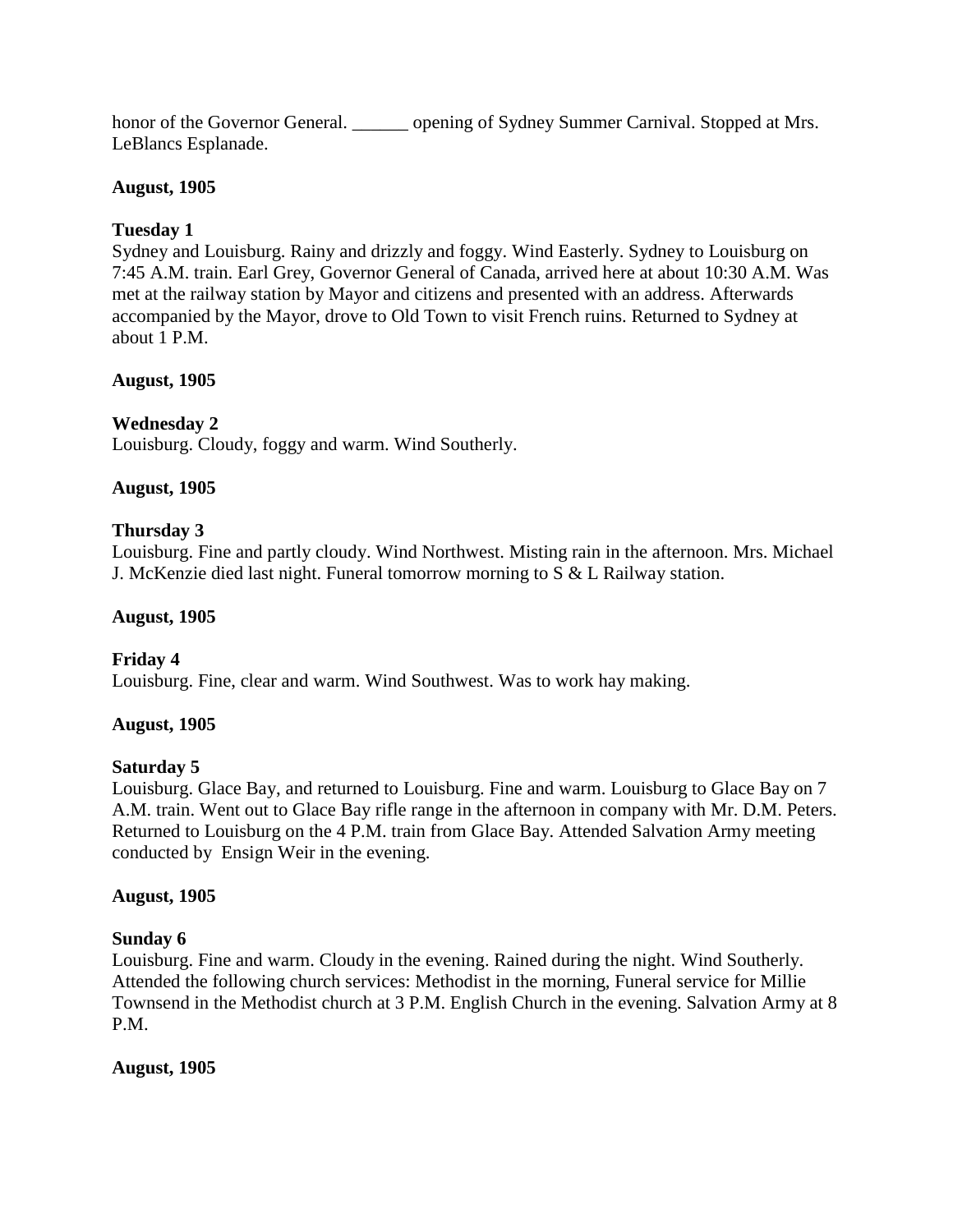## **Monday 7**

Louisburg. Raining in the morning. Misty and foggy. Cleared off in the afternoon. Cloudy and foggy in the evening. Wind Southerly and Westerly. Attended Magic Lantern service in the Salvation Army Barracks in the evening conducted by Ensign Campbell.

## **August, 1905**

**Tuesday 8**

Louisburg. Fine and warm.

# **August, 1905**

# **Wednesday 9**

Louisburg, Mira, Marion Bridge and Salmon River. Fine and warm. Wind Southwest. Louisburg to Mira by 7 A.M. train. Mira to Marion Bridge by steamer "Alameda" Capt. Reid. Marion Bridge to Salmon River on boat arriving at about 5 P.M.

# **August, 1905**

## **Thursday 10**

Salmon River, Marion Bridge and Trout Brook. Fine and warm. Wind Southwest. Salmon River to Trout Brook and back in the afternoon by team. Rifle practice with Heber and went in the forenoon. The following score at the 200 yards range: Heber 28. Went- 22, myself 24.

## **August, 1905**

# **Friday 11**

Salmon River. Fine and very warm. Wind West. Spent the afternoon at Uncle Johns and Clifford"s. Rifle practice in the Morris range 500 yards 7 shots score as follows: Went 17, Heber 16, myself 14.

## **August, 1905**

## **Saturday 12**

Salmon River. Fine, clear and very warm. Wind Westerly. Went down to the Lainer meadow in the afternoon where Hector and the boys were hay making. Afterwards went up to the lake trouting with Heber in the evening.

## **August, 1905**

## **Sunday 13**

Salmon River. Fine and warm. Wind Northwest. Went to Caleb"s in the forenoon with Went and to Church in the afternoon, and to Clifford"s in the evening.

# **August, 1905**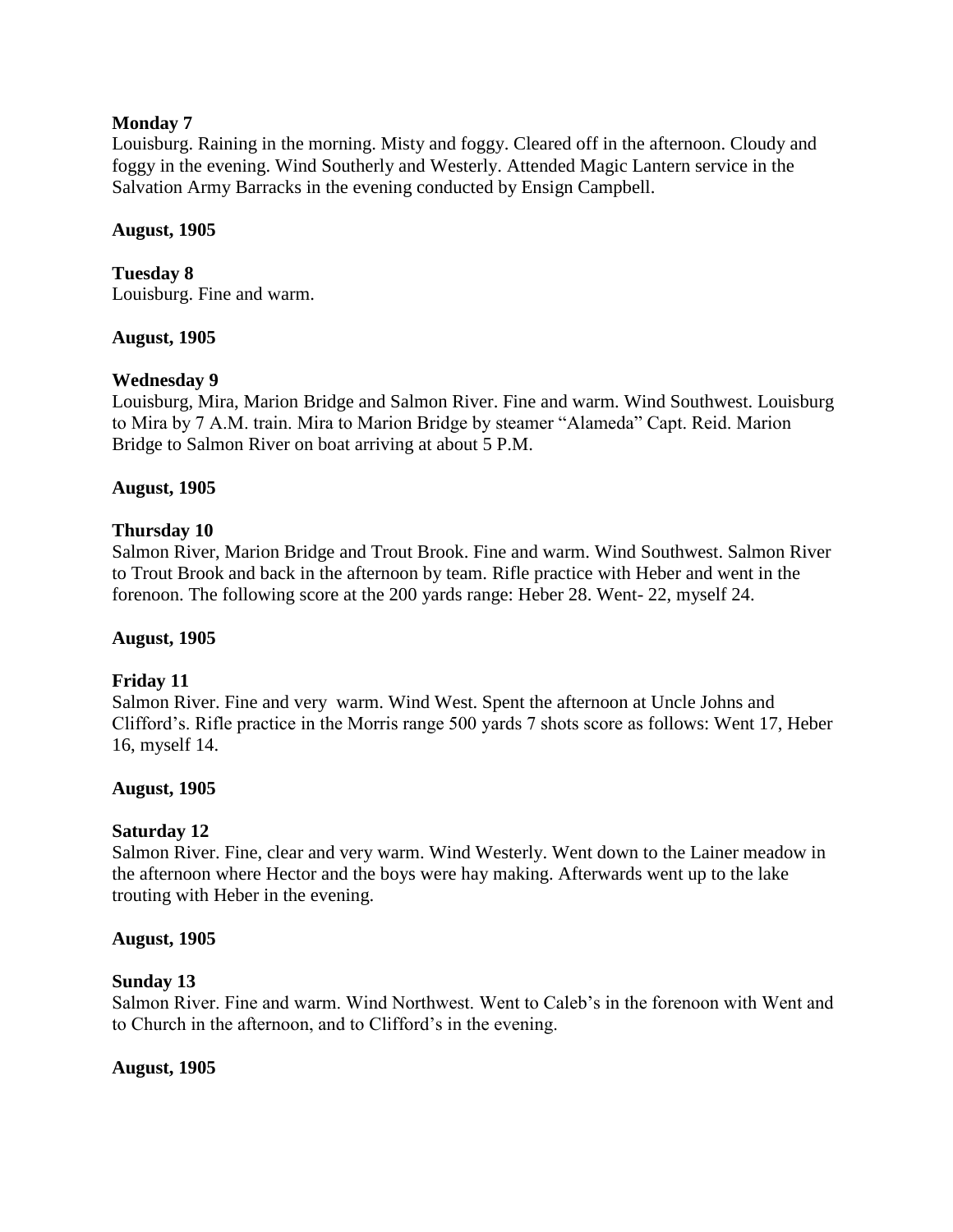## **Monday 14**

Salmon River and Gabarus. Fine and moderately warm. Wind Northwest. Squally in the afternoon. Drove from Salmon River to Gabarus, put up at Mr. Grant"s. Spent the evening at Mr. Ephriam McGillivary"s.

## **August, 1905**

**Tuesday 15** Gabarus. Fine and cool. Wind Northwest.

## **August, 1905**

## **Wednesday 16**

Gabarus. French Road, Big Ridge, Marion Bridge, and Salmon River. Day cloudy. Rained moderately in the afternoon. Drove to Salmon River via Marion Bridge. Stopped at French Road and secured a numbers of organ sold to John MacDonald by H.J. Mc Donald. Called at John McKeigans and Angus McDonalds and Mr. Rory Mc Donald"s Big Ridge. Sold sewing machine to Mrs. Rory McDonald. Big Ridge. Arrived at Salmon River at about 5 P.M. Spent the evening at Uncle Johns.

## **August, 1905**

## **Thursday 17**

Salmon River. Fine and warm. Wind Northerly. Visited the following places: Uncle Johns, Uncle Alfred's, Clifford's, and Caleb's. Arrived home at about 7:30 P.M. Got an order for an organ from Uncle Alfred. Had rifle match at noon with Heber and Went. Stevens rifle 7 shots each 90 yards. Score as follows: Heber 33, myself 28, Went 25. Bruce Cann of Louisburg killed at Glace Bay by coming in contact with a live elective wire.

## **August, 1905**

## **Friday 18**

Salmon River and Sydney. Glace Bay, Bridgeport and Louisburg. Day fine and moderately warm. Left Salmon at 3 A.M. and drove to Sydney with Father. Sydney to Glace Bay on 10A. M. Car. Walked to Bridgeport and back in the afternoon. Glace Bay to Louisburg by 4 P.M. train.

## **August, 1905**

## **Saturday 19**

Louisburg. Fine and moderately warm. Wind Southerly. Was to work mowing in the forenoon. Attended funeral of the late Bruce Cann who was killed at Glace Bay on Thursday morning by coming in contact with a live wire. Funeral at 1:30 P.M. to Methodist church conducted by Rev. Mr. Mader.

## **August, 1905**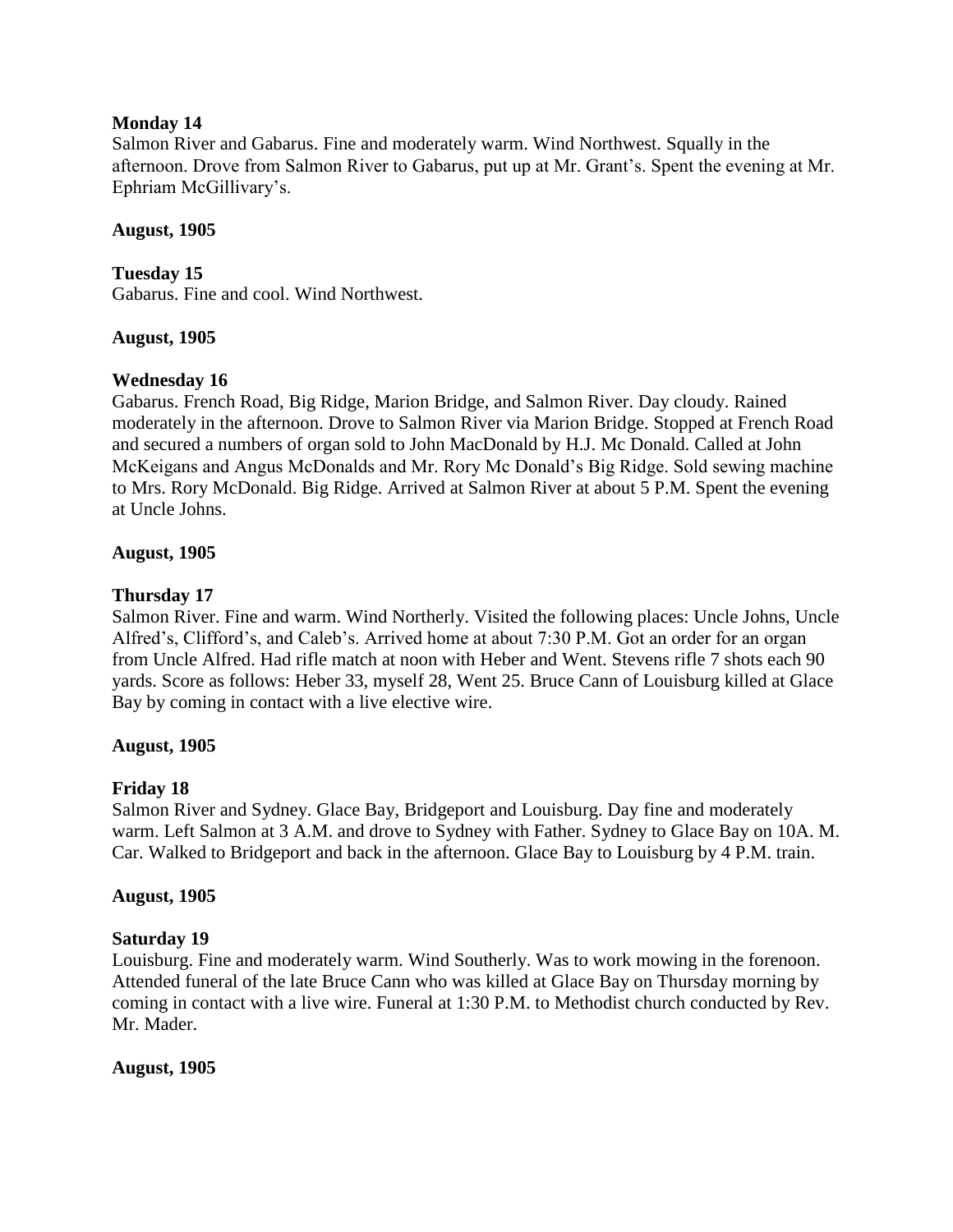## **Sunday 20**

Louisburg, Cloudy and rainy. Wind Southerly. Attended the following church services: Confirmation in the English church at 10:30 A.M. conducted by Bishop Worrell. Salvation Army meeting at 3 P.M. and Methodist in the evening. Preacher Rev. Mr. Mader. Salvation Army at 8 P.M.

## **August, 1905**

## **Monday 21**

Louisburg. Cloudy and warm. Wind Southerly. Was to work mowing all day. Attended Salvation Army meeting in the evening, conducted by Ajutant Crichton. Nearly all the officers of the District 85 present and a very pleasant evening spent.

## **August, 1905**

## **Tuesday 22**

Louisburg. Fine and cloudy. Wind Southwest. Was to work mowing in the morning. Went mackerel fishing on the harbour in the afternoon in company with Angus McIntosh. Caught seven fish. Attended singing practice at the Methodist Parsonage in the evening for a social to be held at the Parsonage on Thursday the 24.

## **August, 1905**

## **Wednesday 23**

Louisburg. Cloudy and foggy. Heavy thunder in the afternoon accompanied by a light shower of rain. Was Mackerel fishing on the harbor in the afternoon in company with Angus McIntosh and Henry Smith. Attended singing practice at the Parsonage in the evening.

## **August, 1905**

## **Thursday 24**

Louisburg. Foggy, partly clear in the forenoon. Cloudy in the afternoon and evening. Light showers. Attended and took part in a "Sock Social" at the Methodist Parsonage in the evening. Quite a number present and a very enjoyable evening spent.

## **August, 1905**

## **Friday 25**

Louisburg. Sydney. Fine, partly clear, rainy. Wind Northerly. Was to work haymaking. Went to Sydney on the 4:10 P.M. train. Stopped at Leonia House. Enlisted in NO 5 Company of Argyle Highlanders and received a uniform from J.D. McNeil, captain of No. 5

**August, 1905**

**Saturday 26**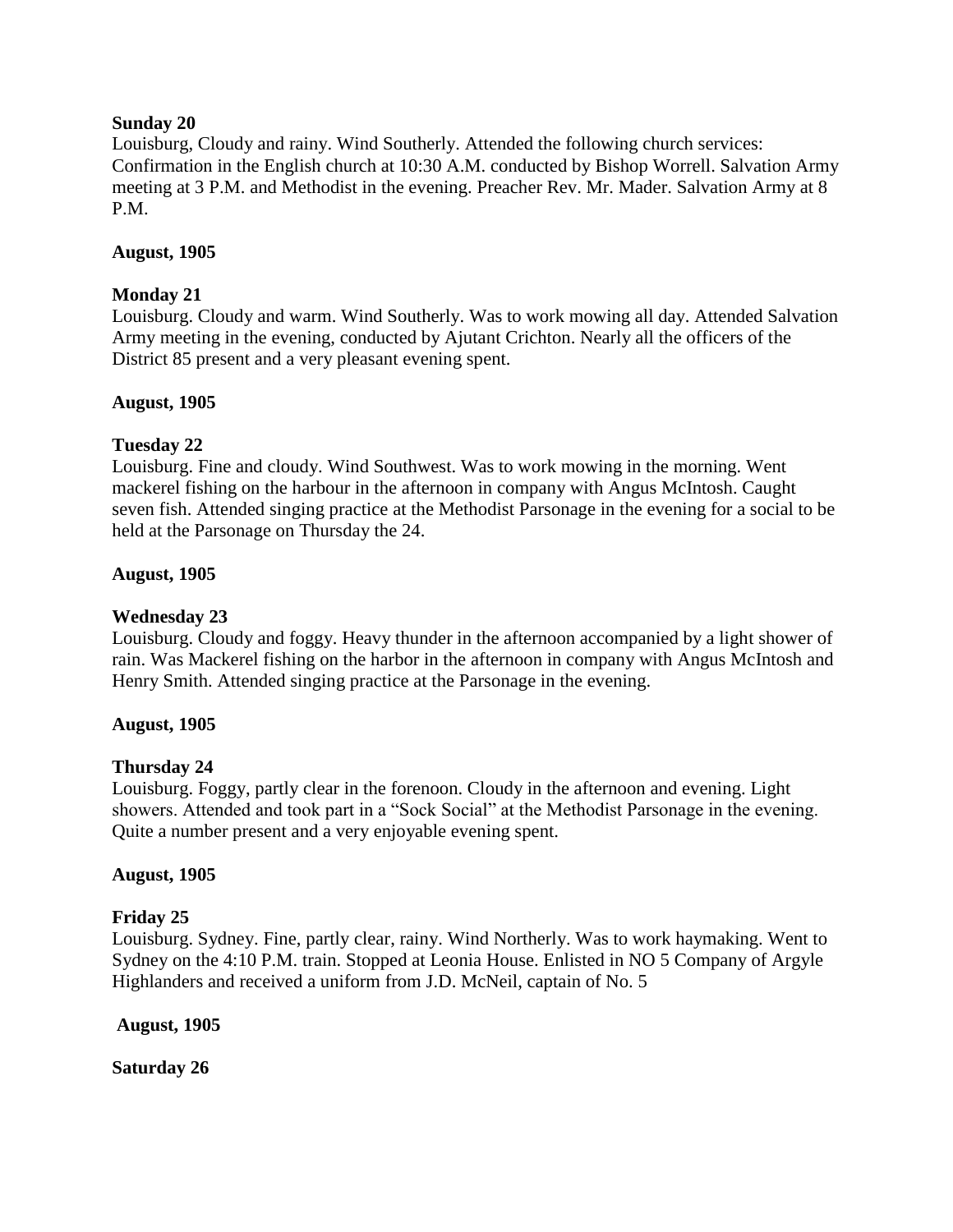Sydney and Louisburg. Day fine and cool. Partly cloudy. Wind Northeast. Sydney to Louisburg on 7:50 A.M. train. Finished haymaking in the afternoon.

## **August, 1905**

## **Sunday 27**

Louisburg, Showery in the morning. Fine and cloudy the remainder of the day. Chilly and cold. Wind Northeast and East. Attended the following church services: Methodist morning and evening. Preacher Rev. Mr. Mader. Salvation Army meeting at 3 and 8 P.M. conducted by Ensign Richards.

## **August, 1905**

# **Monday 28**

Louisburg. Rained and blowed all day. Cold. Gale during the night, wind Northeast.

## **August, 1905**

## **Tuesday 29**

Louisburg. Fine and cool. Blowing. Wind Northwest. Attended party at Mr. Maders (Methodist parsonage) in the evening. Peace declared between Russia and Japan.

## **August, 1905**

# **Wednesday 30**

Louisburg. Cloudy and foggy. Wind Southwest.

## **August, 1905**

**Thursday 31** Louisburg. Cloudy, foggy and misty. Wind Southerly changing to Northerly.

## **September, 1905**

## **Friday 1**

Louisburg. Glace Bay, Bridgeport, Dominion and Sydney. Day fine and cool. Wind Northerly. Louisburg to Glace Bay on 7 A.M. train. Walked to Bridgeport and Dominion. Dominion to Sydney on 1 P.M. car, stopped at Leonia House.

## **September, 1905**

## **Saturday 2**

Sydney. Glace Bay and Louisburg. Day fine, partly cloudy. Wind Northerly. Cool. Delivered and sold a piano to Miss Hilda Irvine of Sydney. Sydney to Glace Bay on 2 P.M. Car. Glace Bay to Louisburg on 4 P.M. train.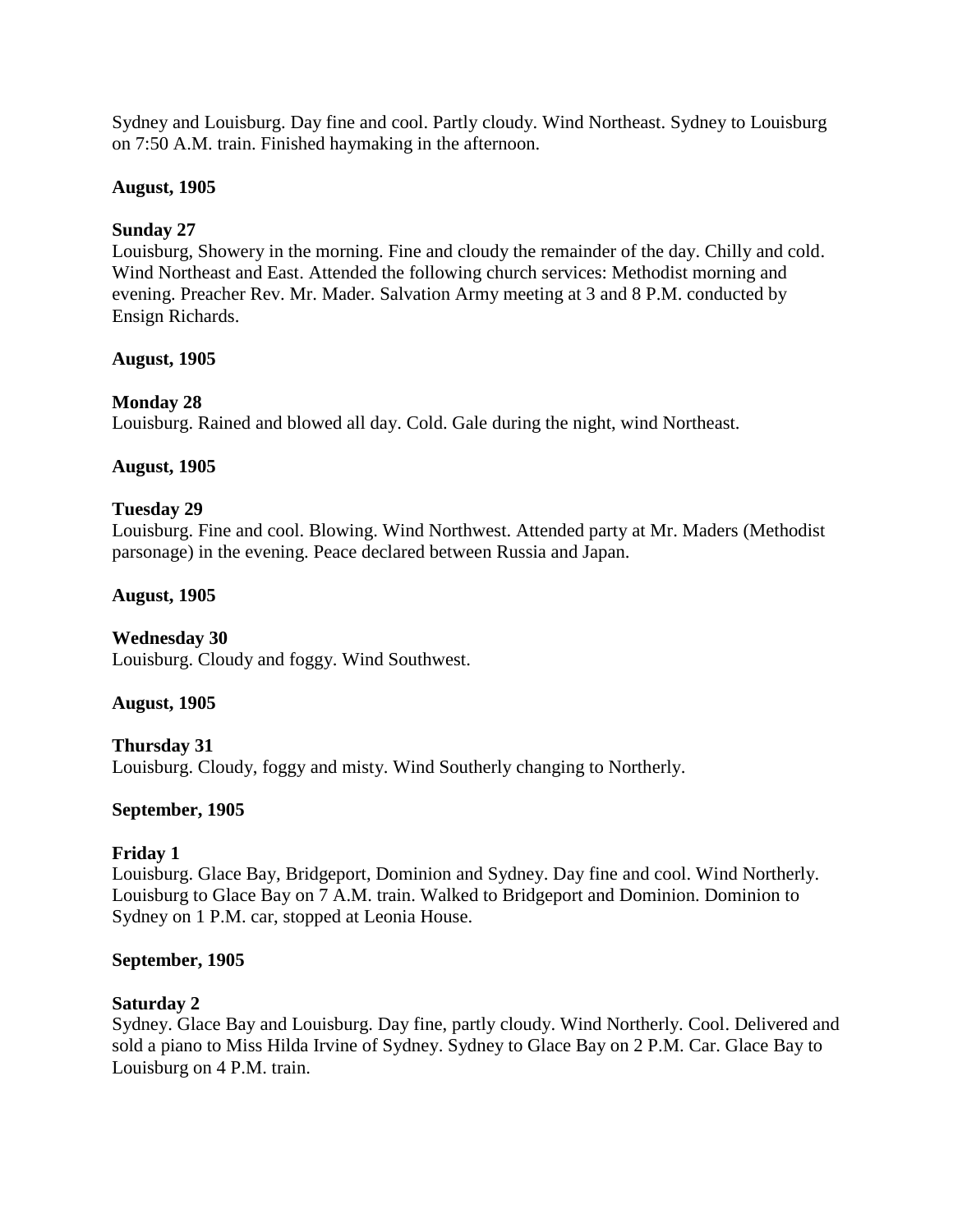## **September, 1905**

## **Sunday 3**

Louisburg. Fine and cool. Wind Southwest. Attended the following church services: Methodist morning and evening conducted by Rev. Mr. Mader. Salvation Army meeting at 3 P.M.

## **September, 1905**

## **Monday 4**

Louisburg. Labor Day Fine and cloudy in the forenoon. Rained moderately in the afternoon. Wind Southwest. Round to the Old Town in company with Uncle Nathan in the forenoon. Had rifle practice at Black Rock. Returned at 1:30 P.M.

## **September, 1905**

**Tuesday 5**  Louisburg. Foggy, misty and rainy. Wind Southerly.

## **September, 1905**

**Wednesday 6** Louisburg. Foggy, misty and rainy. Wind Southerly.

# **September, 1905**

# **Thursday 7**

Louisburg. Cloudy, misty and rainy. Wind Northeast. Was to Big Lorraine and back in the afternoon.

## **September, 1905**

# **Friday 8**

Louisburg and Sydney. Cloudy and foggy in the forenoon. Cleared off in the afternoon. Wind Northeast. Louisburg to Sydney on 4:10 train.

## **September, 1905**

## **Saturday 9**

Sydney and Louisburg and Glace Bay. Fine and clear. Wind Southerly. Sydney to Louisburg on 7:50 train. Louisburg to Glace Bay on 4:10 train put up at O.M. Peters.

## **September, 1905**

**Sunday 10**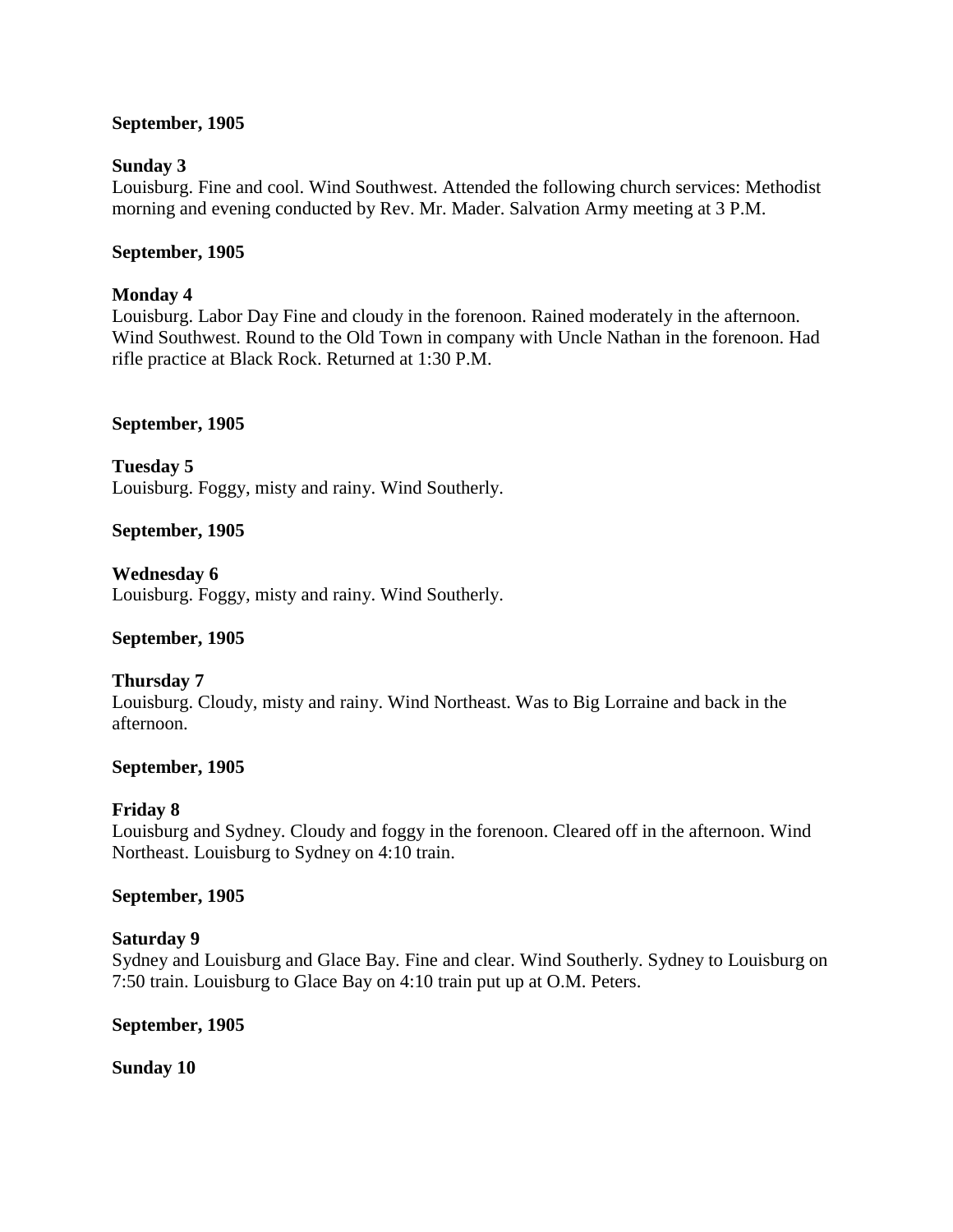Glace Bay. Fine and clear. Attended the following church services: Baptist at 11 A.M., preacher Rev. Mr. Erb. Knox. Presbyterian in the evening, Preacher Rev. Mr. Meikle. In the afternoon in company with Maud Spencer went to Mr. Marshal Holmes and stopped to tea. After tea went to church with Mrs. and Miss Holmes.

## **September, 1905**

## **Monday 11**

Glace Bay and Sydney. Fine and partly cloudy. Glace Bay to Sydney on 7 A.M. car on my way to Aldershot Military Camp. Departed for duty at the Armory on arriving at Sydney. Attended drill in the forenoon and afternoon. Sgt. Dunphy acting as instructor at 7:30 P.M. we the members of No. 5 Company assembled at the Armory and were marched to the railway station headed by the Pipers Band of Glace Bay. We immediately went on board the train but remained at the station all night.

## **September, 1905**

## **Tuesday 12**

Sydney. J.C.R. Midland Railway and D.& R. to Aldershot. Fine, clear and warm. Wind West. Sydney to Aldershot, on special military train. Left Sydney at 5:10 A.M. Arrived at Aldershot at 10:30 P.M. after quite a tedious days ride. Numbering about 700 including the  $78<sup>th</sup>$  Battalion. Had quite a rough trip as there was a good deal of drinking and in consequence quite a number of rows. After arriving we immediately went into camp. Retiring for the night- at 11:50 A.M.

## **September, 1905**

## **Wednesday 13**

Aldershot. Fine and cloudy in the forenoon, showering in the afternoon. Rained quite heavily during the evening. Left for drill at about 8:30 A.M. which continued until 12 noon with ½ hour at 10 o"clock for rest. Had dinner at 12:30 P.M. Turned out for drill at 2 P.M. returning to camp at 4. Went to Kentville in the evening.

## **September, 1905**

## **Thursday 14**

Aldershot. Fine and clear. Wind Westerly. Fell in for drill at the usual hour, 8:30 A.M. Was instructed in firing exercises. Skirmish drill in the afternoon commencing at 2 P.M. Went to Kentville in the evening. Returned to camp at about 10 P.M.

## **September, 1905**

## **Friday 15**

Aldershot. Fine, clear and warm. A most beautiful day. Wind Westerly. Fell in for drill at the usual hours. Was instructed in fixing and unfixing bayones in the forenoon. Skirmish drill in the afternoon. Went to Kentville in the evening returning to Camp at about 9:30 P.M.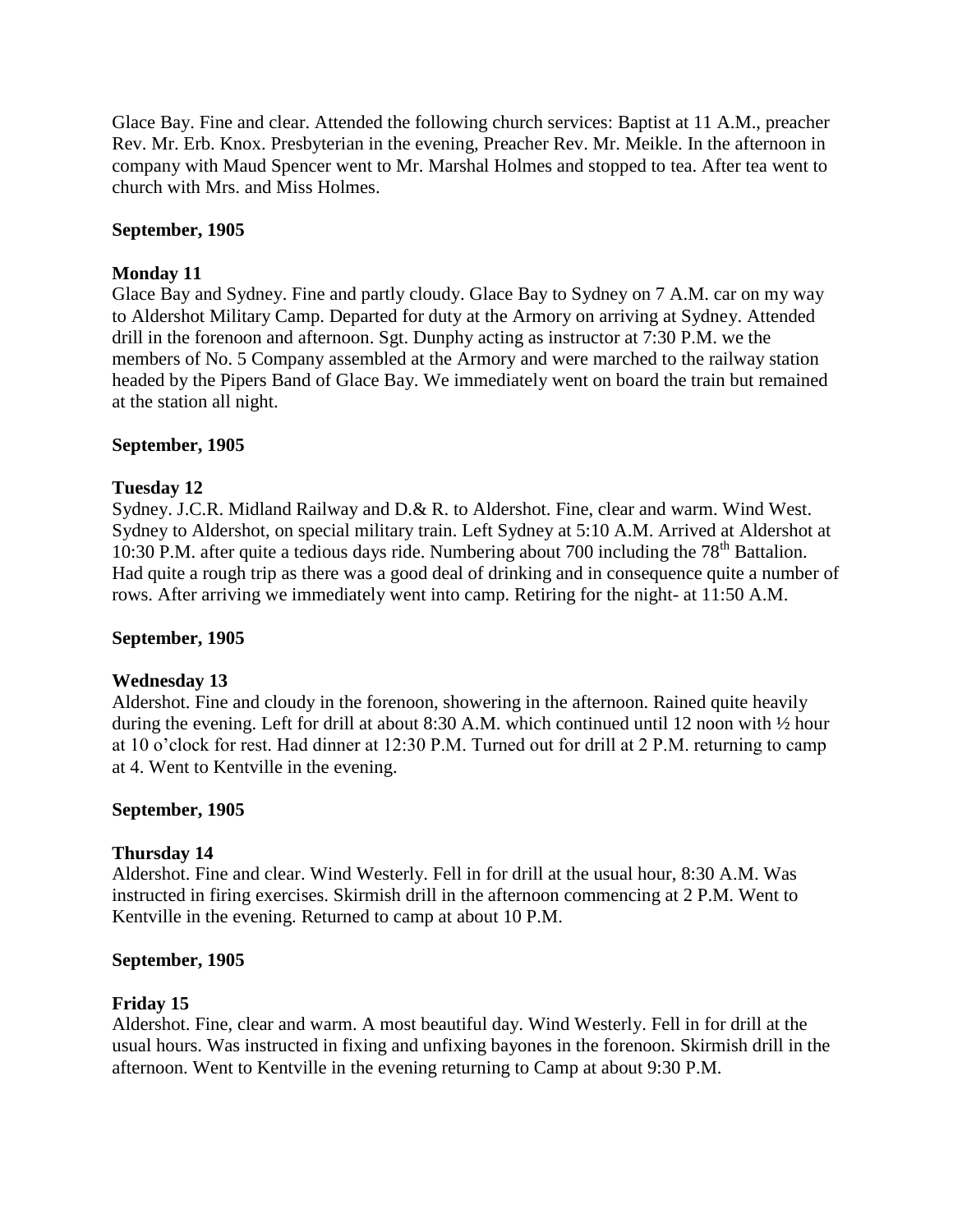## **September, 1905**

#### **Saturday 16**

Aldershot. Cloudy and dull. Light showers. Warm. Attended drill at the usual hours. Went to Kentville in the evening and attended Salvation Army meeting.

#### **September, 1905**

## **Friday 17**

Aldershot and Cold Brook. Cloudy, warm and calm. Attended church service at 10 A.M. -about 2000 soldiers present besides hundreds of people from the surrounding country. Service conducted in the open field. Walked to Cold Brook in the afternoon and called at Mr. Perry Huntingtons and was very kindly received. Had tea at Mrs. Huntington"s. After tea, Mr. and Mrs. Huntington drove me with their team within about two miles of the camp, which I very much appreciated. Arrived in Aldershot at 9:30 P.M.

#### **September, 1905**

## **Monday 18**

Aldershot. Fine and cloudy in the forenoon. Showery at midday. Rained heavily in the afternoon and during the night. Attended usual drill in forenoon. Fell in for drill at 2 P.M. but had to return to camp after being out about 21/2 hours on account of the rain. Went to Kentville in the evening in company with Sgt. Dunphy.

#### **September, 1905**

#### **Tuesday 19**

Aldershot. Fine, clear and very warm. Attended drill at the usual hours during the day. Went to Kentville in the evening.

#### **September, 1905**

#### **Thursday 20**

Aldershot. Foggy, misty and warm in the morning. Fine and partly cloudy the remainder of the day. Attended skirmish drill in the forenoon. Troops inspected by Colonel Surrey in the afternoon. Went to Kentville in the evening.

#### **September, 1905**

#### **Thursday 21**

Aldershot, Berrwick. Fine, clear and warm. Attended Brigade drill at the usual hours in the forenoon. Troops reviewed and inspected by Lord Aylmer in the afternoon. Went to Berwick on 7:10 P.M. train from Kentville put up at the Old Hornstead Hotel Berwick.

#### **September, 1905**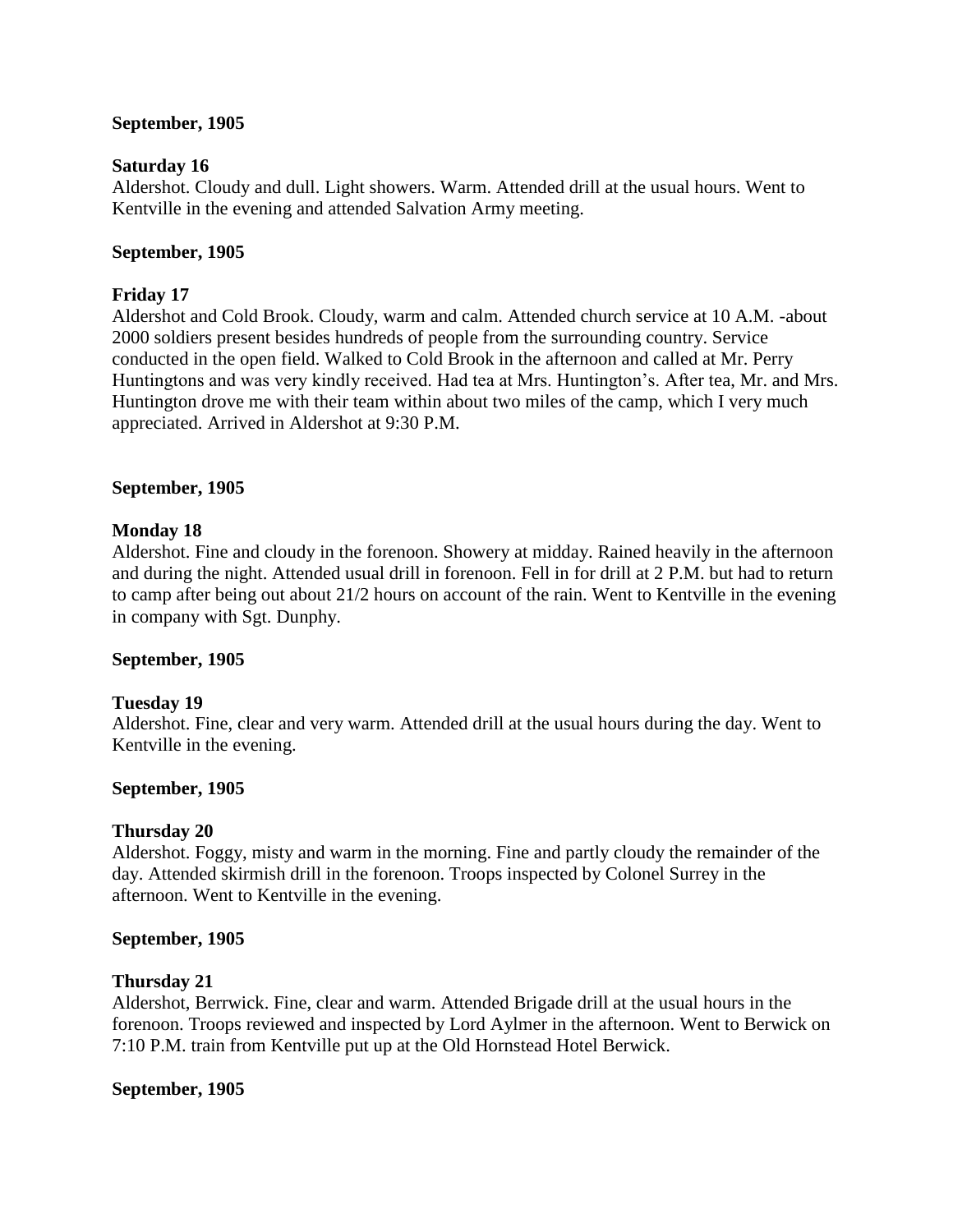## **Friday 22**

Berwick/ Aldershot. Berwick to Aldershot on 5:20 A.M. train. Fine, clear and warm. Wind Westerly. Attended drill at the usual hours in the forenoon. Went to the rifle range for target practice in the afternoon. Made the following scores: 100 yards, 25, 200 yards 24, 400 yards 20, the possible in each case being 28 points. After returning to camp we packed one baggage and prepared to embark for home. Broke camp during the evening and went on board the train at about 11:30 P.M. Leaving Aldershot station at about 1½ hour later

## **September, 1905**

## **Saturday 23**

Aldershot. D.A.R. Midland Railway and J.C.R. to Sydney. Day fine, clear and warm. Arrived at Sydney at 8:30 P.M. after quite a tedious journey. Had tea at Leonia House and put up for the night at the Whiney Hotel.

## **September, 1905**

## **Sunday 24**

Sydney and Glace Bay. Fine and cloudy. Sydney to Glace Bay on 9 A.M. car. Put up at G.M. Peter"s. Attended the following church services at Glace Bay Baptist- at 11A.M. Preacher Rev. Mr. Erb, St. Paul"s Presbyterian in the evening, Preacher Rev. Mr. Gillis.

## **September, 1905**

# **Monday 25**

Glace Bay and Louisburg. Day fine, warm, partly cloudy. Wind Southwest. Glace Bay to Louisburg on 8:20 A.M. train. Found the folks, all well after my absence of two weeks.

## **September, 1905**

# **Tuesday 26**

Louisburg. Fine, partly cloudy. Showery in the afternoon. Wind Northwest. Was to work digging potatoes.

## **September, 1905**

## **Wednesday 27**

Louisburg. Fine, cool and partly cloudy. Wind Northerly. Mowed the after-grass in front of the house in the forenoon. Finished digging and put in the potatoes in the afternoon. Had 26 bushels. Attended prayer meeting in the Methodist church in the evening.

## **September, 1905**

**Thursday 28**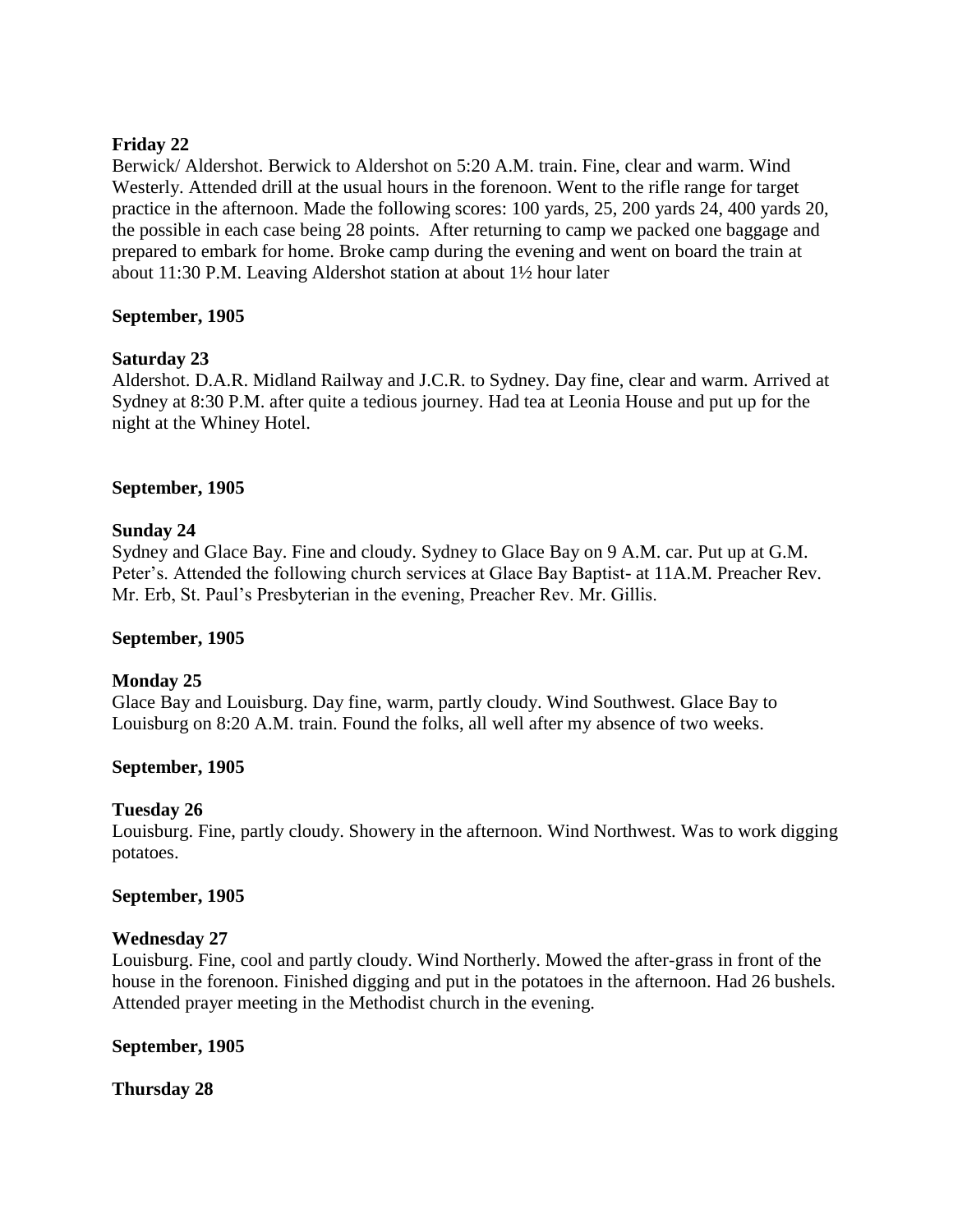Louisburg. Cloudy and cool. Light showers. Wind Northwest. Spent the evening at Mr. George McGillvary"s.

## **September, 1905**

## **Friday 29**

Louisburg. Cloudy, windy and cold. Wind North. Showery during afternoon and evening.

## **September, 1905**

## **Saturday 30**

Louisburg. Cloudy, rainy and drizzly. Cold and windy. Finer in the afternoon. Wind North.

## **October, 1905**

## **Sunday 1**

Louisburg. Fine, clear and warm. Attended the following church services: Methodist morning and evening. Preacher Rev. Mr. Mader.

## **October, 1905**

## **Monday 2**

Louisburg. Glace Bay and Sydney. Fine and warm. Louisburg to Glace Bay on 7 A.M. train. Glace Bay to Sydney on 2 P.M. car. Put up at Whitney Hotel. Met Went in Sydney and went for a walk around town in the evening.

## **October, 1905**

## **Tuesday 3**

Sydney. Dominion and Sydney. Glace Bay and Louisburg. Fine, clear and warm. Wind Southwest. Sydney to Dominion on 11 A.M. car. Dominion to Sydney on 1 P.M. car, Sydney to Glace Bay on 2 P.M. car. Called at Mr. Marshal Holmes's. Glace Bay to Louisburg on 4 P.M. train. Arrived at Louisburg at 6:30 P.M.

## **October, 1905**

## **Wednesday 4**

Louisburg. Fine, cloudy and warm. Wind Southwest. Attended concert in Salvation Army Hall in the evening given by the Maple Leaf Orchestra of the Salvation Army.

## **October, 1905**

# **Tuesday 5**

Louisburg, Mira, Marion Bridge and Salmon River. Fine and clear. Wind Southwest. Louisburg to Mira on 7 A.M. train. Mira to Marion Bridge by steamer. Alameda Capt. Reid. Marion Bridge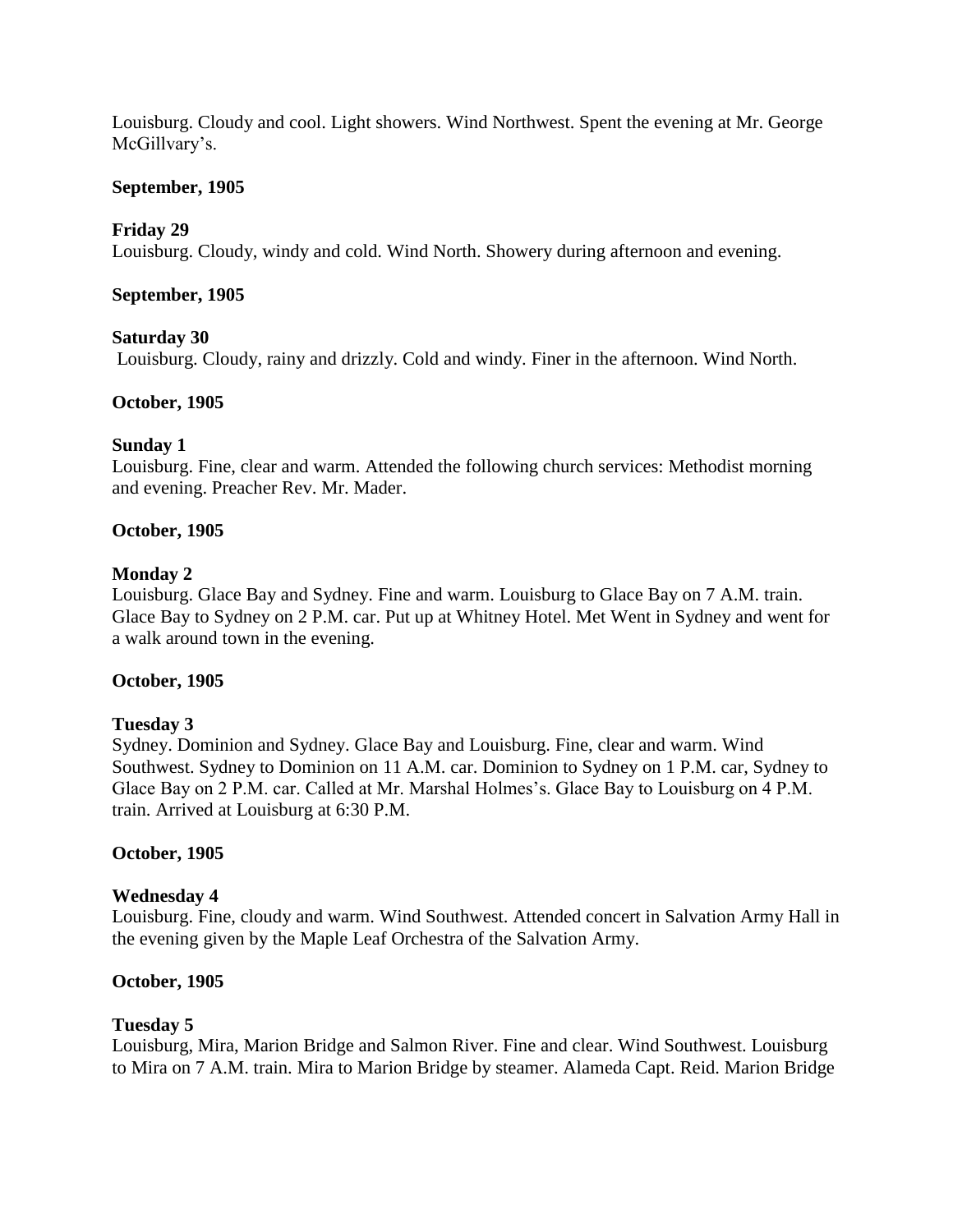to Clifford"s by train. Remained at Clifford"s about 2 hours and walked up home arriving there at about 4 P.M.

## **October, 1905**

## **Friday 6**

Salmon River. Fine, clear and warm. Wind Northwest. Had rifle target practice in company with Heber in the morning. Went to Uncle Alfred"s in the afternoon. Shot two partridges.

## **October, 1905**

## **Saturday 7**

Salmon River. Fine and moderately warm. Wind Northwest. Went to Uncle John"s in the forenoon and to Uncle Clifford"s in the afternoon. Completed the sale of an organ to Uncle Alfred in the evening.

## **October, 1905**

## **Sunday 8**

Salmon River. Fine, clear and moderately warm. Showery in the afternoon. Fine in the evening. Wind Northwest. Went down to Caleb's in the afternoon and to church at 4 P.M. Preacher Rev. Mr. Fraser (Presbyterian)

## **October, 1905**

## **Monday 9**

Salmon River. Fine, cloudy and cool. Wind Northeast. Showering the evening. Had rifle target practice in the forenoon. Was assisting mother in gathering apples in the afternoon.

## **October, 1905**

## **Tuesday 10**

Salmon River and Gabarus. Day cool, partly cloudy and showery. Wind Northeast. Drove from Salmon River via Grand Mira in the afternoon. Put up at Mr. Grants.

## **October, 1905**

## **Wednesday 11**

Gabarus and Salmon River. Fine and cool, Wind Northeast. Drove from Gabarus to Salmon River via Grand Mira in the afternoon. Sold a sewing machine to John H. McDonald of Gabarus.

## **October, 1905**

**Thursday 12**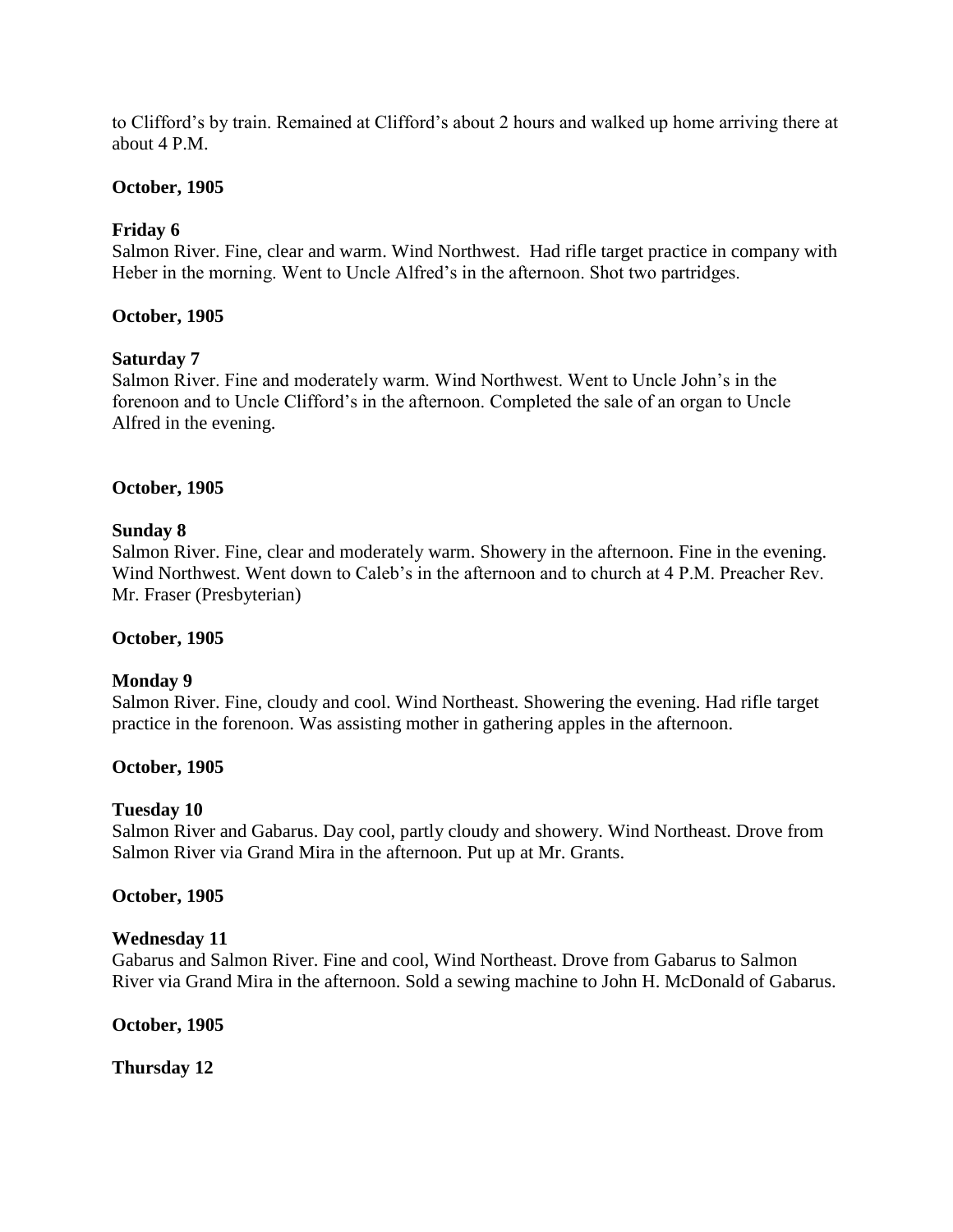Salmon River, Marion Bridge, Mira, and Louisburg. Fine, clear and mild. Wind Northeast. Salmon River to Marion Bridge by train. Marion Bridge to Mira by steamer Alameda. Capt. Reid. Mira to Louisburg on evening train. Accompanied from Salmon River to Louisburg by mother and Aunt MaryAnn.

## **October, 1905**

## **Friday 13**

Louisburg. Cloudy and misty in the forenoon. Cleared off in the afternoon. Wind Southwest.

## **October, 1905**

## **Saturday 14**

Louisburg and Lorraine. Day fine, partly cloudy. Showery in the morning and evening. Wind southwest. Took Mr. Dawds team and drove Mother, Grandmother and Aunt Mary Ann to Big Lorraine. Left them at uncle Will Camerons and returned to Louisburg. Went to Lorraine and brought them back again in the evening.

# **October, 1905**

## **Sunday 15**

Louisburg. Fine, clear and moderately warm. In company with Mother and Aunt Mary Ann. Attended the following church services: Methodist morning and evening. Salvation Army meeting at 3 P.M.

## **October, 1905**

## **Monday 16**

Louisburg. Glace Bay, Bridgeport, Dominion and Sydney. Fine, clear and warm. Louisburg to Glace Bay on 7 A.M. train in company with Mother and Blanche. Walked to Bridgeport and Dominion. Dominion to Sydney on 1 P.M. car. Put up at Whitney Hotel. Met Went in town and in company with him, attended concert given by "The Maple Leaf Orchestra" in Salvation Army hall. Mother and Blanche remained at Glace Bay until 4 P.M. and then returned to Louisburg on evening train.

## **October, 1905**

## **Tuesday 17**

Sydney. North Sydney, Sydney Mines, Sydney. Glace Bay and Louisburg. Day partly cloudy and very windy. Blowing a gale from Northwest. Light showers. Sydney to North Sydney on 8:30 A.M. boat. Sydney Mines on 9:30 car, North Sydney on 10:30 A.M. car. Sydney on 11A.M. boat. Glace Bay on 1 P.M. car. Louisburg on 4:05 P.M. train. Death of John Spencer of Mira took place at Glace Bay in the evening. Attended organization of Epworth League at Louisburg in the evening.

## **October, 1905**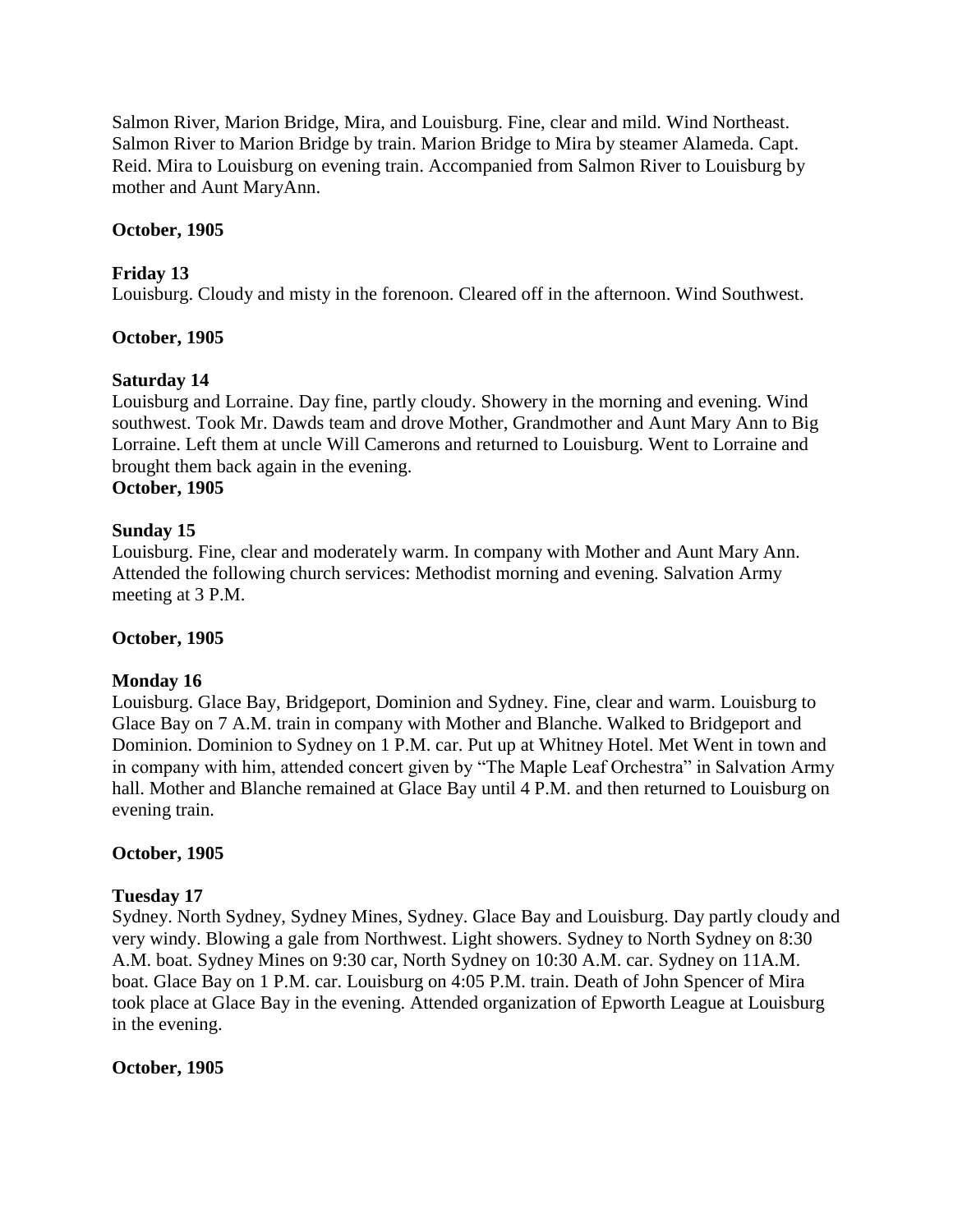## **Wednesday 18**

Louisburg. Fine and moderately warm. Attended prayer meeting in the Methodist church in the evening in company with Aunt Mary Ann.

## **October, 1905**

## **Thursday 19**

Louisburg. Rained all the forenoon. Cleared off in the afternoon. Fine in the evening.

## **October, 1905**

## **Friday 20**

Louisburg and Mira. Fine, mild and cloudy. Wind Southwest. Louisburg to Mira on 7 A.M. train with Mother and Aunt Mary Ann who were on their way home to Salmon River after a weeks visit in Louisburg. After seeing them safely on board the S.S. Alameda I returned to Louisburg on the 9 A.M. train.

## **October, 1905**

## **Saturday 21**

Louisburg. Raining in the forenoon. Wind Southerly. Cleared off in the afternoon. Wind changing to Northwest. Attended Salvation Army meeting in the evening.

## **October, 1905**

## **Sunday 22**

Louisburg. Fine, clear and cool. Wind Northwest. Attended the following church services: Methodist morning and evening. Preacher: Rev. J. Mader. Salvation Army meeting at 8P.M. In the afternoon in company with Angus McIntosh. Called at James Burkes to see a young man by name of Frank Ryder from Argyle, Yarmouth Co. who had been sick for about six weeks having been landed here from a schooner.

## **October, 1905**

## **Monday 23**

Louisburg. Glace Bay and Sydney. Fine, cool and partly cloudy. Wind Northwest. Louisburg to Glace Bay on 4P.M. train. Had tea at Mr. O.M. Peter"s. Glace Bay to Sydney on 7A.M. Car. Put up at Whitney Hotel.

## **October, 1905**

## **Tuesday 24**

Louisburg. J.C.R. to Halifax. Fine, clear, cool. Sydney to Halifax on 12:35 P.M. train in company with Miss Olive Murphy of Pleasant Harbor who was on her way home from Glace Bay. Arrived at Halifax at 11:25 P.M. Put up at "Acadian" Hotel.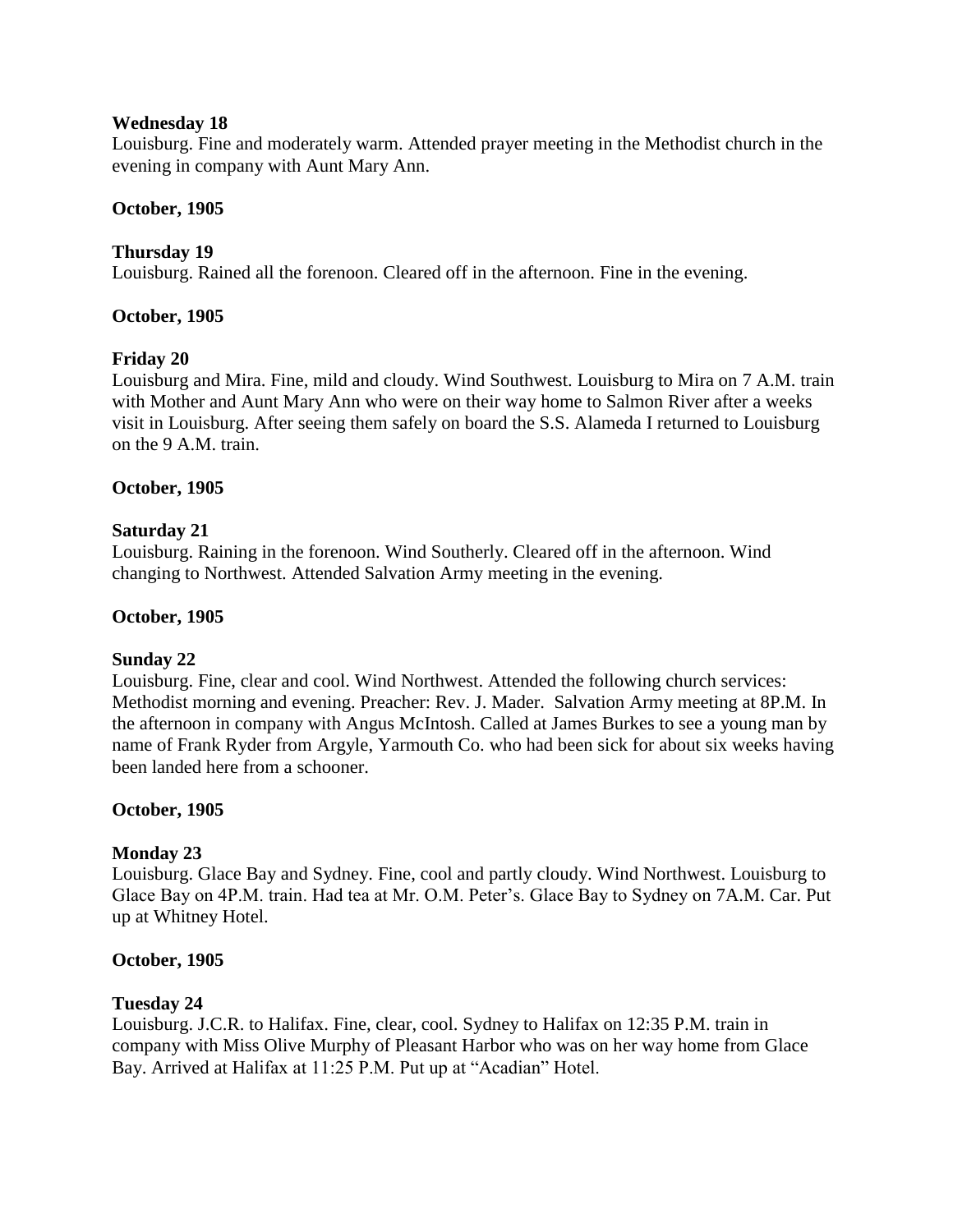## **October, 1905**

## **Wednesday 25**

Halifax. Rained all the forenoon. Cloudy in the afternoon and evening. Wind Southerly. Got up at before 5 o"clock in the morning in order to get the Eastern coach to call at the "Acadian" Hotel for Miss Murphy who was on her way home to Pleasant Harbor. Removed from "Acadian" Hotel to "Central House" in the morning. Spent the day around the city. Attended play at the Academy of Music in the evening entitled "A Son of Toil".

## **October, 1905**

## **Thursday 26**

Halifax. Fine, clear and cold. Wind Northerly. A public holiday. Most all places of business closed. Went for a walk around the city in the forenoon. Spent the afternoon at the house, where we had some music, Mr. Scott playing the piano while several of the guests took part in singing. Quite a pleasant afternoon spent. Attended morning picture performance and entertainment at the Salvation Army Hall in the evening.

## **October, 1905**

## **Friday 27**

Halifax and Terrance Bay. Fine and moderately cold. Halifax to Terrance Bay (a distance of 23 miles) in the afternoon by train, left Halifax at 3:15 P.M. Arrived at my destination at about 7 P.M. Put up for the night at Mr. William Gerards.

## **October, 1905**

## **Saturday 28**

Terrance Bay and Halifax. Cloudy in the morning. Cleared off at about 10 A.M. Fine, clear and warm during the remainder of the day. Spent the forenoon calling on customers. Terrance Bay to Halifax by team. Left Terrance Bay at 11:45 A.M. Arrived at Halifax at about 3 P.M.

## **October, 1905**

## **Sunday 29**

Halifax. Fine, clear and warm. Wind Northerly. Attended the following church services: North Baptist church at 11A.M. Preacher Rev. Mr. Jenner. Grafton St. Methodist at 7 P.M. Preacher Rev. Mr. Jefferson. Went to see the parade of the militia regiments of the city in the afternoon. Also attended church service at the Garrison chapel and St. Patrick"s Church. Accompanied Rev. Mr. Jefferson home from church and spent the evening with him and family.

## **October, 1905**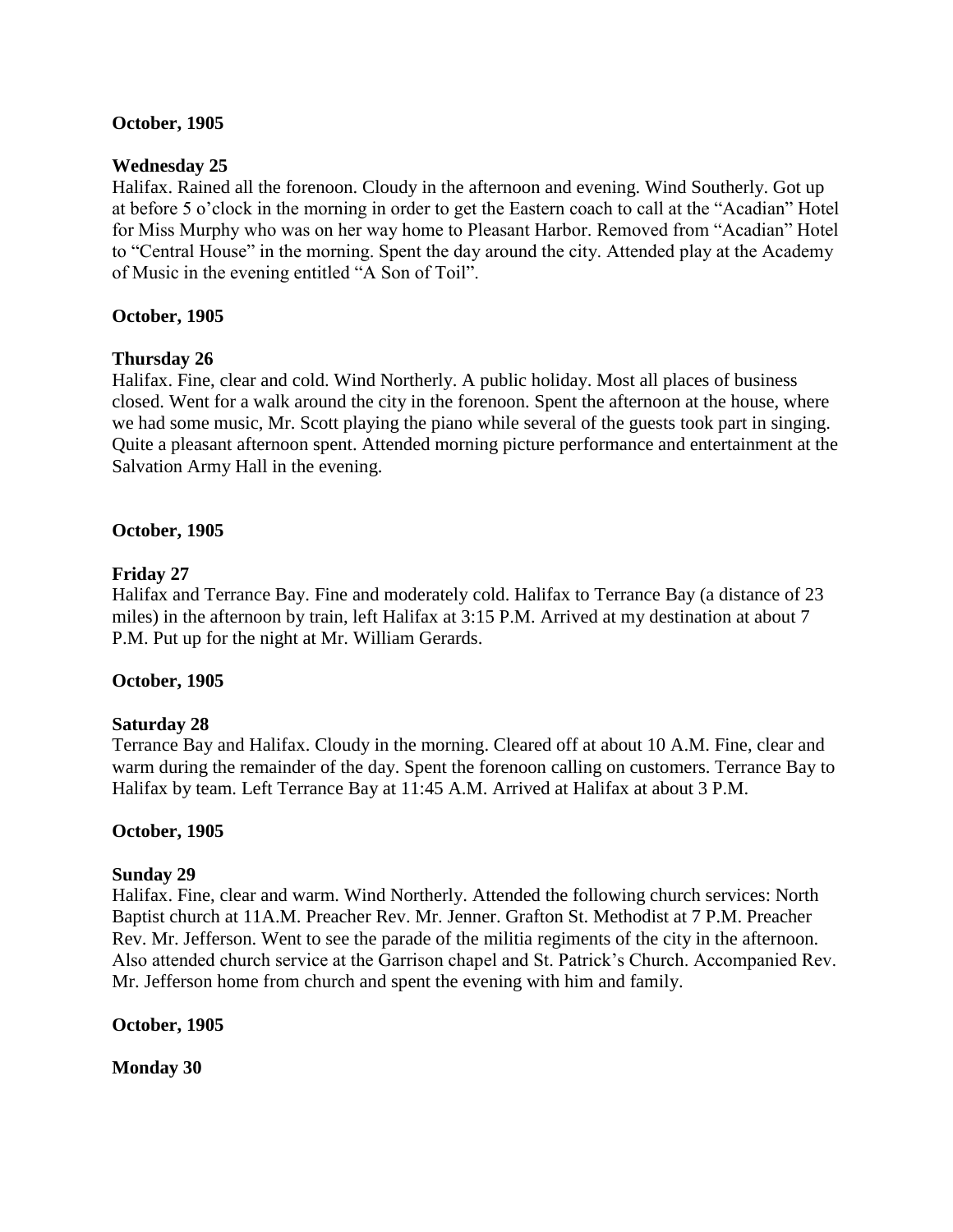Halifax. Cloudy and cold. Attended a play in the Academy of music in the evening given by the W.S. Hawkins and entitled "Darkest Russia"

## **October, 1905**

**Tuesday 31** Halifax. Fine, clear and warm.

## **November, 1905**

## **Wednesday 1**

Halifax. Cloudy in the forenoon. Misty and rainy in the afternoon and evening. Called to see Colonel Curran of the militia stores department-respecting the exchange of a khaki uniform which I received while at Aldershot Camp and which was too small. Was kindly received by the colonel who willingly made the exchange and also presented me with a service cap. Called at the Rev. Selby Jefferson"s in the evening.

## **November, 1905**

## **Tuesday 2**

Halifax. Fine, clear and moderately cold. Wind Northerly. Called at the Rev. Selby Jefferson's in the evening.

## **November, 1905**

**Friday 3** Halifax. Fine and clear.

## **November, 1905**

## **Saturday 4**

Halifax. Cloudy and chilly. Rained in the evening.

## **November, 1905**

## **Sunday 5**

Halifax. Fine, cloudy and chilly. Wind Northerly. Attended the following church services: West End Baptist church dedication service at 11 A.M Preacher Rev. Thomas, latter President of Acadia College. Salvation Army meeting at 3 P.M. accompanied by Mr. Berg and Mr. Purdy. Brunswick St. Methodist church at 7 P.M. Preacher Rev. J.W. Aikens.

## **November, 1905**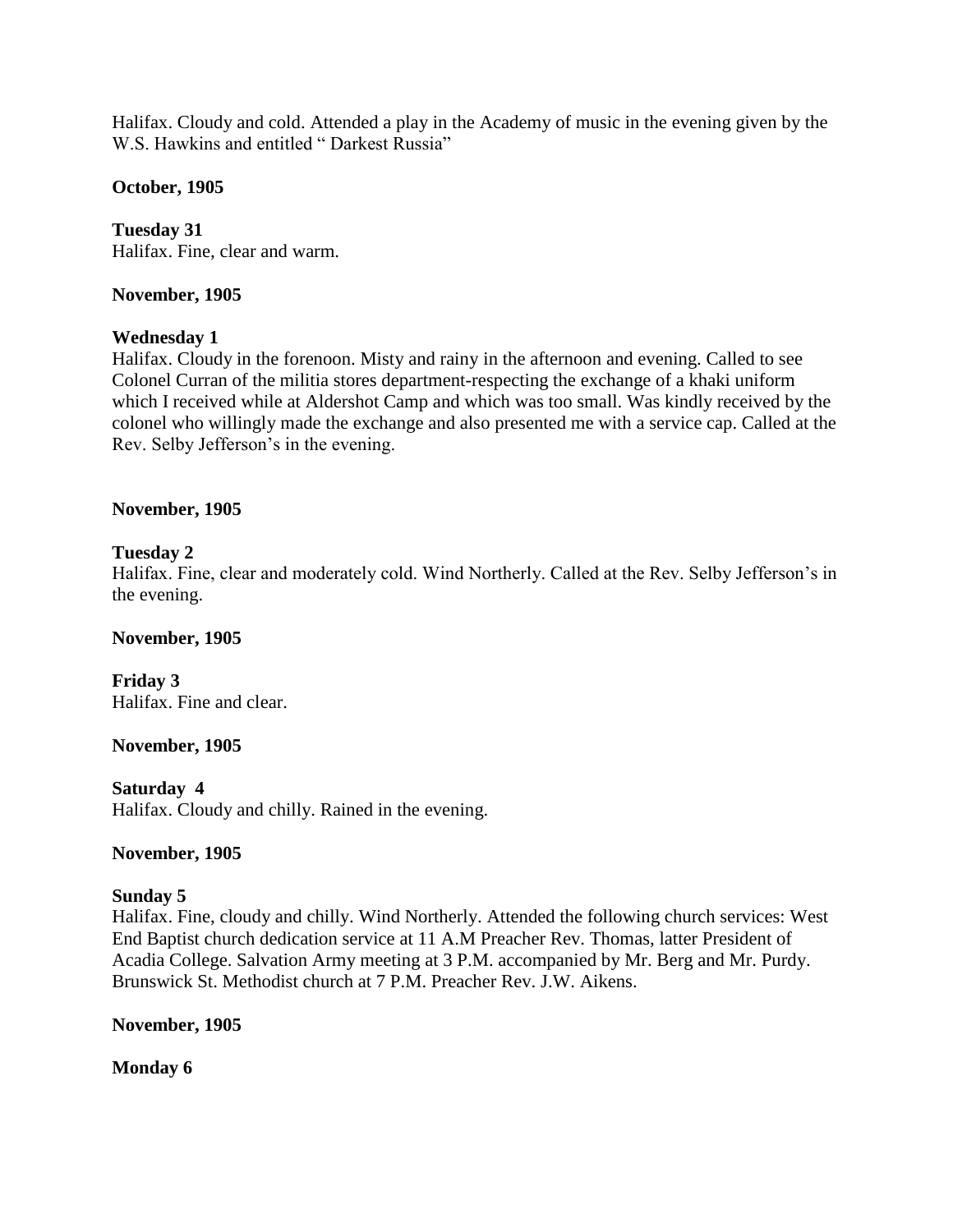Halifax. Fine, partly cloudy. Wind Northerly. Went for a drive with Uncle Joe out St. Margaret"s Bay Road, about 8 miles and back in the forenoon. Spent the remainder of the day around the city.

## **November, 1905**

#### **Tuesday 7**

Halifax. Snow and sleet in the forenoon. Cloudy and cool in the afternoon and evening. Called at Rev. Mr. Jefferson"s after tea. Spent the remainder of the day in Miller Bros. Store with Uncle Joe.

#### **November, 1905**

## **Wednesday 8**

Halifax and Dartmouth. Cloudy and chilly. Wind Northerly. Halifax to Dartmouth on 1:20 P.M. boat- returning to Halifax on 2 P.M. boat.

#### **November, 1905**

**Thursday 9** Halifax. Partly cloudy. Showery and cool.

#### **November, 1905**

#### **Friday 10**

Halifax and Sydney. Fine, partly cloudy. Halifax via J.C.R. to Sydney on 1:25 P.M. train arriving at Sydney at 12:55 A.M. on Saturday morning. Put up at W.M.H. Richardson.

#### **November, 1905**

#### **Saturday 11**

Sydney and Louisburg. Fine, cloudy in the afternoon. Sydney to Louisburg via S. & L. Railway on 7:45 A.M. train arriving at Louisburg at about 9:30 A.M. Found Grandmother and Grandfather quite smart and glad to see me back again after my absence of over two weeks. Attended Salvation Army meeting in the evening in company with Uncle Nathan.

#### **November, 1905**

#### **Sunday 12**

Louisburg. Fine and partly cloudy. Attended the following church services: Methodist morning and evening. Preacher Rev. Mr. Mader. Salvation Army meeting at 3 P.M. in company with Uncle Nathan and Capt. O"Hara.

## **November, 1905**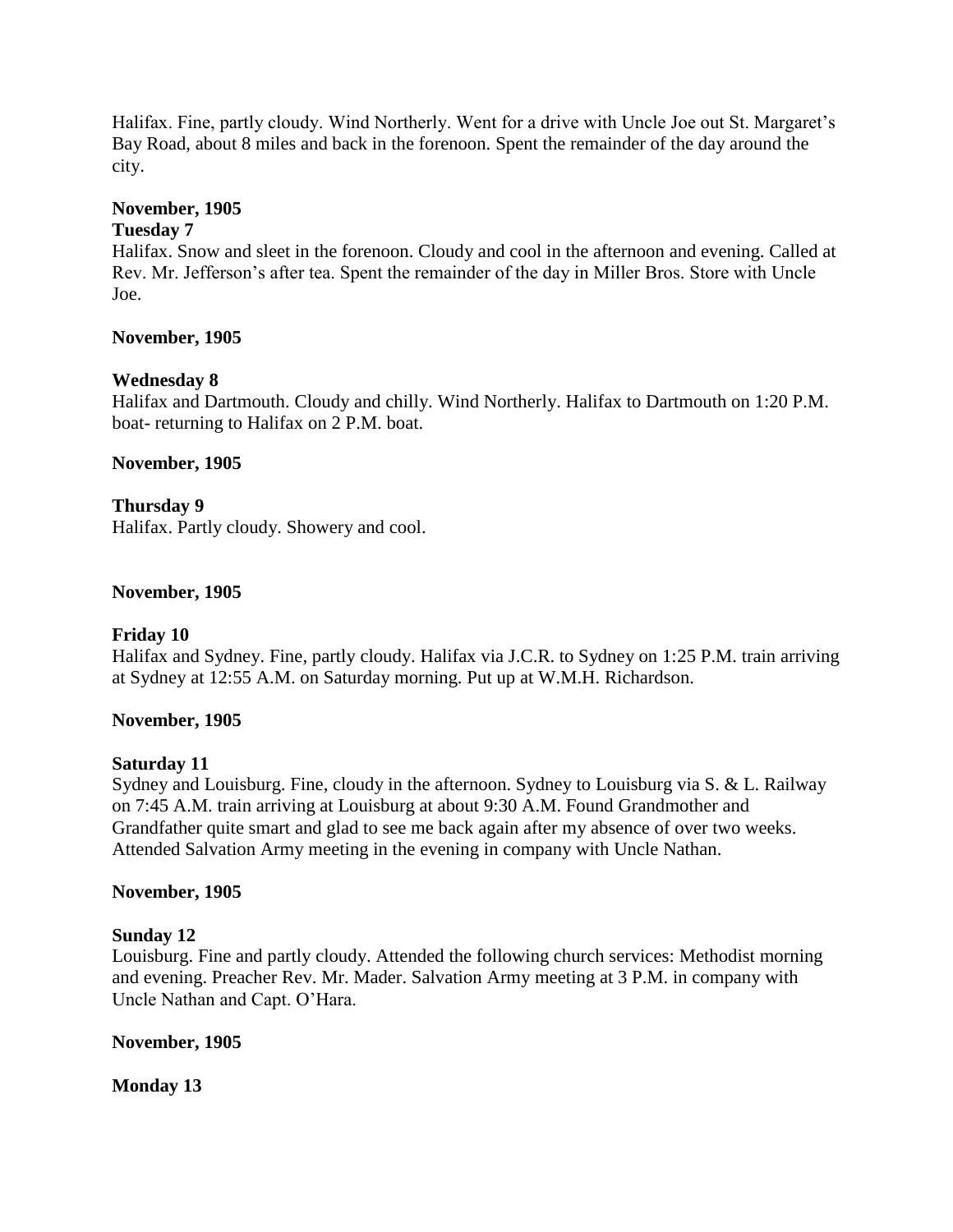Louisburg. Fine and mild, partly cloudy. Wind Southwest. Was to work in the forenoon fitting up a new stove in the kitchen.

#### **November, 1905**

## **Tuesday 14**

Louisburg. Rained in the morning. Snowed about ½ inch in the forenoon. Fine in the afternoon and evening.

#### **November, 1905**

#### **Wednesday 15**

Louisburg. Fine and clear in the forenoon. Cloudy in the afternoon. Cold. Wind Northerly. Ground frozen. Was to work banking the house in the afternoon. Attended prayer meeting in the Methodist Church in the evening.

#### **November, 1905**

# **Thursday 16**

Louisburg. Fine and moderately cold.

#### **November, 1905**

#### **Friday 17**

Louisburg. Glace Bay and Sydney. Rained hard all day. Wind Southeast- blowing a strong breeze. Louisburg to Glace Bay on 7 A.M. train, Glace Bay to Sydney on 2 P.M. train. Was calling on customers at Caledonia and Glace Bay in the forenoon. Got wet with the rain. Went to Mr. O.M. Peter's and dried my clothes and had dinner before starting for Sydney with Trent McKinnon. Met Arthur after tea and in company with him went to magic lantern show in Salvation Army hall.

#### **November, 1905**

#### **Saturday 18**

Sydney. Dominion, Bridgeport, Glace Bay and Louisburg. Cloudy and cold. Light snow squalls. Blowing a strong Westerly breeze. Sydney to Bridgeport on 1P.M. car. Walked to Bridgeport and Glace Bay. Glace Bay to Louisburg on 4 P.M. train. Delivered an organ at Sydney station to Arthur and Caleb for Uncle John.

#### **November, 1905**

#### **Sunday 19**

Louisburg. Fine and cold, partly cloudy. Wind blowing moderately from the westward. Attended the following church services: Methodist morning and evening and Sunday in the afternoon. Preacher Rev. Mr. Mader.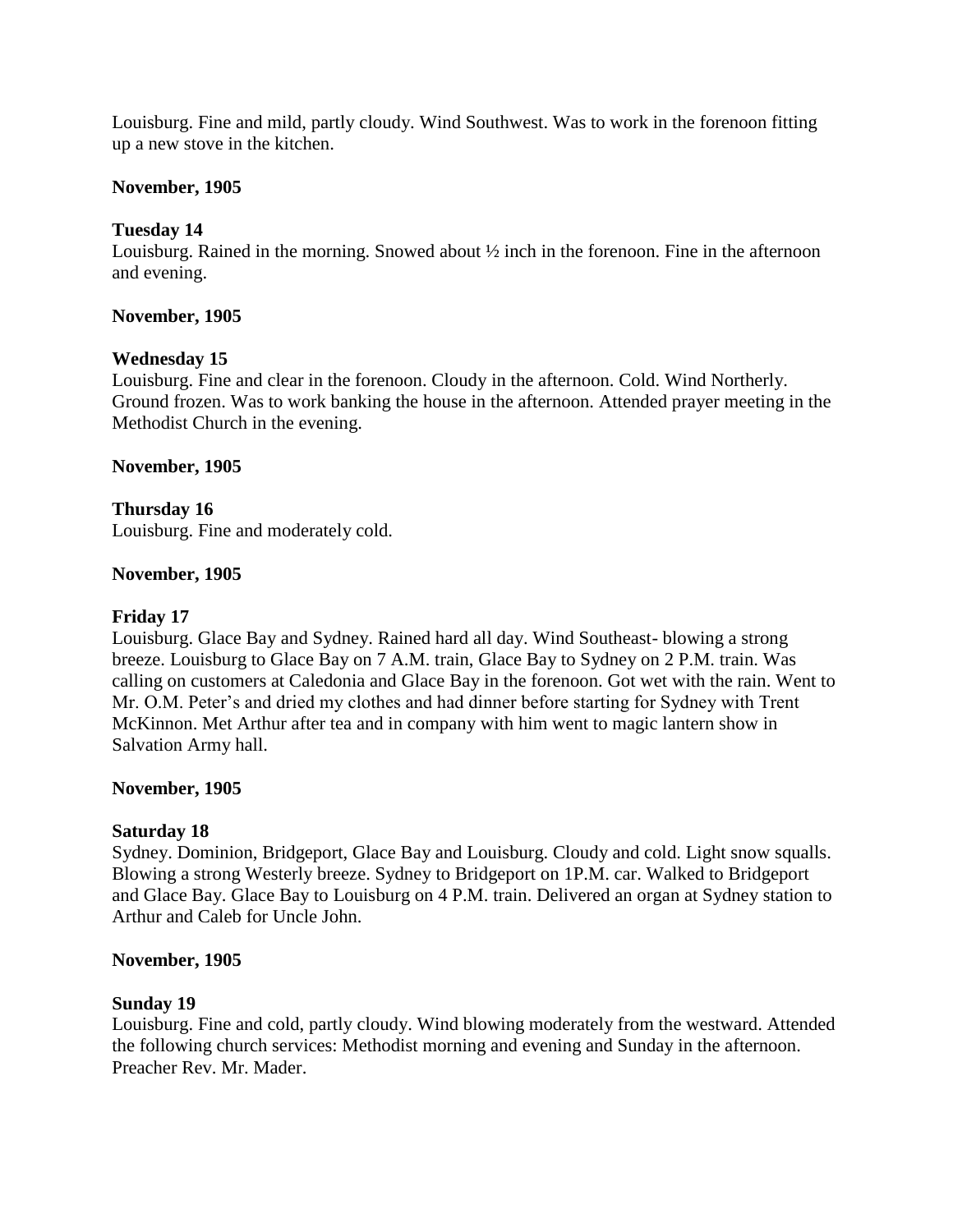## **November, 1905**

#### **Monday 20**

Louisburg. Fine, partly cloudy, cold. Light snow squalls. Blowing moderately from the Northwest. Attended Upworth League meeting in the Methodist church in the evening.

#### **November, 1905**

#### **Tuesday 21**

Louisburg. Fine and mild. Partly cloudy. Wind Northwest. Was to work finishing snapshots taken at Aldershot in Sept. while attending Military camp.

#### **November, 1905**

#### **Wednesday 22**

Louisburg. Fine and mild. Partly cloudy. Attended Methodist tea meeting and flower sale at Peter's Hall in the evening.

#### **November, 1905**

#### **Thursday 23**

Louisburg. Fine, cloudy and mild. Wind Westerly. Attended Methodist tea meeting and flower sale in Peter's hall in the evening.

## **November, 1905**

## **Friday 24**

Louisburg. Fine, clear and warm. Wind Southwest. Spent the evening at Capt. William Townsends.

#### **November, 1905**

## **Saturday 25**

Louisburg. Cloudy and mild, foggy. Blowing a moderate breeze from the Southwest.

#### **November, 1905**

#### **Sunday 26**

Louisburg. Fine and mild. Partly cloudy. Attended the following church services: Methodist morning and evening and Sunday school in the afternoon. Preacher Rev. Mr. Mader,

## **November, 1905**

## **Monday 27**

Louisburg. Mira and Salmon River. Raining in the morning. Cloudy and chilly the remainder of the day. Wind Northerly. Louisburg to Mira on 7 A.M. train. Mira to Salmon River at 10:25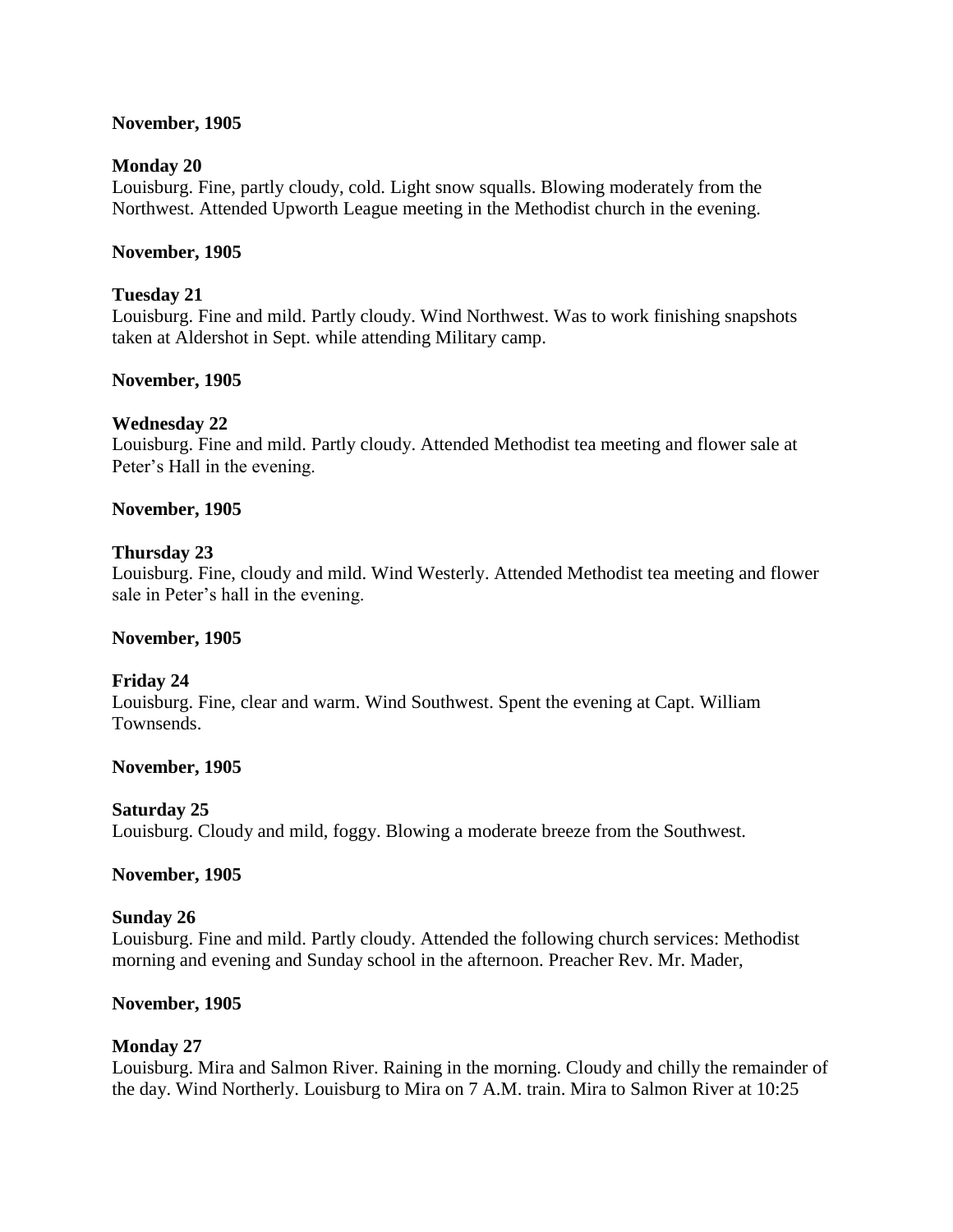A.M. on S.S. Jueleika Capt. John Phillips. Arrived at Clifford"s at about 3:30 P.M. Went up home in the evening at about 5 P.M.

## **November, 1905**

## **Tuesday 28**

Salmon River. Fine and moderately cold. Snow squalls. Wind Northwest. Went over to Uncle John"s and spent the afternoon. Retuning home in the evening. Sold an organ to Uncle John and a waggon to Arthur.

## **November, 1905**

## **Wednesday 29**

Salmon River. Cloudy, misty, rainy and mild in the forenoon. Rained heavy in the afternoon and evening. Blowed a gale during the night. Was helping Heber to get starting ploughing in the forenoon. Went out to Uncle Alfred"s in the afternoon. Returning at about 5:30 P.M.

## **November, 1905**

## **Tuesday 30**

Salmon River, Mira and Louisburg. Cloudy, moderately cold and squally. Wind Northerly. Salmon River to Uncle Ed Spencers Horns Road by team (Heber driving me). Walked from Horns Road to Mira Gut calling at Joseph Spencers on the way. Mira Gut to Louisburg on 5:15 P.M. train. Attended Salvation Army meeting in company with Uncle Nathan in the evening.

## **December, 1905**

## **Friday 1**

Louisburg. Fine, partly cloudy and cold. Ground frozen quite hard. Wind Northwest. Was to work all day preparing for the Baptist tea meeting and concert which took place in the evening, and was very largely attended. Quite a number being present from Mira and Glace Bay. receipts \$81.72.

## **December, 1905**

## **Saturday 2**

Louisburg. Fine, partly cloudy. Rained during the night. Was to work part of the day preparing for the continuation of the Baptist tea meeting in the evening. Attended tea meeting in Peter"s Hall in the evening. A small number present- but quite a pleasant time spent. Receipts \$16.21 making a total of \$98.13 in the two nights.

## **December, 1905**

**Sunday 3**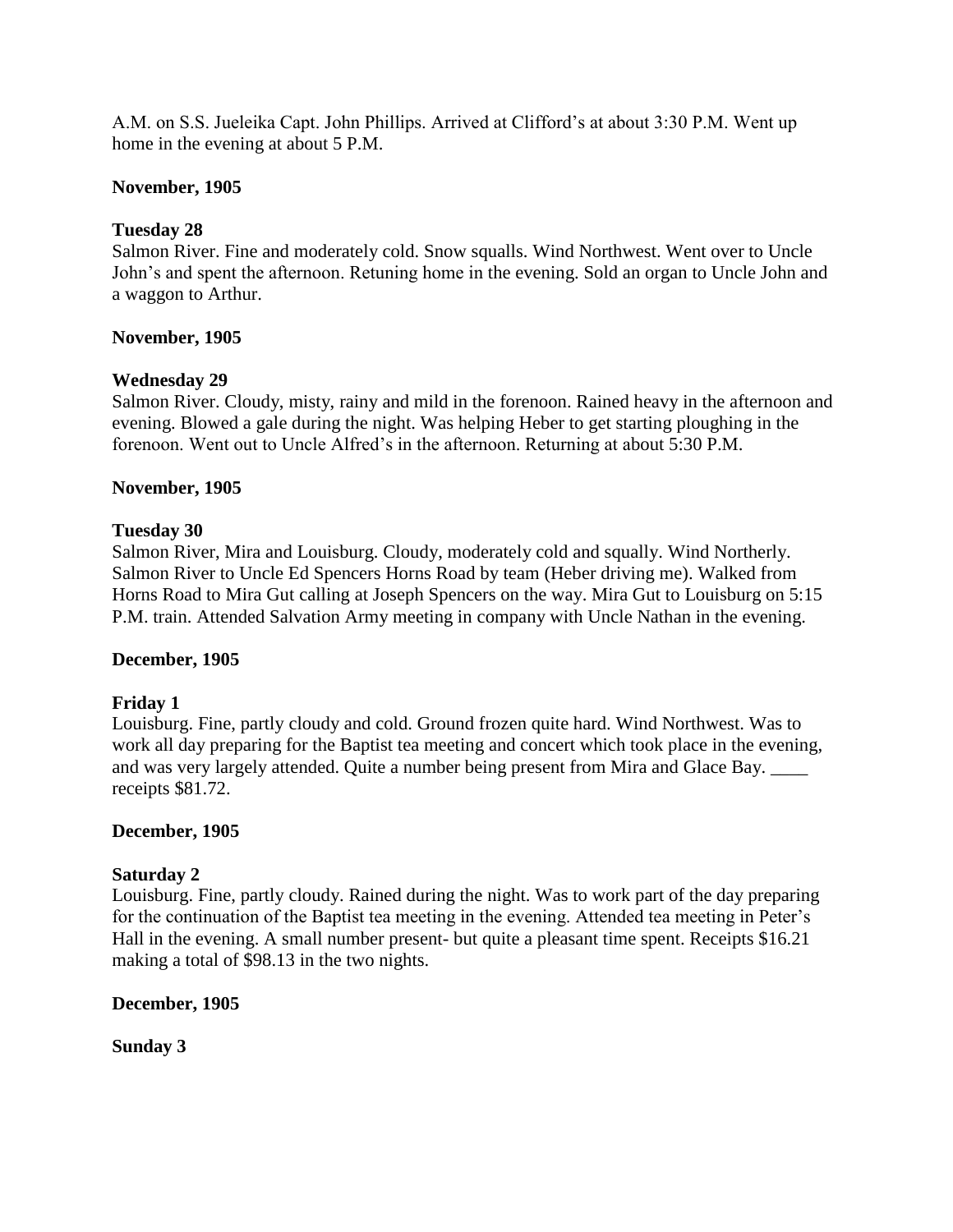Louisburg. Rained moderately nearly all day. Attended the following church services: Methodist morning and evening. Preacher Rev. Mr. Hart of Gabarus. Sunday school in the afternoon at  $2:30.$ 

## **December, 1905**

## **Monday 4**

Louisburg. Rainy and misty. Chilly. Wind Northeast. Was to work assisting in clearing up Peter"s hall removing tables, dishes, stove, etc. which were used at the Baptist tea meetings on Friday and Saturday nights of last week. Joined the Epworth League of the Methodist church, as an associate member in the evening.

## **December, 1905**

## **Tuesday 5**

Louisburg. Fine, partly cloudy. Moderately cold. Light snow squalls. Wind Northwest.

## **December, 1905**

## **Wednesday 6**

Louisburg, Fine, partly cloudy in the forenoon. Light snow squalls. Clear in the afternoon. Wind West. Attended meeting in the Baptist church in the afternoon to see about finishing the church. Annie Crowdis and Malcolm Morrison were married in the evening at Mr.Crowdis" house by Rev. Mr. McKinnon. Attended prayer meeting in the Methodist church at 7:30 P.M.

## **December, 1905**

## **Thursday 7**

Louisburg. Fine, cloudy and mild. Wind Westerly.

## **December, 1905**

## **Friday 8**

Louisburg and Holmeville and South Head of Point Morien. Fine, cloudy and mild. Wind Southerly. Louisburg to Holmeville station on 4 P.M. train. Walked to Holmeville and South Head. Stopped all night at Aunt Elizabeth's, arrived there at about 6 P.M.

## **December, 1905**

## **Saturday 9**

South Head of Port Morien, Holmeville and Louisburg. Cold, partly cloudy with snow squalls. Wind Northerly blowing a strong breeze. Walked from South Head to Holmeville. Repaired the organ in the Baptist church at Holmeville, preparatory to the dedication of the new church which takes place tomorrow. Drove to Holmeville station with Mr. William Holmes. Holmeville to Louisburg on evening train. Attended in the evening in Methodist church on the holy land by Rev. A.B. Higgins.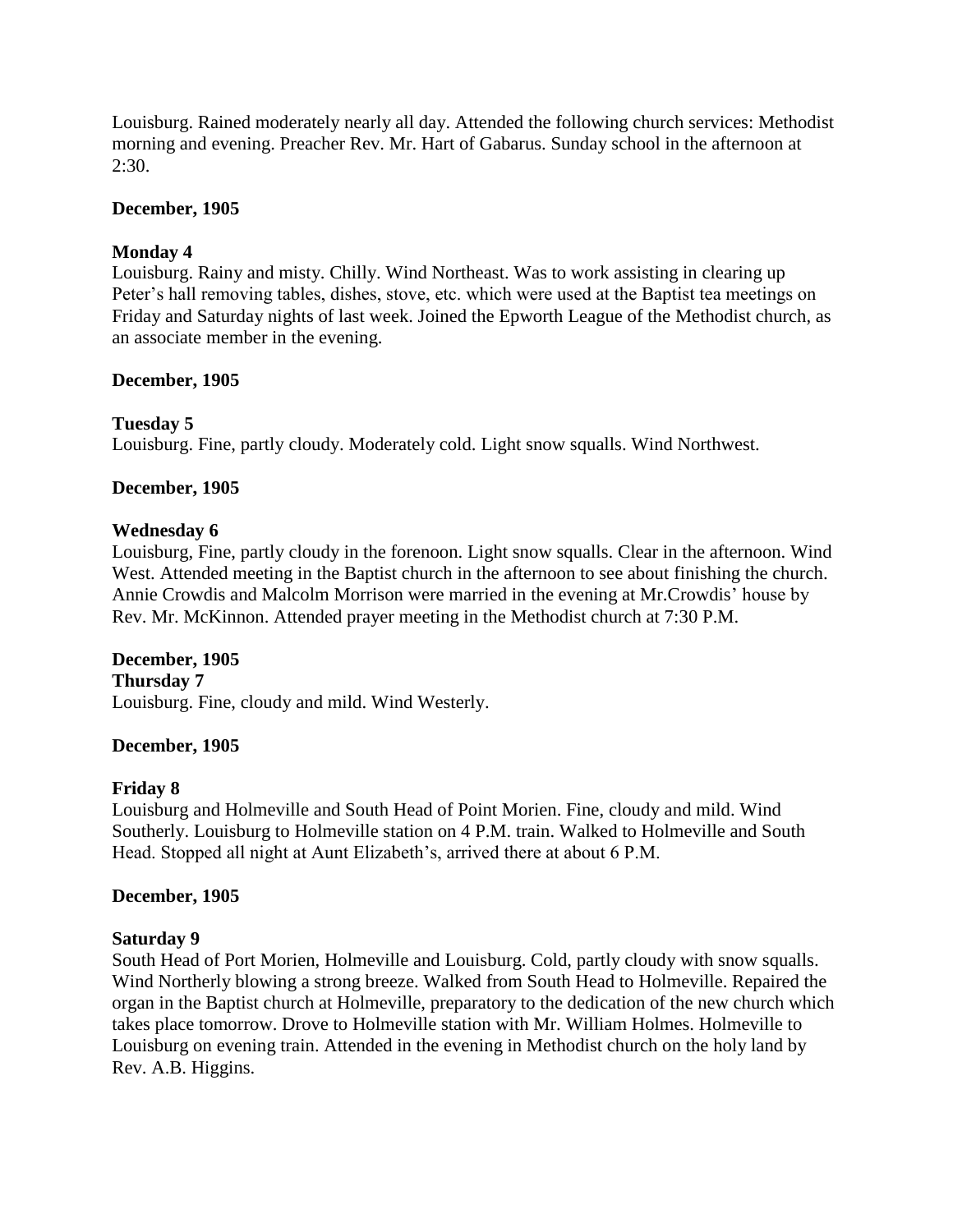## **December, 1905**

#### **Sunday 10**

Louisburg. Cloudy in the forenoon. Began to rain at about noon. Snowed and rained all the afternoon with a gale of wind from the Southeast. Attended service in the morning in the Methodist church- preacher Rev. A.B. Higgins. Did not attend church in the evening on account of the storm. No service in the Methodist church in the evening. Severest gale for a number of years. Steamer Mystic broke away from Coal Wharf and drifted down on Lewis and O "Toole"s Wharfs, damaging them to considerable extent.

#### **December, 1905**

#### **Monday 11**

Louisburg and Sydney. Fine, partly cloudy. Wind Northwest. Louisburg to Sydney on 4 P.M. train. Put up at Whitney Hotel. Met Went and Arthur in town and in company with them attended Salvation Army meeting.

#### **December, 1905**

#### **Tuesday 12**

Sydney, North Sydney, Sydney Mines, North Sydney and Sydney. Fine and cloudy. Sydney to North Sydney on 10 A.M. boat- North Sydney to Sydney Mines on 11A.M. car. Located Alex Cameron and got note signed by him. Got dinner at Michael Beaton"s. Sydney Mines to North Sydney on 1:30 P.M. car. Called at John L. Dunphy"s North Sydney. North Sydney to Sydney on 3:30 boat. Stopped at Whitney Hotel.

#### **December, 1905**

#### **Wednesday 13**

Sydney, Glace Bay and Louisburg. Fine and cloudy in the forenoon. Began to snow about noon and continued throughout the day. Snowfall about 3 inches. First snow storm of any importance this season. Called at Arthur E. Brown"s Sydney. Sydney to Glace Bay on 2 P.M. car. Glace Bay to Louisburg on 4 P.M. train.

#### **December, 1905**

#### **Tuesday 14**

Louisburg. Fine, clear and mild. Wind Northwest. Round to Old town in the forenoon looking for birds, returned at about 3 P.M. Unsuccessful. First slinging around this season.

#### **December, 1905**

## **Sunday 15**

Louisburg. Fine, moderately cold. Wind Northerly. Charlie Dickson and bride arrived home on the evening train.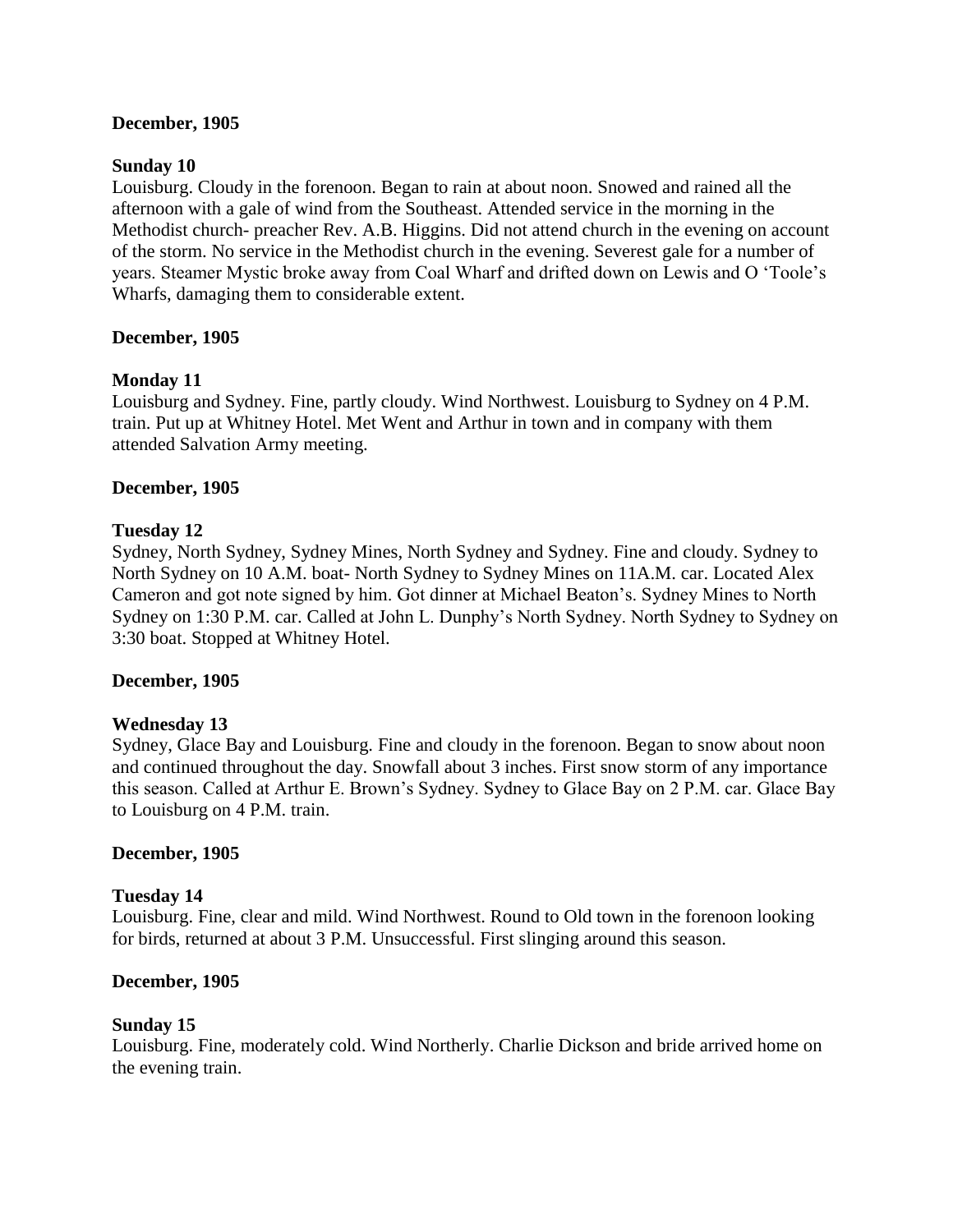## **December, 1905**

## **Sunday 16**

Louisburg. Fine, clear and mild. Wind Northerly.

## **December, 1905**

## **Sunday 17**

Louisburg. Fine, clear, calm and warm. A most beautiful day. Attended the following church services: Methodist morning and evening, Preacher Rev. Mr. Mader. Also attended Sunday school in the afternoon and Salvation Army meeting at 8 P.M.

## **December, 1905**

## **Monday 18**

Louisburg, Glace Bay, Bridgeport, Dominion and Sydney. Rainy and drizzly all day. Wind Easterly. Fine in the evening. Louisburg to Glace Bay on 7 A.M. train. Walked to Bridgeport and Dominion. Got dinner at Mr. Edward Guthro"s. Bridgeport. Dominion to Sydney on 4 P.M. car. Met Arthur Westbury on car on the way to Sydney. Put up at Whitney Hotel.

## **December, 1905**

## **Tuesday 19**

Sydney. Dominion, Bridgeport, Glace Bay and Louisburg. Fine, partly cloudy. Wind Northerly. Sydney to Dominion on 1 P.M. car. Walked to Brpt. and Glace Bay. Glace Bay to Louisburg on 4 P.M. train.

## **December, 1905**

## **Wednesday 20**

Louisburg. Fine and partly cloudy. Wind Southerly in the afternoon. Looking like a storm. Attended prayer meeting in the Methodist church in the evening.

## **December, 1905**

## **Thursday 21**

Louisburg. Fine, cloudy and chilly. Wind Northeast. Looking like a storm. Snowed about 5 inches during the night. A Norwegian sailor from Steamer Calatone found dead in Coal pocket at the Pier, supposed to have accidentally fallen in with above result. Attended business meeting of Baptist church at Mrs. Sutherlands in the evening. Afterwards attended practice for Xmas concert at Capt. W. Townsend"s.

## **December, 1905**

**Friday 22**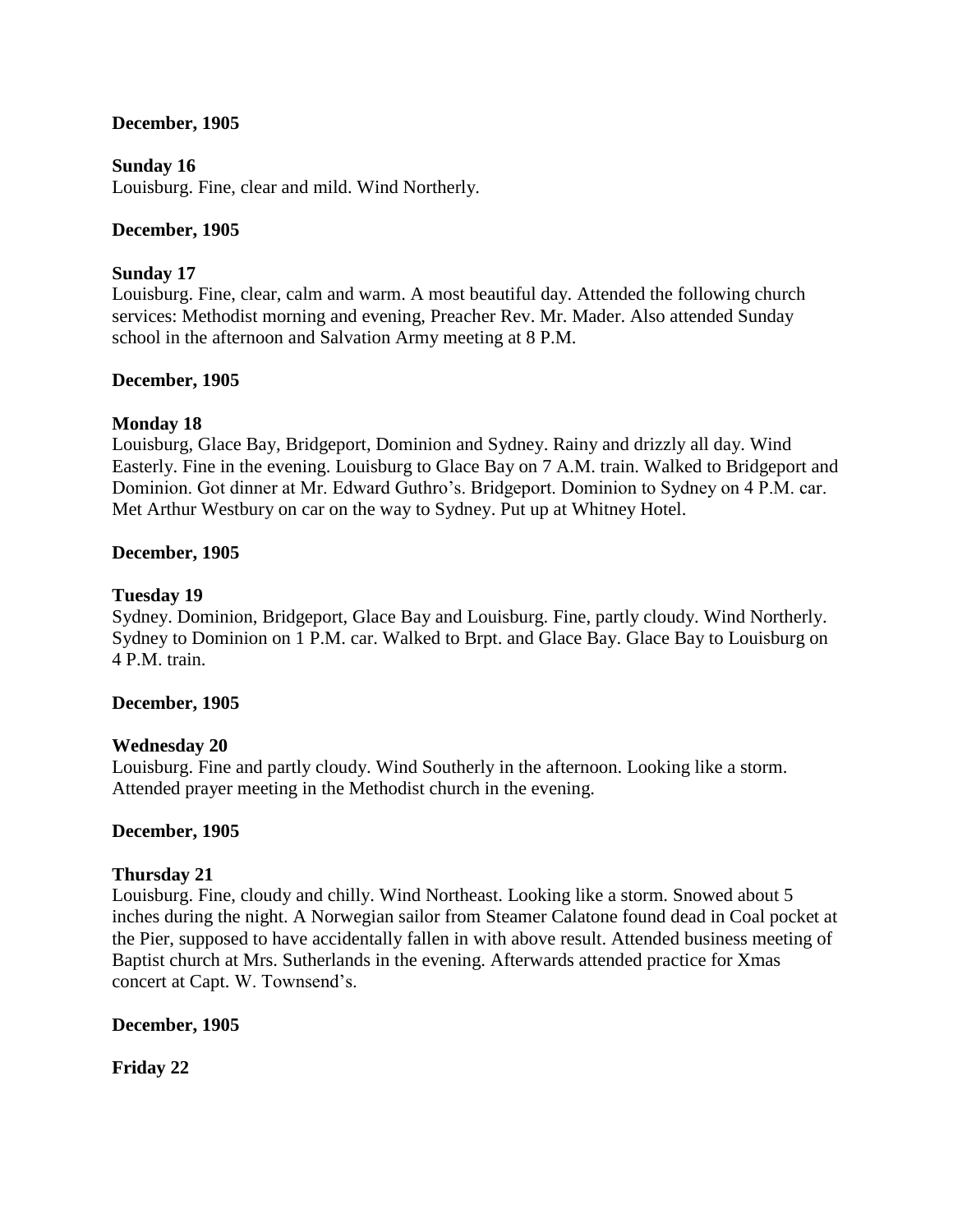Louisburg. Snowing and drizzling rain in the early morning. Misty the most of the day. Thawing. About 5 inches of snow on the ground in the morning. Most all of it disappeared during the day.

## **December, 1905**

## **Saturday 23**

Louisburg. Clear in the forenoon. Fine and cloudy, mild. Wind Southerly. Attended church choir practice at Mrs. Mitchell's in the evening.

## **December, 1905**

## **Sunday 24**

Louisburg. Fine, partly cloudy and chilly. Wind Northerly. Attended the following church services: Methodist morning and evening, preacher Rev. Mr. Mader. Also attended Sunday school in the afternoon.

## **December, 1905**

## **Monday 25**

Louisburg. Fine, clear and moderately cold. Wind Northwest. About 2 inches of snow on the ground. Not enough for sleighing. Had tea at Uncle Nathan"s. Attended Epworth League Christmas concert in the Methodist church in the evening. Neil McLeod"s house burned to the ground between 9:30 and 10:30 P.M. Total loss.

## **December, 1905**

## **Tuesday 26**

Louisburg. Cold, partly cloudy. Snow squalls. Wind Northwest. Was assisting in putting up and dressing Christmas tree in Methodist church in the afternoon. Attended Christmas tree concert in the church in the evening. Had quite a pleasant time. Large numbers present.

## **December, 1905**

## **Wednesday 27**

Louisburg. Fine and mild. Partly cloudy. Wind Westerly. Attended prayer meeting in the Methodist church in the evening.

## **December, 1905**

**Thursday 28** Louisburg. Fine and clear, chilly. Wind North.

## **December, 1905**

**Friday 29**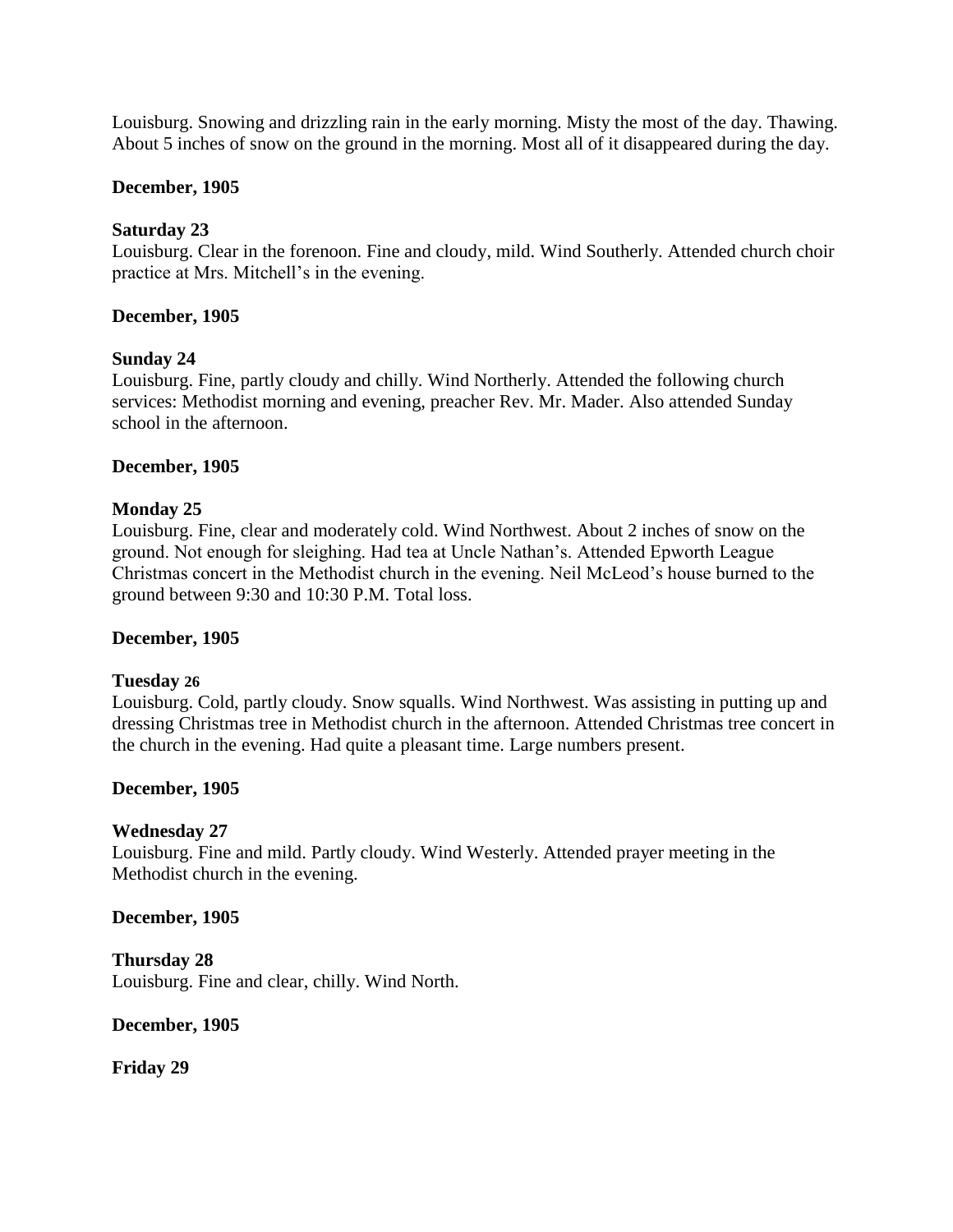Louisburg, Fine, partly cloudy and mild. Attended practice at Mr. Skinner"s for a True Blue concert in the evening.

## **December, 1905**

#### **Saturday 30**

Louisburg. Raining in the morning. Cloudy and misty during the forenoon. Wind Southerly. Showery with snow squalls in the afternoon and evening. Wind changing to Northwest. Attended choir practice at Mr. Mitchell"s at 8 P.M. Afterwards attended concert practice at Mr. Skinner"s.

#### **December, 1905**

#### **Sunday 31**

Louisburg. Fine, mild and clear. Wind Northerly. Attended the following church services: Methodist morning and evening. Preacher Rev. Mr. Mader. Sunday school in the afternoon. Also watchnight service in the Methodist church at 11 P.M.

#### Memoranda

## Addresses

Arthur L. Huntington 24 Pleasant St. Newton Centre Mass.

Lient. John L. Mc Kinnon P.O. Box 216 Sydney, C.B.

Sergt. John L. Dunphy North Sydney, C.B.

Capt. J.D. Mc Neil Sydney, C.B.

D. Silverthorne 14 Jacob St. Halifax, N.S.

Jones & Co. Civil and Military